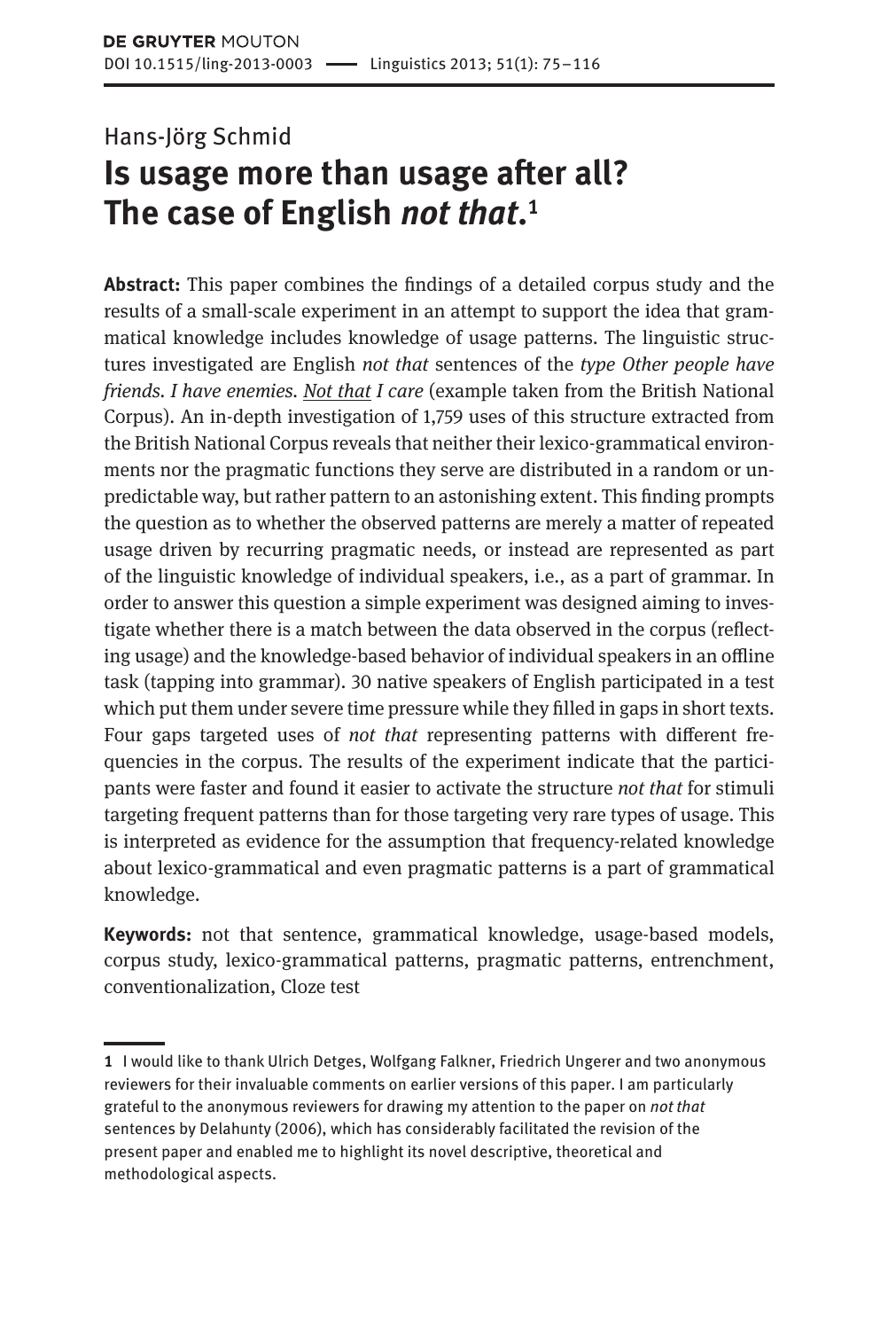**Hans-Jörg Schmid:** Institut für Englische Philologie, Ludwig-Maximilians-Universität München, Schellingstr. 3, D-80799 München, Germany. E-mail: hans-joerg.schmid@lmu.de.

## **1 Introduction**

In recent years, the long-standing controversy between formalist and functionalist accounts of grammar has gradually been superseded by the divide between models that keep up the Saussurean distinction between knowledge of language and use of language, on the one hand, and usage-based models, which see grammar as being informed by and emerging from usage, on the other. In a paper entitled "Grammar is grammar and usage is usage", Newmeyer (2003) defended the former position that linguistic usage must not play a role in accounts of linguistic knowledge. In doing so, he makes it particularly clear that corpus-based frequency counts and statistical information drawn from them are irrelevant for grammar: "To sum up, probabilistic information drawn from corpora is of the utmost value for many aspects of linguistic inquiry. But it is all but useless for providing insights into the grammar of any individual speaker" (2003: 698). Casting serious doubt on this position, representatives of the usage-based camp – including, for example, Bybee (2006, 2007, 2010), Croft (2010), Dąbrowska (2010), Goldberg (2006), Hopper (1987) and Langacker (e.g., 1988, 2008) – have repeatedly drawn attention to effects of usage on represented grammatical knowledge. The latest showdown pitching the two factions against each other can be witnessed in the volume edited by Boye and Engberd-Petersen (2010).

My paper makes an attempt to provide empirical evidence supporting the usage-based model. It takes the generative position epitomized in Newmeyer's statement as a zero hypothesis, which assumes that there is no match between the frequencies of usage patterns in corpora reflecting conventionalized language use, on the one hand, and the entrenched linguistic knowledge that individual speakers have to activate while solving experimental tasks, on the other. As it will transpire, this hypothesis has to be rejected, while an alternative usage-based hypothesis predicting the existence of a link between usage patterns and entrenched knowledge finds support in the data presented in this study.

Meeting the demands of the two-pronged research question – addressing usage as well as grammar – the methodology used to test the two hypotheses relies on two types of data: usage data extracted from a corpus, and experimental data designed to tap into the mental representation of linguistic knowledge. The linguistic structures investigated are sentences including the sequence *not that* which instruct addressees to reject a possible inference of what was said before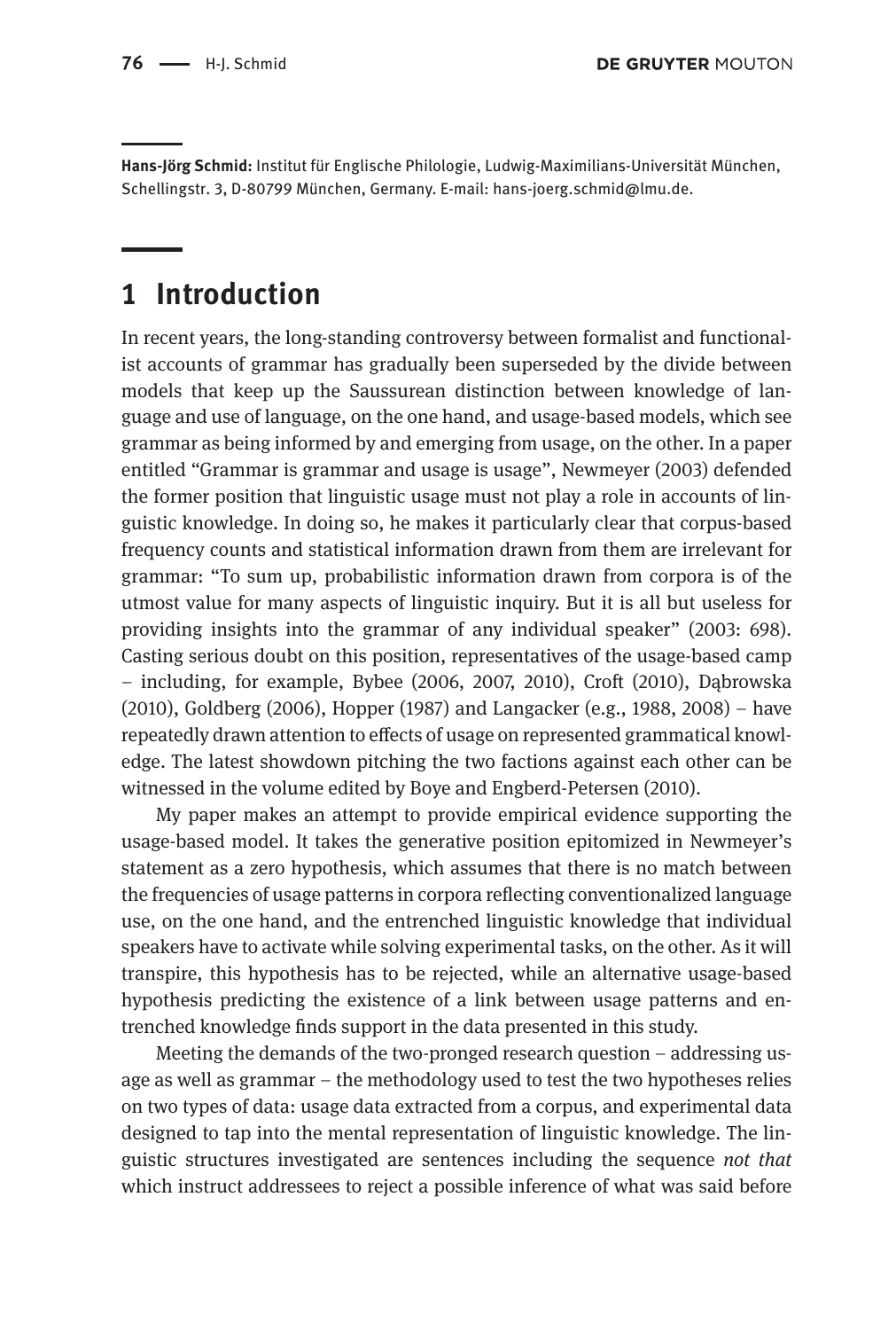(cf. Delahunty 2006; see Section 2 for more details). In the first methodological step, attestations of *not that* sentences are collected from the British National Corpus and analyzed with regard to frequencies of patterns of occurrence; this provides an account of conventionalized usage as represented in the corpus. Secondly, four patterns instantiated with different frequencies in the corpus, ranging from very frequent to very rare, are selected to serve as stimuli in a psycholinguistic experiment testing the linguistic knowledge of individual speakers. The rationale behind this methodology is that if no match between the corpus data and the experimental data is found, then Newmeyer's position that knowledge of usage patterns is not part of grammatical knowledge is confirmed. If, on the other hand, such a match can be observed and a correlation between usage patterns and grammar is shown, this casts serious doubt on the separation of usage and grammar and supports the alternative hypothesis proposed by usage-based models.

In Section 2, the linguistic structure under investigation is introduced. In Section 3, *not that* is described from a semantic, pragmatic, syntactic and historical perspective in order to lay the foundation for the detailed investigation of the lexico-grammatical and pragmatic usage patterns surrounding this structure, which are presented in Sections 5 and 6 respectively, after the corpus material has been introduced in Section 4. Section 7 builds on the results of the corpus study to formulate the rule-based zero-hypothesis and the usage-based alternative hypothesis. Section 8 describes the design and implementation of the smallscale Cloze test and presents its results. Section 9 concludes with a rejection of the rule-based hypothesis in favor of the alternative usage-based entrenchment hypothesis.

## **2 The linguistic structure under investigation**

The subject of this investigation is a construction involving the sequence *not that* in uses of the type illustrated in (1) and (2), (both, as well as all other examples rendered in this paper, are taken from the *British National Corpus* unless indicated otherwise):2

**<sup>2</sup>** It is for a variety of other reasons that the negator *not* can find itself placed before the complementizer *that* in an English sentence. Structures producing this possibility include negated *that-clauses* as in (a), *wh*-cleft sentences with negated *that-*clauses as in (b), negated nominal topic constructions (cf. c) and inverted negated conditionals (cf. d):

<sup>(</sup>a) *Indeed, looking back over the years, I have become surprised, not that people murder each other but that, given our love of bloodshed, they don't do it more often*. (H90 284)

<sup>(</sup>b) *What she found hardest to forgive was not that Luke had betrayed her. It was that he had made her betray herself*. (H8S 3989)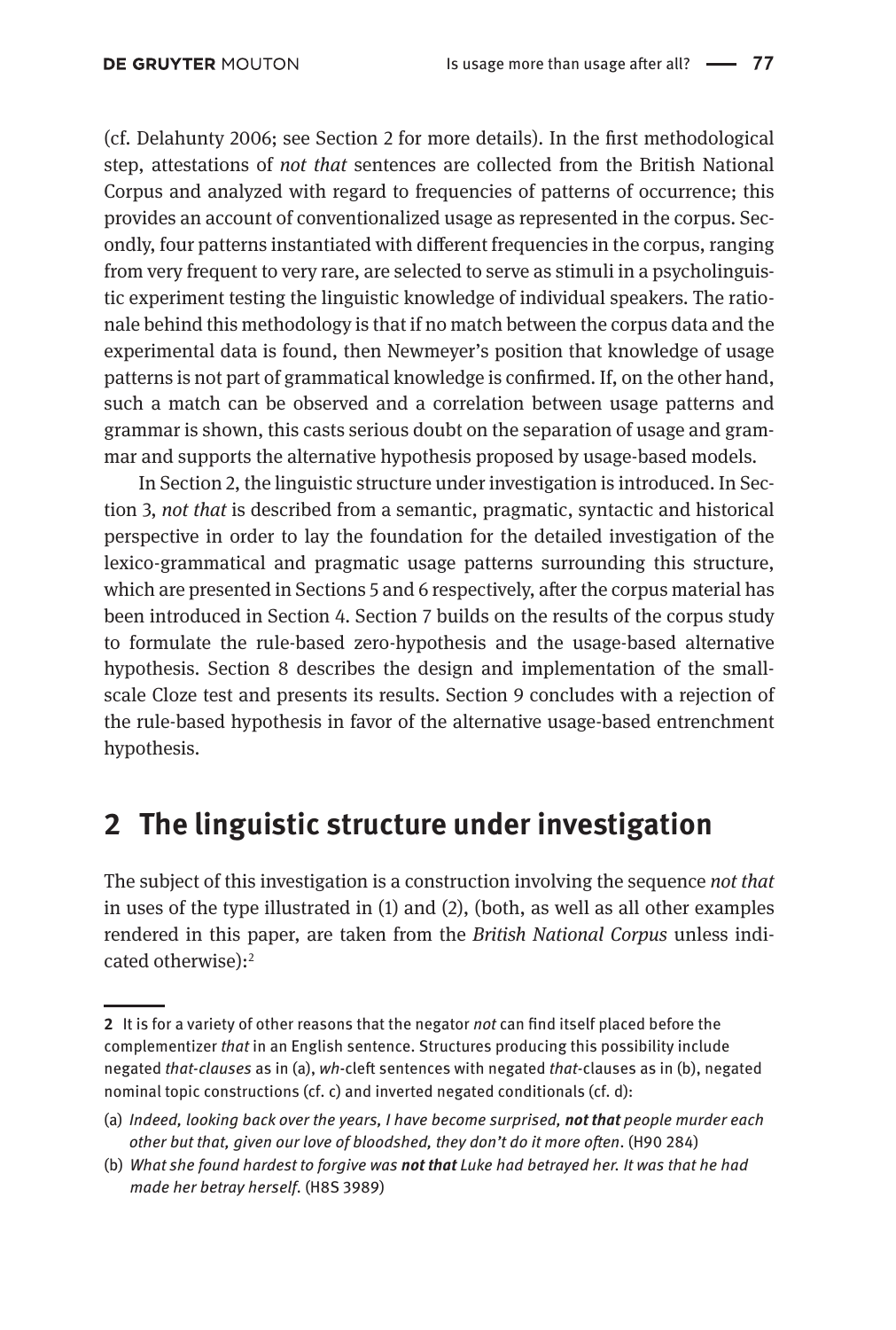- (1) *. . . no one will fancy him now. Not that I fancied him before but . . .* (KP3 1662)
- (2) *At Silverstone, Hunt was the national hero. Not that he had only supporters*  for *there were many who thought he was, and behaved like, a spoiled brat* – *but . . . .* (CD9 1159)

While this construction has hardly been studied so far, it is remarkable that a range of linguists with distinctly different interests have found themselves sufficiently intrigued to comment on it: grammarians (Jespersen 1917; Huddlestone and Pullum 2002) and lexicographers (*OED*, *Collins Cobuild*, *Longman*, see below) as well as linguists with a pragmatic bent (Horn 2001; Delahunty 2006). In his groundbreaking treatment of negation, Jespersen (1917) states the following:

Inversely [to *not* functioning as an object as, e.g., in *I hope not* or *I suppose not*] we have a negative adverb standing for a whole main sentence, *not that* meaning 'I do not say that' or 'the reason is not that' as in Sh. Cæs. III. 2. 22. Not that I Lou'd Cæsar lesse, but that I lou'd Rome more [...]. (Jespersen 1917: 54)<sup>3</sup>

Huddleston and Pullum, in *The Cambridge Grammar of the English Language* (2002), discuss *not*+*that*-clauses in a section on "*not* as a marker of nonverbal negation" and describe their meaning as "this is not, however, to say/suggest that . . .", adding that "the *not* calls up a proposition that might be naturally assumed or expected in the context, and denies that it is in fact true" (Huddleston and Pullum 2002: 811).

Somewhat less convincingly, the first edition of the *Collins COBUILD English Grammar* (Sinclair 1990) states in the section on concessive clauses:

<sup>(</sup>c) *Their concern was not that others might come here one day and identify the place as having been the kidnappers' hideout.* (CAM 1641)

<sup>(</sup>d) *Ludens's own relations with Marcus might have been called, from Ludens's point of view, promising, even satisfactory, were it not that they were also precarious.* (APM 753)

None of these structures will be dealt with in this paper, however.

**<sup>3</sup>** Ironically, the passage from *Julius Caesar* quoted by Jespersen is not an example of the kind of *not that* of interest here, because it elliptically takes up the cataphoric pointer *this is my answer.* Confer the preceding cotext: "If then that friend demand why Brutus rose against Caesar, this is my answer: Not that I loved Caesar less**,** but that I loved Rome more". An expanded version would therefore read something like 'my answer is not that I loved Caesar less, but . . .', which does not match the denying function characteristic of the uses of *not that* at issue here. For a controversial discussion of another use of *not that* in Shakespeare's work (*Othello,* III.iv), see Horn (2001: 435) and Delahunty (2006: 221).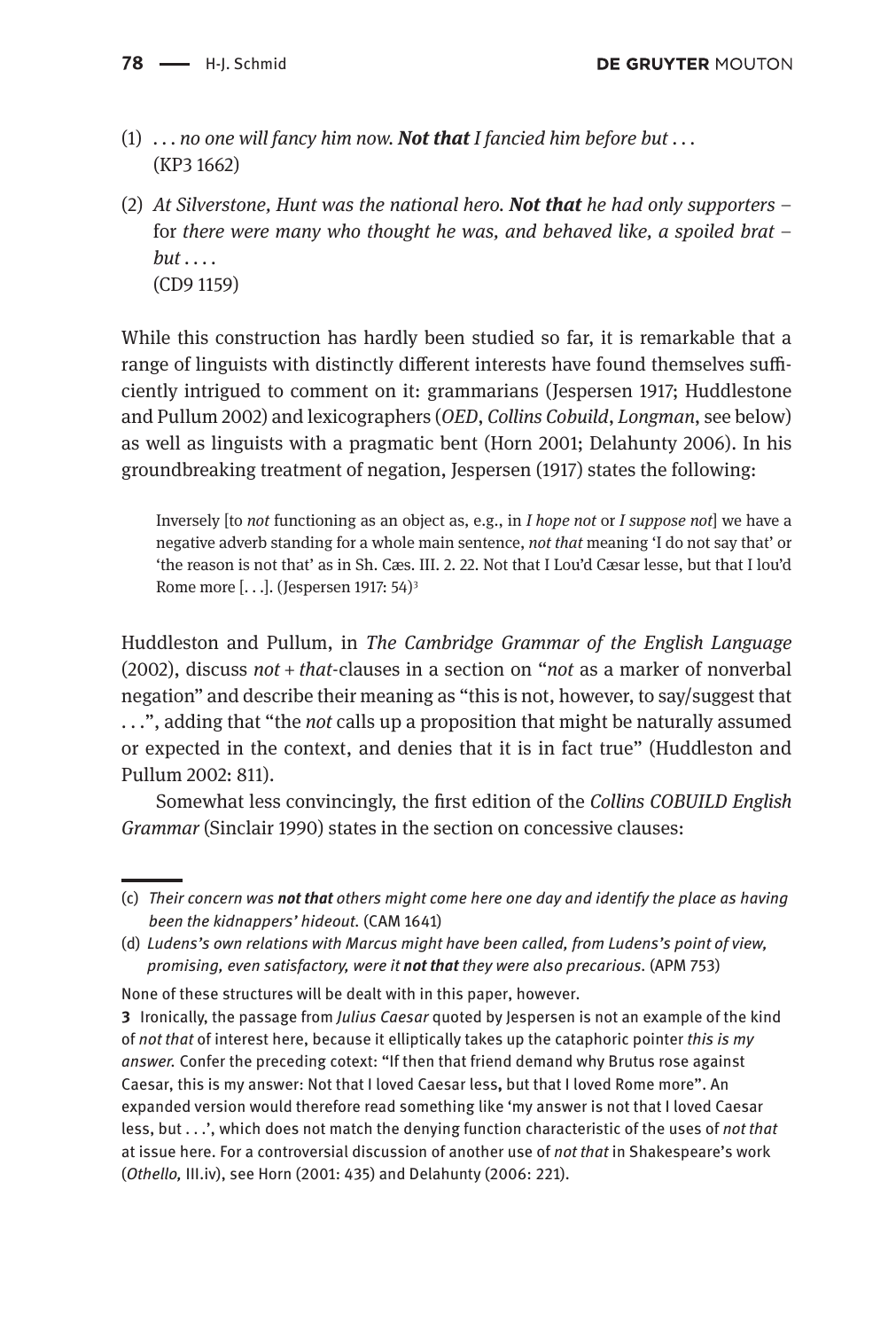You can use 'not that' instead of using 'although' and a negative. For example, instead of saying 'I have decided to leave, although no one will miss me', you can say 'I have decided to leave―not that anyone will miss me'. (Sinclair 1990: Section 8.68)

The online edition of the *Oxford English Dictionary* (Simpson n.d.) labels *not that*  as being elliptical and provides the glosses "I do not say this because . . .", "[i]t is not the fact that . . ." and "[o]ne must not suppose that . . ." (s.v. *that*) in order to capture the semantic range of *not that*. Highlighting the usage conditions of *not that* rather than explaining its meaning, the fourth edition of the *Longman Dictionary of Contemporary English* gives the somewhat unsatisfying account that it is "used before a sentence or phrase to mean the opposite of what follows it, and to make the previous sentence seem less important" (Summers 2005, s.v. *not*).

In the only study exclusively devoted to *not that* of which I am aware Delahunty (2006) provides an account of the construction couched in the framework of relevance theory (Sperber and Wilson 1995). Studying 88 examples collected unsystematically from a variety of sources, Delahunty argues that the *not that* structure "encodes a procedure to the effect that the hearer is to reject the proposition represented by the S of the NTS [i.e., *not that* sentence, HJS] as a conclusion derived from local context" (2006: 238). Delahunty convincingly rejects Horn's (2001: 435–436) brief remarks that *not that* sentences are synonymous with inferential negatives and can be regarded as cases of metalinguistic negation. Significantly, Delahunty claims that generalizations which are more specific than the one rendered in the quote are neither necessary nor possible, since he was unable to detect "further structure" (2006: 239) in his limited dataset. Suggesting a phrase marker accounting for the syntactic structure of *not that* sentences (rendered in Section 3 below), Delahunty essentially claims that the interpretation of *not that* sentences can be accomplished by means of regular and compositional syntactic processing and by following the procedural instructions encapsulated in the quote above. In his account, then, *not that* is a matter of grammar and general pragmatic principles. To appreciate the validity of this view, I will take a closer look at the syntax, semantics and history of *not that*.

# **3 Some observations on the syntax, semantics and history of** *not that*

In their treatment of *not that*, Huddleston and Pullum remark that

[t]he syntactic analysis is somewhat problematic. In terms of function the construction occupies a nonembedded position, like a main clause. In terms of its structure, we might take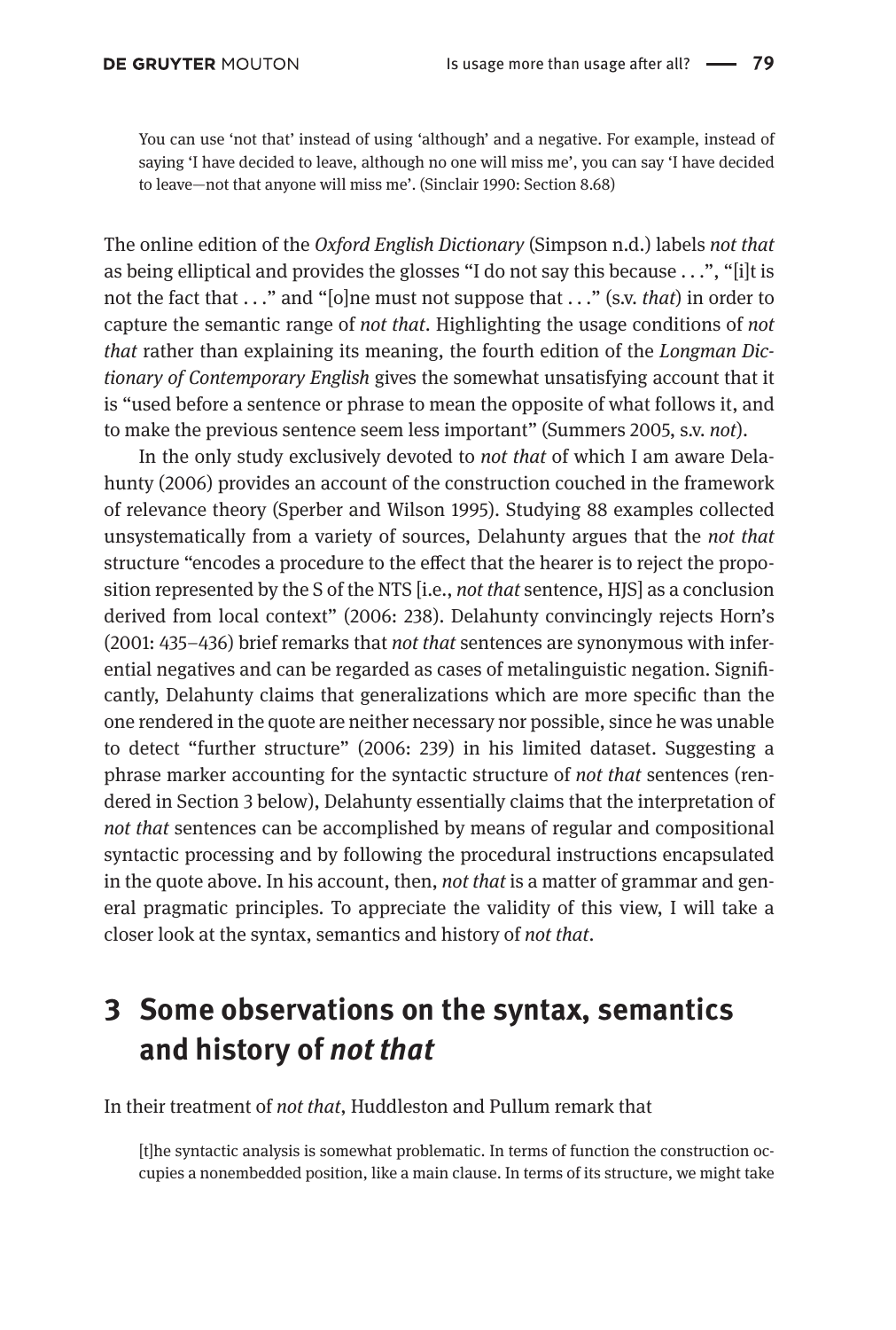*not* as modifying the content clause (as in *not all* it modifies *all*, and so on). If so, the whole construction will have the form of a subordinate clause even though it is not functionally subordinate; as with other cases of this kind (such as *That it should have come to this!*) there is implicit rather than explicit functional subordination." (2002: 811)

From a syntactic point of view, then, the question arises as to whether the somewhat exotic clause-initial combination of the negator and a *that*-clause can be traced back to an "underlying" regular phrase marker. From a semantic point of view, this raises the question to what extent the meaning(s) of this combination can be accounted for without taking recourse to noncompositional information.

An obvious candidate for an underlying structure motivating *not that* is suggested in the OED entry quoted above:

*not that*  $\dots \leftarrow$  [*it is*] *not* [*the fact*] *that*  $\dots$ 

Following the lead provided by the OED, *not that* could then be characterized as an elliptical negated focus construction, since the expanded version has the effect of topicalizing the negator *not* at the beginning of the clause and putting the proposition expressed in the *that*-clause into end focus (cf. Delahunty 2001). Example (1), repeated here as (3) for the sake of convenience, could thus be treated as an elliptical version of (4):

- (3) *. . . no one will fancy him now. Not that I fancied him before but . . .*
- (4) . . . no one will fancy him now. It is **not** the fact/case **that** I fancied him before . . .

If grammatical description is to be parsimonious, and if, following Occam's razor, "[*s*]*enses are not to be multiplied beyond necessity*" (Grice 1989: 47; [emphasis original]), this would have an appealing advantage: clause-initial, "plain" *not that* and the expanded copula structures *it is not that, it's not that*, *it isn't that* and *it wasn't that* (cf. Delahunty 2001) could all be traced back to the same regular phrase structure. However, for a number of reasons, this account is not satisfying. Two strong arguments are put forward by Delahunty (2006: 224; contra Horn 2001: 435–436). Firstly, sentence-initial *not that* and the copula structures – referred to as *negative inferentials* by Horn (2001: 435) – are not, at least not always, mutually substitutable. Only about half of the *not that* examples collected by Delahunty allowed for a substitution by *it is not that*, the other half resisted it. This is confirmed by my data. For example, a substitution of (3) above by the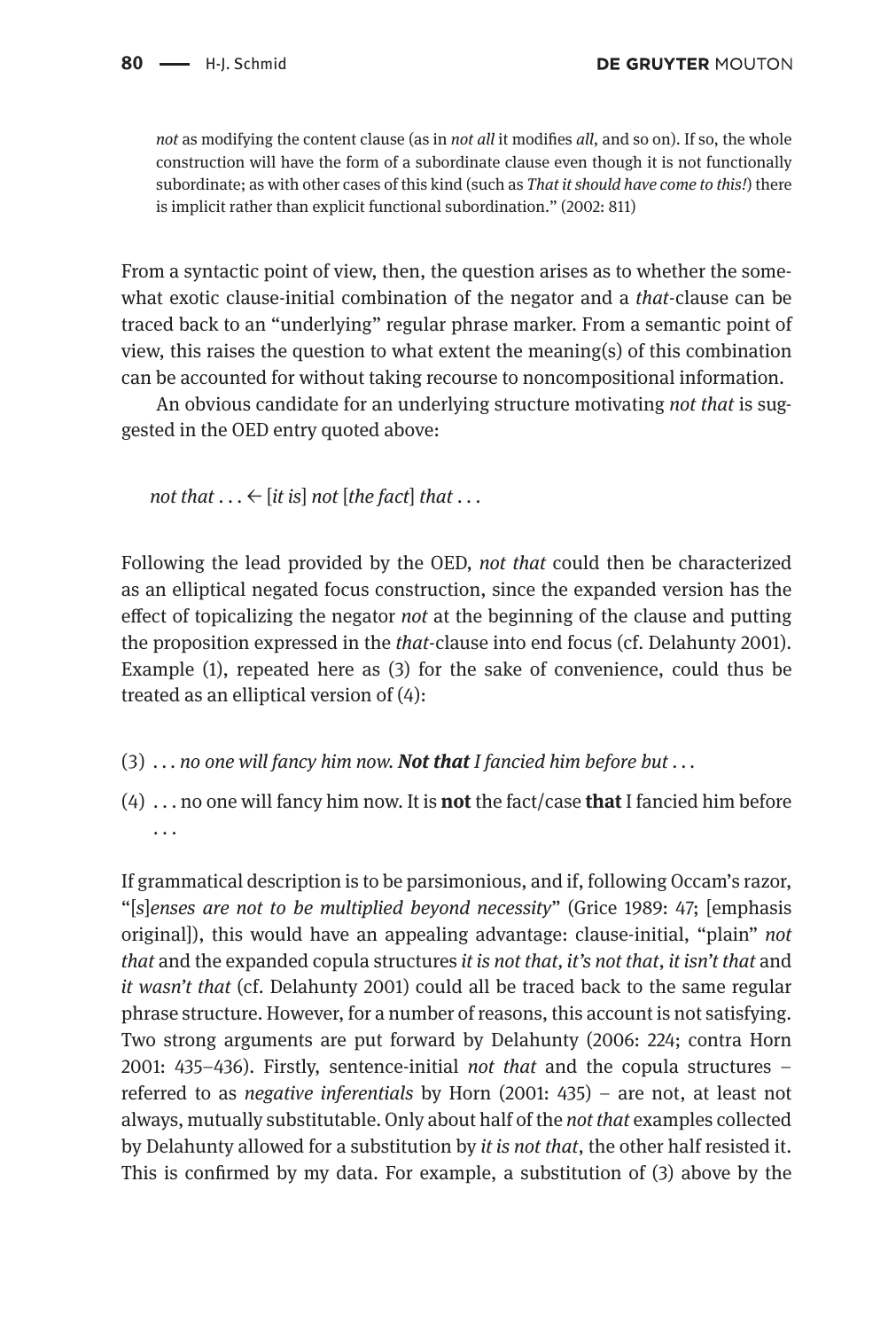copula version in (5) neither preserves the communicative impact of (3), nor does it produce a coherent piece of discourse:<sup>4</sup>

 $(5)$  ... no one will fancy him now. It's not that I fancied him before ...

Secondly, Delahunty (2006: 225) shows that plain *not that* sentences behave in a fundamentally different way from *it is not that* sentences with regard to possible continuations with positive inferentials such as *it is just that, but that* or simply *that*, which frequently follow *it is not that*. Again, this is also confirmed by my data: the proportion of examples like (6), where a *not that* utterance is followed by *it's just that*, is very low (around two percent):

(6) *Caroline declined the coffee but accepted a magazine. Not that she read it; it was just easier to bury her face in its glossy pages than to have to endure Nicolo's stony-faced silence.* (JY7 1919)

These observations seem to indicate that the plain *not that* type and the copula type *it BE not that* are not variants of one form from a semantic and pragmatic point of view.

The supposition that plain *not that* is not an elliptical variant of *it is not that* is further corroborated by historical evidence. As shown in greater detail in Schmid (2011), the attested examples of *not that* found in the quotations to all entries in the *OED* indicate that plain *not that* predates *it is not that* by more than two centuries. The first quotation of plain *not that* to be found in the *OED* is a translation of Lat. *non quod*<sup>5</sup> in the Wycliffe New Testament quoted in the entry on *sufficience*:6

**<sup>4</sup>** The copula versions of the type *it's not that* have the additional property, not shared by plain *not that*, of creating a focus construction highlighting the negator which can often felicitously be paraphrased by *the point is not that*. Cf. the example *. . . in the country where Great-Granny comes from they don't eat some of the things we eat. It's not that they***'re fussy***, it's because they think it's wrong* (FRH 1343), which can be rendered as *the point is not that they're fussy*.

**<sup>5</sup>** The *vulgata* version reads: *non quod sufficientes simus cogitare aliquid a nobis quasi ex nobis sed sufficientia nostra ex Deo est.* The Greek bible has *ουχ οτι* literally also 'not that, because, since'.

**<sup>6</sup>** Interestingly, the earliest attested example provided in the sub-entry on *not that* (s.v. *that*, II.2.b) dates from 1601. That the quotation from the Wycliffe New Testament may indeed be the first attestation of *not that* in the function investigated here is corroborated by an analysis of the related Old English forms *ne thæt* and *na thæt* in the Toronto corpus of Old English texts. None of the 280 occurrences of these sequences has meanings comparable to modern *not that*.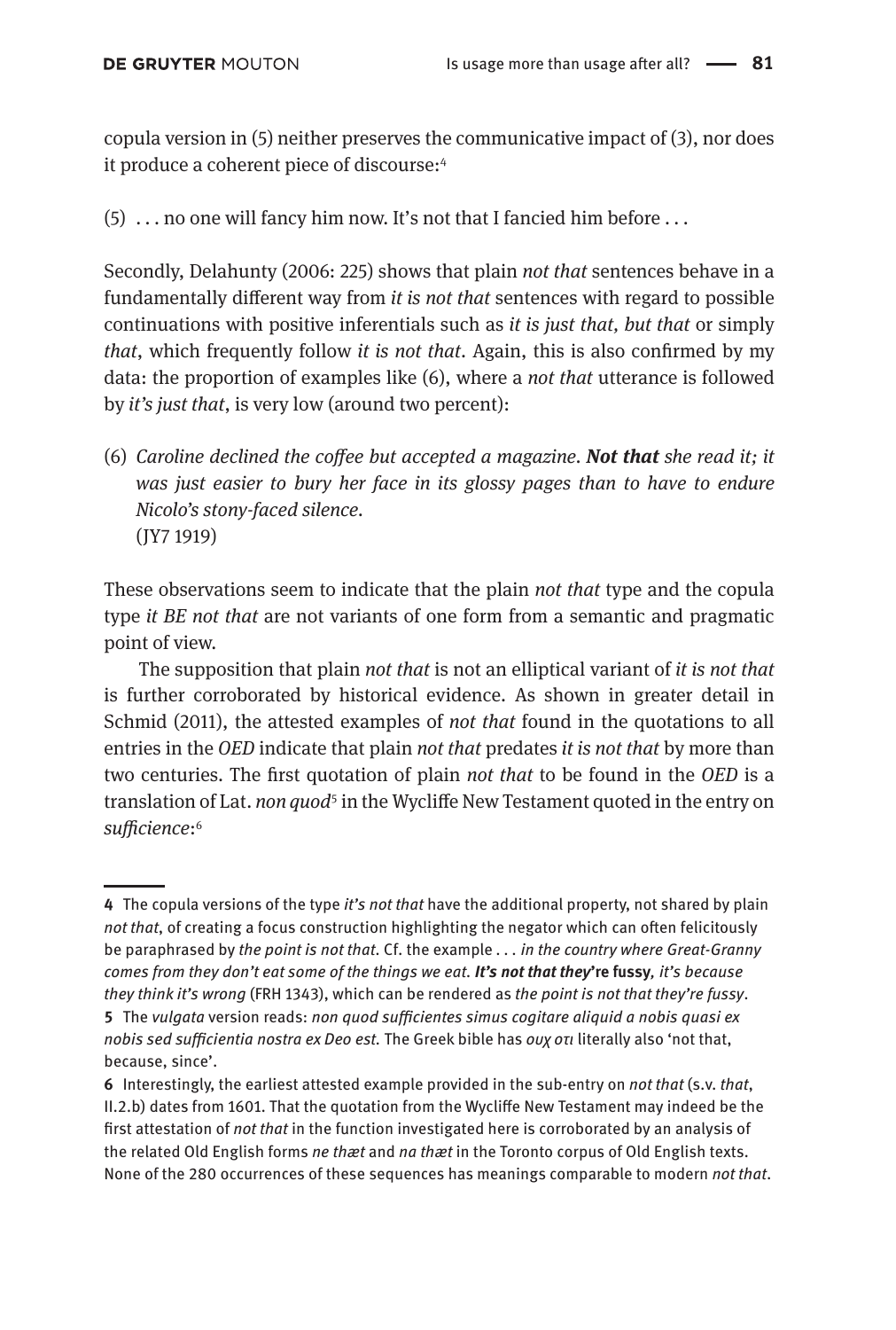1382 Wyclif *2 Cor.* iii. 5 Not that we ben sufficient for to thenke ony thing of vs, as of vs, but oure sufficience is of God. (*OED*, s.v. *sufficience*)7

However, the first attestation of *it is not that* that I know of occurs in Shakespeare's *As you like it* (1599), Act III, Scene 2, where Phebe generously reacts to Silvius' confession of his love for her:

*Silvius, the time was that I hated thee; And yet it is not that I bear thee love; But since that thou canst talk of love so well, Thy company, which erst was irksome to me, I will endure; and I'll employ thee too.* 

It is worth mentioning in passing that this quotation comes from a period where focus constructions depending on abstract nominals of the "shell noun" type (cf. Schmid 2000) such as *the idea is that, the reason is that* and *the point is that* begin to occur in larger numbers (cf. Mantlik 2011). In short, what the historical and comparative evidence collected in Schmid (2011) suggests is that plain *not that* has entered English – and many other European languages as well as other languages affected by Bible translations – by means of loan syntax from Latin, while copula *not that* comes much later and may have to do with the emergence of nominal focus constructions.

On the whole, then, there is converging evidence from syntax, semantics and language history indicating that plain *not that* is not an elliptical form of *it is not that*. However, this does not automatically mean that plain *not that* is noncompositional and therefore has to find its place in the famous dumping ground for idiosyncrasies which is the lexicon. A simple way of saving *not that* from this fate would be to come up with a regular phrase marker tailor-made for *not that*, as suggested by Delahunty (2006: 216). His account is rendered in (7):

What is also remarkable is that *not that* occurs in marginal glosses in the Old Testament in the Wycliffe Bible with the aim of rejecting possible misinterpretation of passages in the scripture (see Schmid 2011).

**<sup>7</sup>** The passage preceding this sentence in the Wycliffe New Testament reads: "and made open [and *ye be* made open], for ye be the epistle of Christ ministered of us, and written, not with ink, but by the Spirit of the living God; not in stone tables [not in stony tables], but in fleshly tables of heart. For we have such trust by Christ to God; Not that . . ." (quoted from www.biblegateway.com).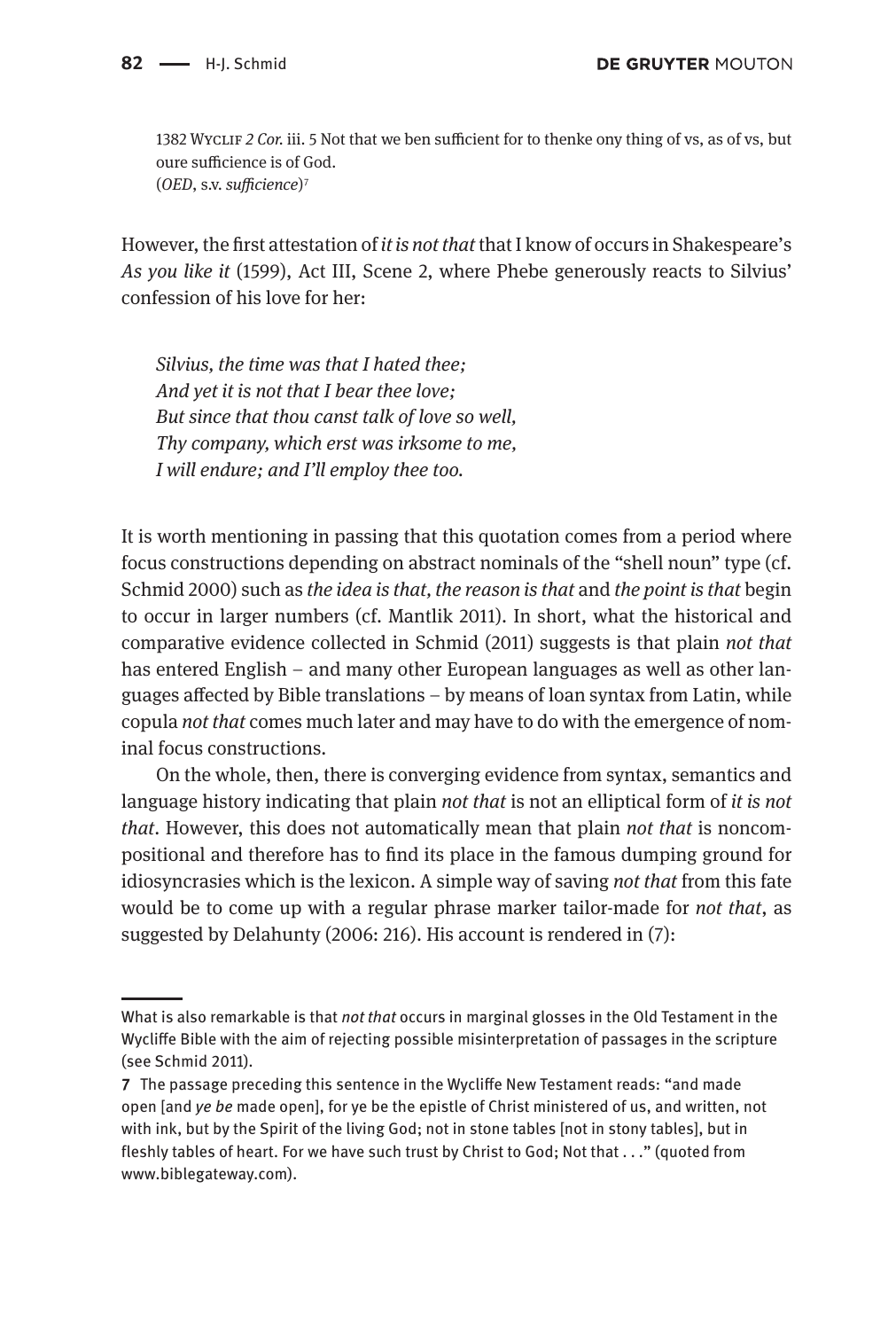

On the semantic side, this option would be accompanied by a compositional account analyzing the meaning of plain *not that* simply as "negation of proposition encoded in the *that*-clause." As already observed in Section 2, the conventional semantico-pragmatic properties of *not that* could be accounted for by the procedural instructions proposed by Delahunty (2006). This reasoning would allow for a very economical description of *not that* as an essentially rule-based and compositional structure whose interpretation is guided by general pragmatic principles giving rise to conventional interpretations in local contexts. This may not do justice to *not that*, however, as I will try to show in the following sections.

## **4 Survey of the corpus data**

The material for this investigation was retrieved from the British National Corpus, which contains roughly 100 million words. About 10 percent of the material are transcriptions of originally spoken utterances, with approximately 4.5 million words recorded in everyday casual situations (representing the so-called *demographically sampled* part) and 5.5 million words garnered from more institutionalized settings such as meetings, debates, etc. (*context-governed* part). The written material, accounting for 90 percent of the corpus, "includes, for example, extracts from regional and national newspapers, specialist periodicals and journals for all ages and interests, academic books and popular fiction, published and unpublished letters and memoranda, school and university essays, among many other kinds of text" (BNC website, http://www.natcorp.ox.ac.uk/corpus/index.xml, last accessed 5 July 2011).

The corpus was accessed using the BNC*web* version and client (cf. Hoffmann et al. 2008). The search string "not\_XX0 that\_CJT" (which translates as '*not* POStagged as a negator directly followed by *that* POS-tagged as subordinating conjunction *that*') yielded a recall of 1,991 instances of *not that*; the string "n't\_XX0 that\_CJT" recalled 110 results. Due to homonymic structures of the types mentioned in the introduction above (cf. Note 2), manual post-processing was necessary to eliminate corpus hits that were clearly not instances of the *not that* type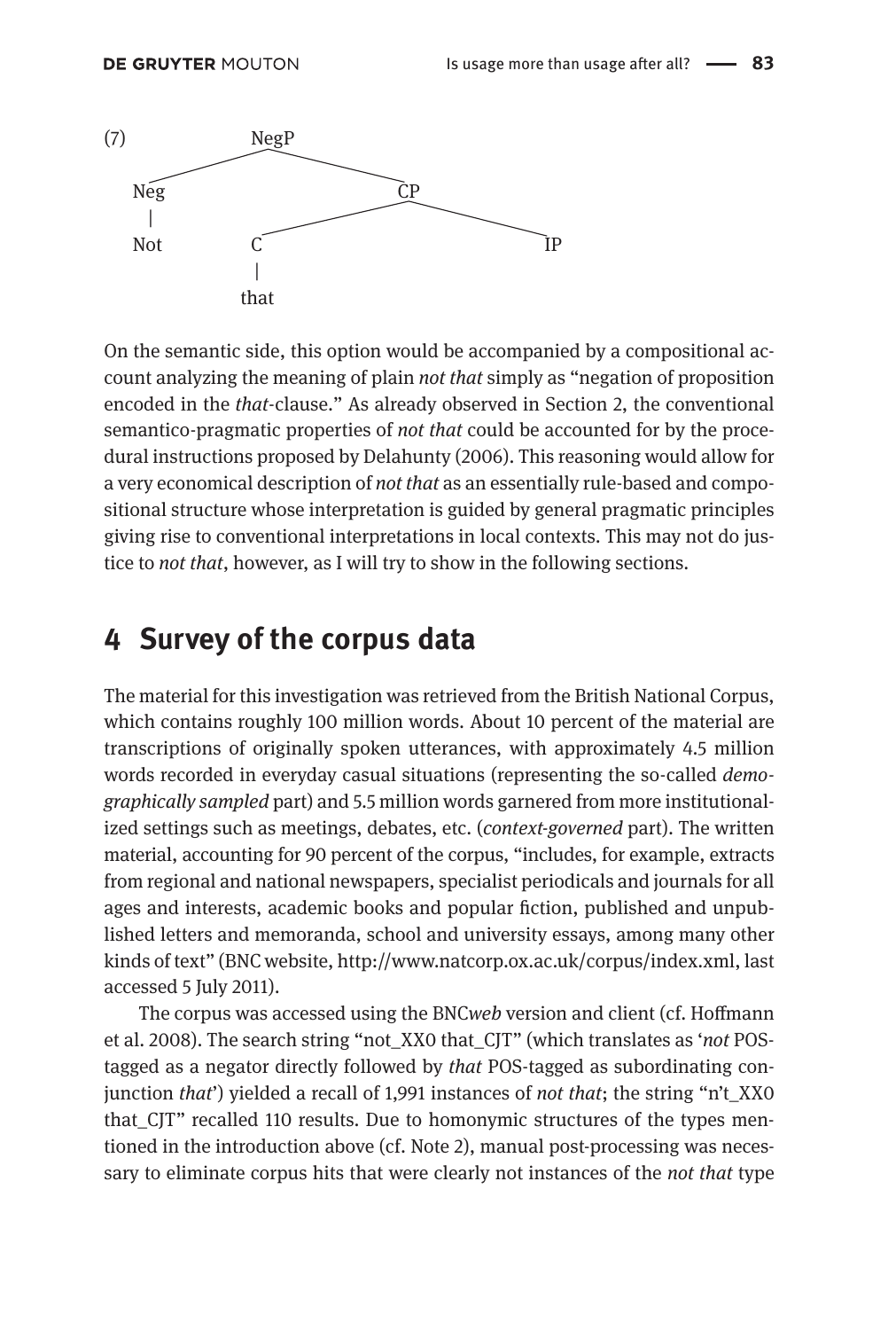under investigation here. 1,687 valid hits of *not that* and 72 valid hits of the contracted form  $n't$  that survived this selection process, which together  $(n = 1.759)$ make up a fairly low relative frequency of 17.89 occurrences per million words.<sup>8</sup> 379 of these uses were instances of the "expanded" type discussed in Section 3, where *not that* occurs as a complement in copula sentences preceded by *it is* (101 instances)*, it's* (155 instances) or *it was* (51 instances). An additional 63 instances are of the type *it wasn't that*, and 9 more of the type *it isn't that*. <sup>9</sup> The examples of these expanded types were not included in the further analysis.

# **5 Lexico-grammatical patterns in grammatical slots in** *not that* **clauses**

In this section, patterns in the actual usage of *not that* on the linguistic levels of lexico-grammar and pragmatics will be identified and discussed. The notion of *pattern* embraced for this undertaking is "pre-theoretical": a pattern is simply defined as a recurrent sequence of linguistic elements or moves on any level of linguistic description which serves an identifiable function. While I do not intend

**<sup>8</sup>** This score puts *not that* behind the superficially comparable two-word sequences *in addition* (80 occurrences per million words in the BNC)*, after all* (63) and *above all* (23), but ahead of *even so* (14) and the famous *let alone* (13; cf. Fillmore, Kay and O'Connor 1988).

**<sup>9</sup>** Examples of these patterns are:

<sup>(</sup>i) *I have never had a serious girlfriend. I just think it is odd at 17 to spend all your time with one person. I would have to be in love with someone to do that. It is not that I haven't got time for girls. I haven't got time to meet girls. There is a big difference.* (CH1 5654)

<sup>(</sup>ii) *Fielding it with one hand, she sobered, and, putting her glass down on the fender, she hugged the cushion on her knees. 'It's not that I'm reluctant,' she denied slowly, 'I just find it so incredible that you want to marry me.'* (H9V 3048)

<sup>(</sup>iii) *Thomas Huxley, the great biologist, whose household was dominated by a long series of cats over a period of forty years, described how one of them, a young tabby tom-cat, developed the alarming game of jumping on the shoulders of his dinner-guests and refusing to dismount until they fed him some titbit. It was not that the animal was hungry. It was the shock impact of the game that provided the reward.* (BMG 946)

<sup>(</sup>iv) *The knowledge caused her genuine distress and, in the face of Constance's increasing truculence, she turned to Louise for counsel. 'It isn't that Constance is naughty, or has tantrums,' she said to her cousin on the telephone, 'it's as if she has just turned her back on me.'* (CEY 751)

<sup>(</sup>v) *The holiday was not a total success. It wasn't that Katherine wasn't enamoured of Paris.* (FNT 3418)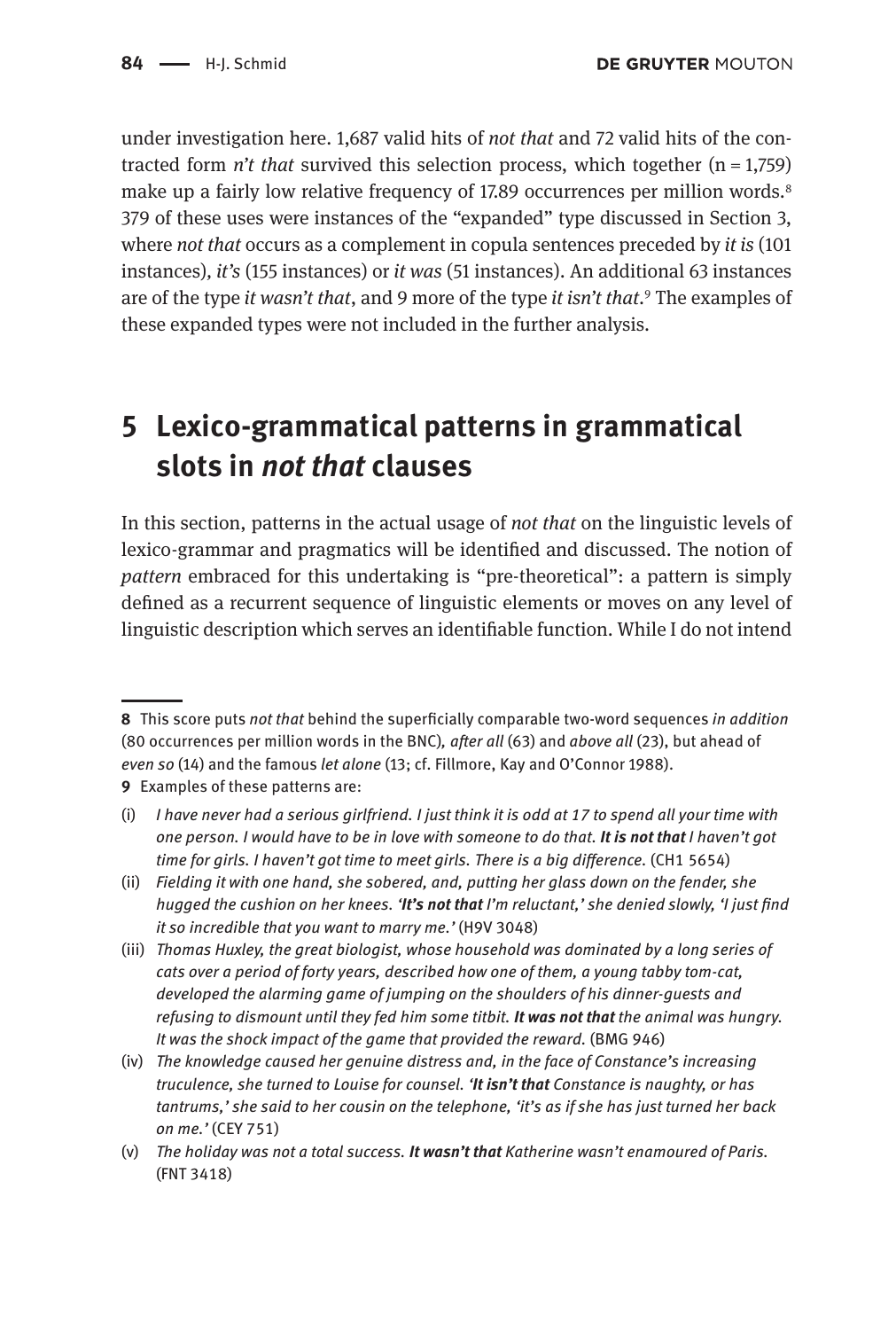to go into a discussion of what is to count as being *recurrent*, 10 three aspects of this definition should be highlighted: firstly, the definition allows patterns to be observed both on the "surface" level of lexico-grammatical *elements* and on the "deeper" level of pragmatic and conversational *moves*. Secondly, it stipulates that patterns must not be the result of chance juxtapositions of elements, but emerge because their components serve a common purpose. To take a random example, although we find that the sequence of the words *paper* and *so* occurs 29 times in the British National Corpus, this still will not count as a pattern, as there is no identifiable function behind the recurrence of this sequence. Admittedly, this view of patterns is subjective, and it must be acknowledged that a whole range of statistical methods exist for determining the significance of a recurrent sequence and the strength of the attraction of the component elements (cf., e.g., Church and Hanks 1990; Clear 1993; Stubbs 1995; Evert and Krenn 2001; Manning and Schütze 2001). But as these are not always applicable, especially not on the level of pragmatics, they will only be invoked where appropriate. And thirdly, it should be emphasized that this notion of pattern has no theoretical implications at this stage, but merely reflects empirical observations.

The following discussion will focus on uses of *not that* in the two most prominent categories, "spoken" (169 occurrences) and "fiction and verse" (755 occurrences). Since spoken usage is deemed to be even more dissociated from represented grammatical knowledge than written usage, this seems to be justifiable on methodological grounds, since it would mean that matches between usage tendencies and grammatical knowledge would be expected to a lower degree for spoken than for written language. I will first look at the distribution of the elements in subject position in *not that* clauses, and then at verbs in *not that* clauses. The question throughout is whether it is possible to identify recurrent patterns.

### **5.1 Subjects of** *not that* **clauses**

Table 1 lists the results of an R1 collocation analysis – i.e., an analysis of the items immediately following *not that* – in the 169 occurrences of *not that* in the spoken

**<sup>10</sup>** Frequency thresholds have been a matter of dispute in corpus-based collocation studies. What is uncontroversial is that they depend on the size of the corpus investigated. Kjellmer (1982: 26), for example, uses a threshold of "more than once" in the one-million-word Brown Corpus, and Clear (1993: 277) three occurrences in a corpus of 25 million words. For Jones and Sinclair, collocations are recurrent when they occur together "more often than their respective frequencies and the length of text in which they appear would predict" (1974: 19). See also Stubbs (1995) on this question.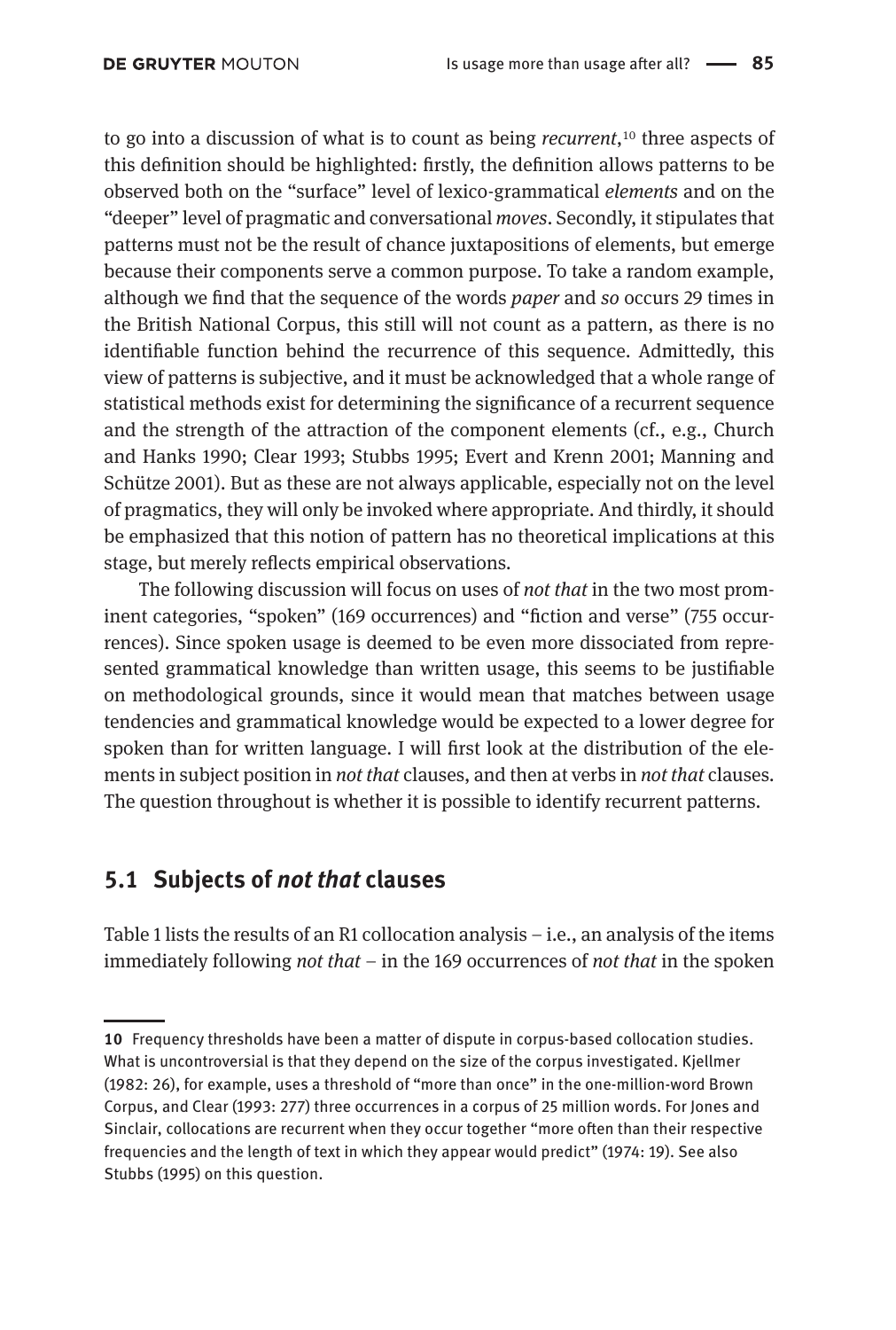section of the BNC. This is a reasonable approximation to a search for the first item of the phrase realizing the subject constituent in the *not that* clause. Since the frequencies of occurrence of the elements found in this slot depend, as always, on their overall frequencies in the corpus, the table not only provides information on the observed frequencies of all items, but includes their total frequencies in the spoken texts, plus a calculation of the expected frequencies and the loglikelihood statistics. Loosely speaking, this is a measure of the strength of the collocational association between *not that* and the respective item, based on a comparison of expected and observed single and combined frequencies.

| Item      | <b>Observed</b><br>collocate<br>frequency | Percentage<br>of all tokens<br>in slot R1 | Total no. in<br>spoken texts | <b>Expected</b><br>collocate<br>frequency | Log-likelihood<br>value |
|-----------|-------------------------------------------|-------------------------------------------|------------------------------|-------------------------------------------|-------------------------|
| $\prime$  | 88                                        | 52.07%                                    | 309,557                      | 4.366                                     | 413.7451                |
| you       | 19                                        | 11.24%                                    | 268,463                      | 3.786                                     | 32.3164                 |
| we        | 12                                        | 7.10%                                     | 108,427                      | 1.529                                     | 29.1726                 |
| he        | 9                                         | 5.33%                                     | 75,396                       | 1.063                                     | 22.9535                 |
| they      | 8                                         | 4.73%                                     | 96,562                       | 1.362                                     | 15.3203                 |
| both      | 2                                         | 1.18%                                     | 3,093                        | 0.044                                     | 11.4127                 |
| there     | 6                                         | 3.55%                                     | 73,008                       | 1.030                                     | 11.3587                 |
| she       | 4                                         | 2.37%                                     | 42,873                       | 0.605                                     | 8.3937                  |
| it        | 9                                         | 5.33%                                     | 253,864                      | 3.580                                     | 5.9323                  |
| their     | 1                                         | 0.59%                                     | 13,232                       | 0.187                                     | 1.7346                  |
| any       | 1                                         | 0.59%                                     | 15,929                       | 0.225                                     | 1.4393                  |
| people    | 1                                         | 0.59%                                     | 21,295                       | 0.300                                     | 1.0093                  |
| that      | 4                                         | 2.37%                                     | 227,029                      | 3.202                                     | 0.1881                  |
| this      | 1                                         | 0.59%                                     | 58,179                       | 0.821                                     | 0.0369                  |
| [unclear] | 1                                         | 0.59%                                     | 152,636                      | 2.153                                     | $-0.7798$               |
| the       | $\overline{2}$                            | 1.18%                                     | 409,714                      | 5.778                                     | $-3.3994$               |
| ,         | 1                                         | 0.59%                                     | 583,403                      | 8.228                                     | $-10.5608$              |

**Table 1:** Results of an R1 collocation analysis of *not that* in the spoken corpus section

What is particularly remarkable about this list is the massive proportion of occurrences of *I*, which fills the subject slot in more than 50 percent of the 169 instances. As the difference between the expected frequency of occurrence of 4.3 and the observed one of 88 is huge, the log-likelihood statistics are highly significant. To confirm that there is indeed something special about this distribution, occurrences of *I* following *that* in **all** *that*-clauses in the spoken section of the BNC were retrieved as a benchmark. Here the proportion of first person singular *I* amounts to only a little more than 7% (4,761 occurrences in a total of 65,072 *that*-clauses).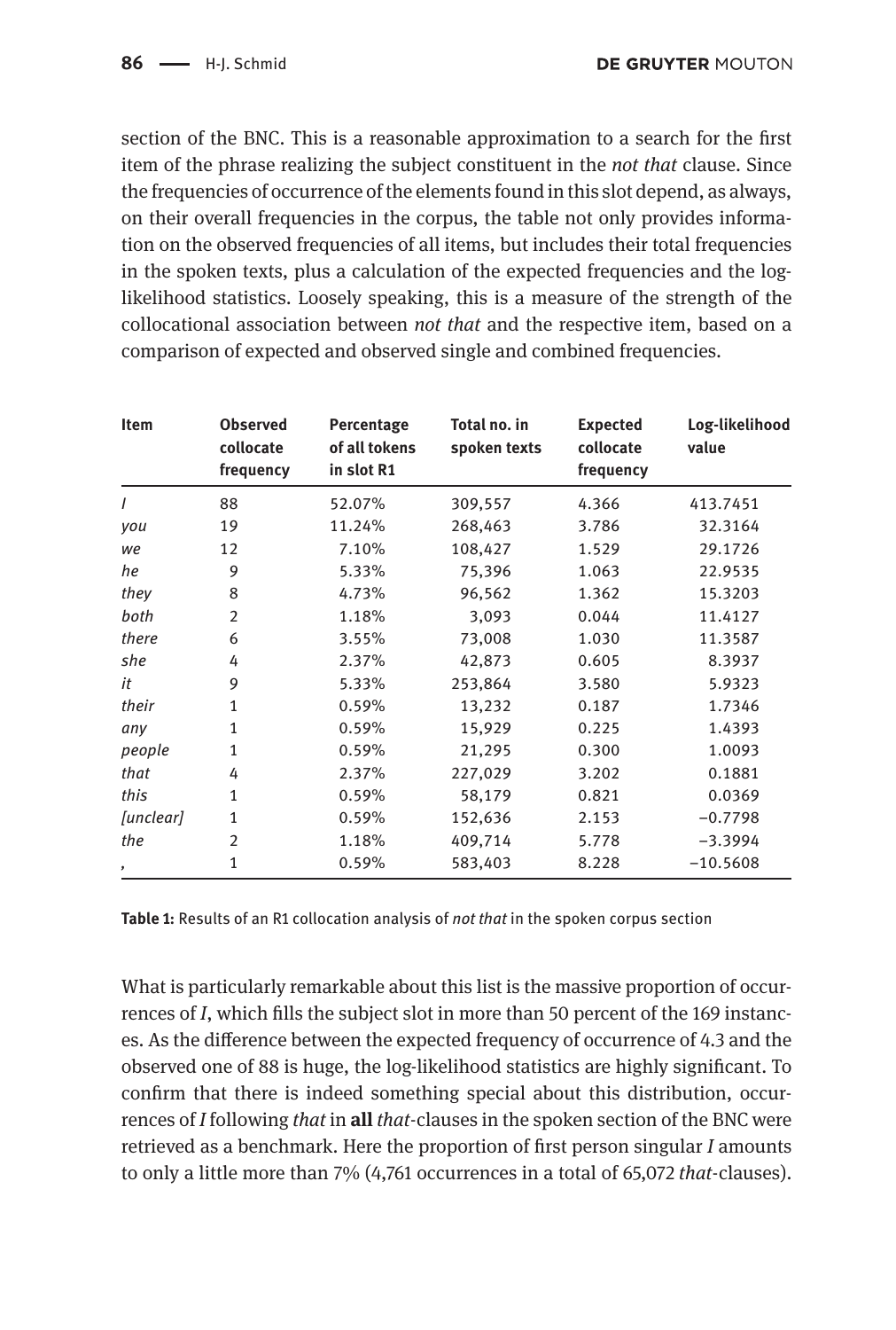The large share of *I* as subject in the *not that* clause is thus clearly specific and significant. Mainly as a consequence of the large share of *I*, the proportion of subjects realized by personal pronouns amounts to a staggering 88.76 percent. With regard to the subject position, then, *not that* clauses make up an almost closed system in the spoken subcorpus.<sup>11</sup>

A similar, though somewhat less extreme, situation is found in the material from the subcorpus "fiction and verse", where roughly 75% of the subjects in plain *not that* clauses are realized by personal pronouns (cf. Table 2). This contrasts with a mere 43% in all *that*-clauses in the section "fiction and verse."

| Item                    | not that<br>$total = 755$ occurrences | all uses of that<br>$total = 88,605$ occurrences |
|-------------------------|---------------------------------------|--------------------------------------------------|
| $\prime$                | 25.30%                                | 6.73%                                            |
| she                     | 16.16%                                | 10.40%                                           |
| it                      | 12.72%                                | 5.18%                                            |
| he                      | 12.58%                                | 11.36%                                           |
| they                    | 3.05%                                 | 3.24%                                            |
| you                     | 3.05%                                 | 3.97%                                            |
| we                      | 2.12%                                 | 1.63%                                            |
| total personal pronouns | 74.98%                                | 42.51%                                           |

**Table 2:** Results of an R1 collocation analysis of plain *not that* in the corpus section "fiction and verse"

While the first person singular pronoun *I* is again substantially more frequent following *not that* than after *that* alone, the difference is not as pronounced as in the spoken subcorpus. Other remarkable contrasts to be gleaned from Table 2 are the comparatively large proportions of occurrences of *she* and *it* in *not that* cotexts (i.e., linguistic contexts). As will be shown later, the high proportion of occurrences of *it* is mainly caused by cotexts of the type *not that it mattered*, *not that it's any of your business* and *not that it makes any difference*. As far as the striking number of *she* subjects is concerned, many of these are authorial comments on the troubles, feelings and motives of female protagonists (cf., e.g., *She recognized him immediately, but though his gaze passed over her there was no recognition. Not that she expected there would be . . .*, [C85 1472]).

**<sup>11</sup>** The proportion of all personal pronouns in the slot R1 following *that* in the whole spoken corpus amounts to 43%.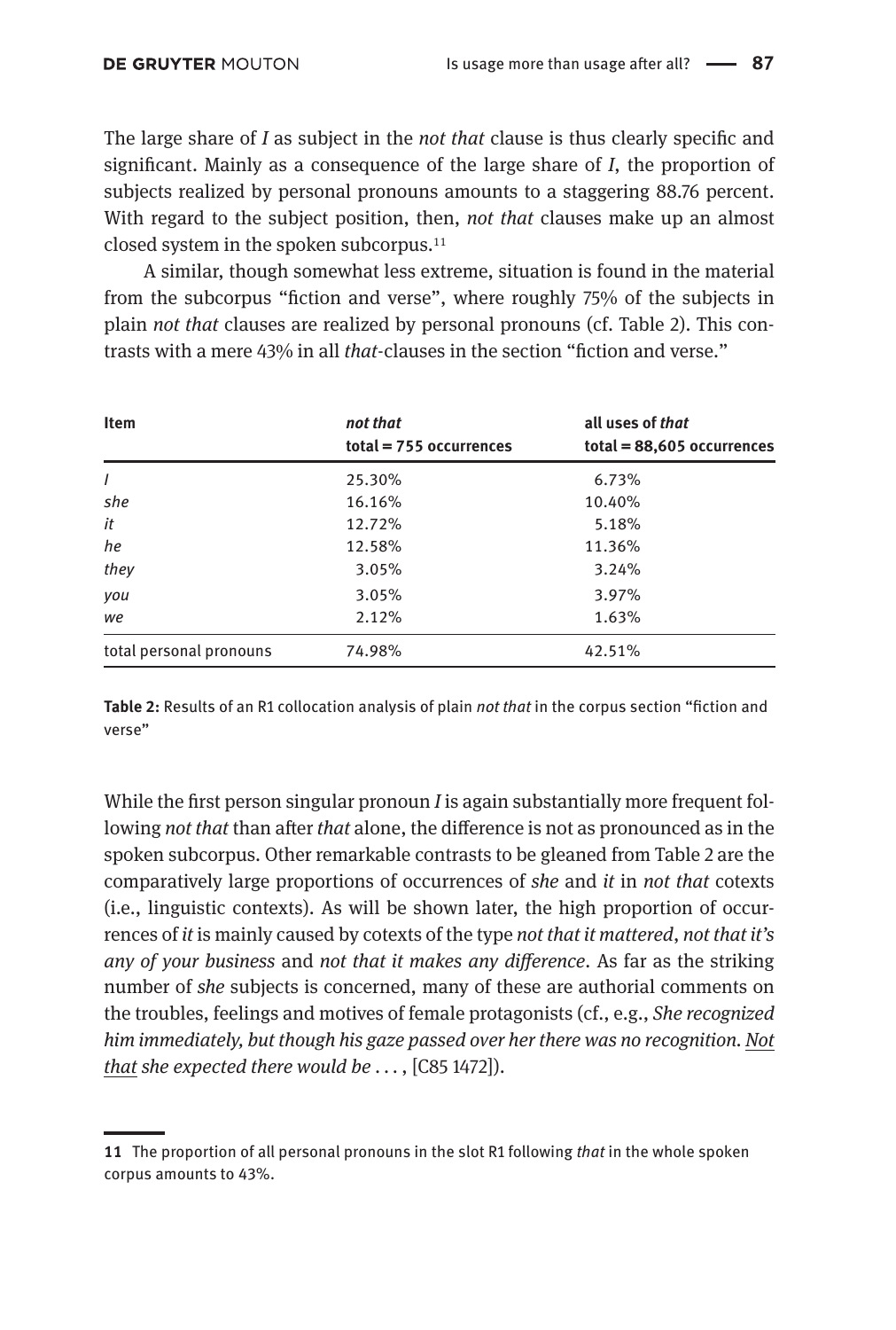### **5.2 Verbs in** *not that* **clauses**

To construct an automatic, and thus objective and replicable, search of verbal elements in *not that* clauses, the BNC*web* option for the retrieval of collocations was set at a span of 2 right to 4 right and the collocate search was restricted to verbs. This means that the corpus processing software looks for all verbs following *not that* within a distance of 2 to 4 items and checks their observed frequency in the collocation against the expected frequency calculated from individual and combined occurrence. To exclude rare collocates, the minimum number was set to 3. As one would not expect that the system of possibilities for the verbs is as closed as the one observed for the subject slots, a different way of assessing the results was chosen, one that exploits the dissimilar properties of two types of statistics indicating strengths of associations: while the log-likelihood measure introduced above is known to balance the overall frequency of occurrence of an item in the corpus and the frequency of occurrence in a given collocation, a second measure, called *mutual information*, by virtue of the way it is calculated, favors those elements that specialize so to speak in a given combination, even if they are fairly infrequent in the overall material (cf. Church and Hanks 1990: 23–24; Evert and Krenn 2001; Manning and Schütze 2001: 166–171). Typically, rank lists of collocates ordered in terms of the two measures show very little or no overlap. This is demonstrated by the two lists (cf. Table 3) of the top 15 collocates of all *that*-

| Rank | According to log-likelihood | According to mutual information |  |
|------|-----------------------------|---------------------------------|--|
| 1    | was                         | forfeiting                      |  |
| 2    | had                         | denoted                         |  |
| 3    | would                       | disinherited                    |  |
| 4    | could                       | presaged                        |  |
| 5    | been                        | encompassed                     |  |
| 6    | be                          | girdled                         |  |
|      | should                      | precedes                        |  |
| 8    | might                       | characterized                   |  |
| 9    | were                        | haunts                          |  |
| 10   | have                        | befell                          |  |
| 11   | 'd                          | erred                           |  |
| 12   | did                         | interwoven                      |  |
| 13   | must                        | radiate                         |  |
| 14   | wanted                      | radiated                        |  |
| 15   | is                          | emanated                        |  |

**Table 3:** Log-likelihood and mutual information rank lists of verbal collocates in the span 2R to 4R following *that* in the subcorpus "fiction and verse"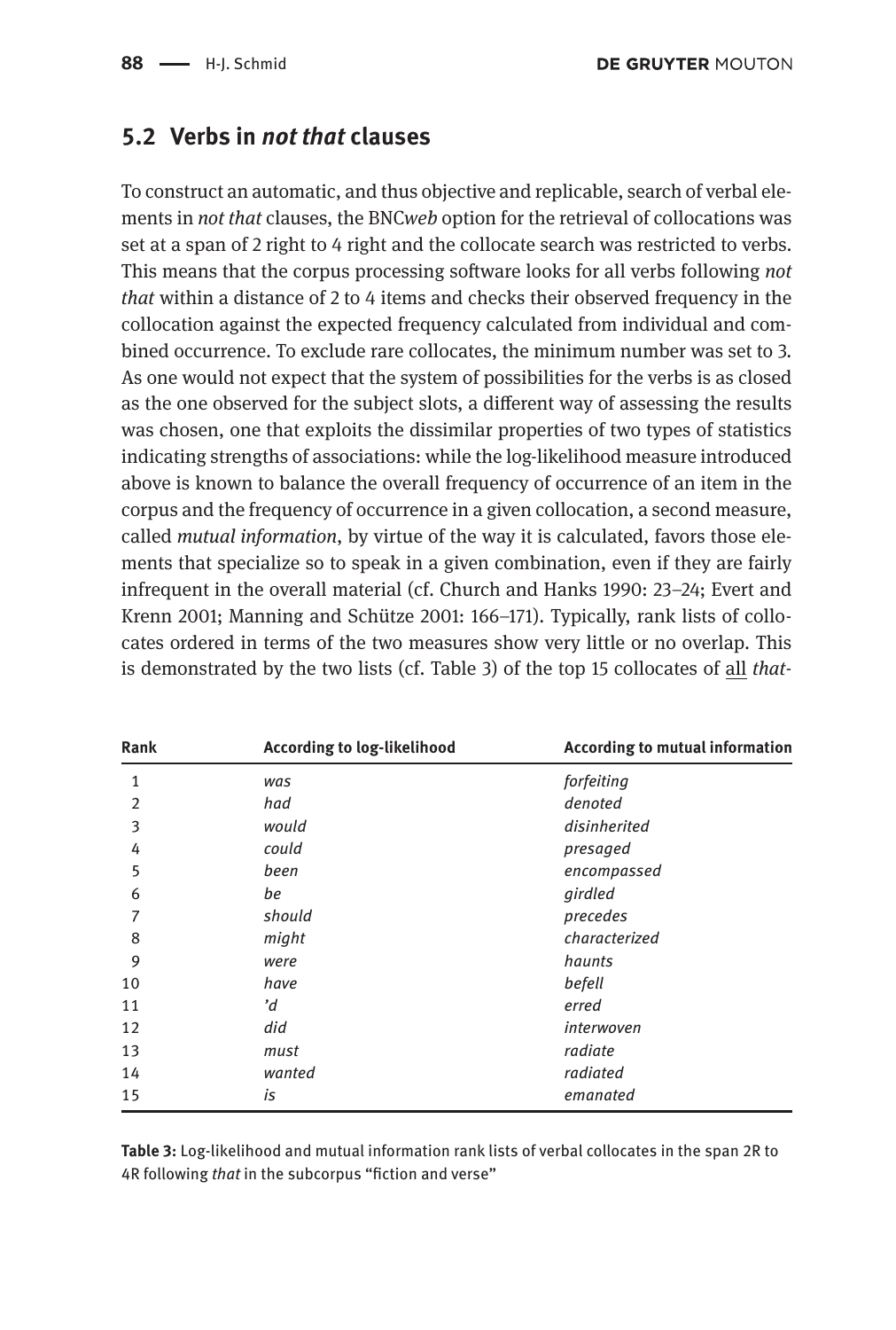clauses in the subcorpus "fiction and verse" ranked in terms of log-likelihood, on the one hand, and mutual information, on the other. As can be seen, highfrequency auxiliary and modal verbs prevail in the left-hand column, and fairly rare lexical verbs in the right-hand one; not a single form occurs in both rank lists.

The situation is entirely different in the case of *not that* sentences. Carrying on with the subcorpus "fiction and verse" first, Table 4 provides the same type of juxtaposition based on identical corpus processing commands. For *not that*, no fewer than 9 of the 20 items listed can be found in both rank lists. These are highlighted in boldface print.

| Rank           | <b>According tolog-likelihood</b> | According to mutual information |
|----------------|-----------------------------------|---------------------------------|
| 1              | mattered                          | mattered                        |
| $\overline{2}$ | would                             | minded                          |
| 3              | 'd                                | matters                         |
| 4              | cared                             | cared                           |
| 5              | was                               | complaining                     |
| 6              | had                               | deserve                         |
| 7              | minded                            | bothered                        |
| 8              | matters                           | blame                           |
| 9              | know                              | recall                          |
| 10             | 'n                                | believed                        |
| 11             | have                              | care                            |
| 12             | 've                               | bother                          |
| 13             | wanted                            | intended                        |
| 14             | needed                            | needed                          |
| 15             | 's                                | makes                           |
| 16             | care                              | expected                        |
| 17             | seen                              | noticed                         |
| 18             | believed                          | expect                          |
| 19             | bothered                          | wanted                          |
| 20             | could                             | worry                           |

**Table 4:** Log-likelihood and mutual information rank lists of verbal collocates in the span 2R to 4R following *not that* in the subcorpus "fiction and verse"

For the data collected from the spoken section of the BNC, the match between the two rank lists is even closer, since all 20 items occur in both lists (cf. Table 5). Admittedly, this is partly made possible by the relatively small number of overall items (169), but it is still highly significant for our assessment of patterns in the right-hand side cotext of *not that* clauses.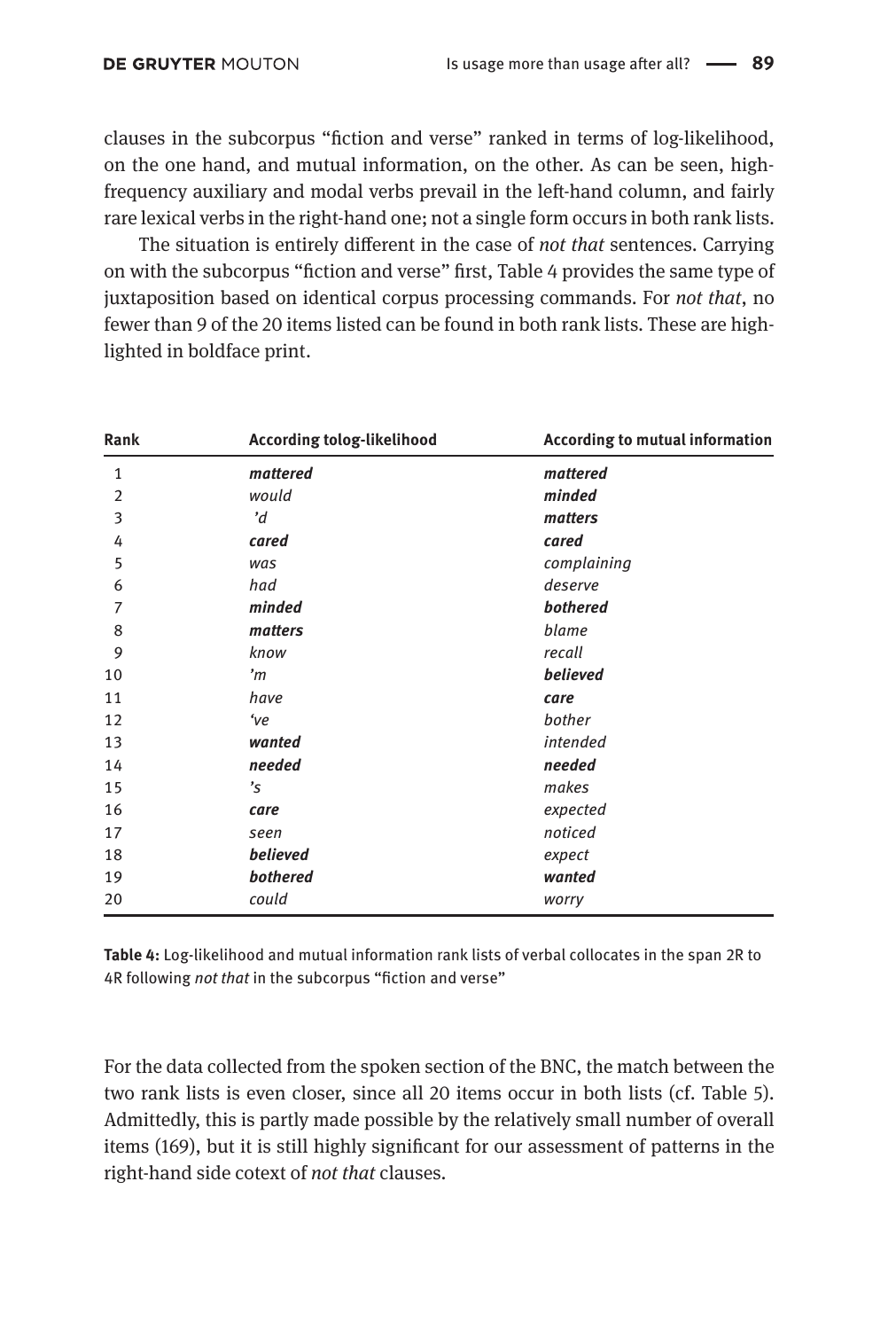| Rank           | According to log-likelihood | According to mutual information |  |
|----------------|-----------------------------|---------------------------------|--|
| $\mathbf{1}$   | 've                         | recall                          |  |
| $\overline{2}$ | 'n                          | noticed                         |  |
| 3              | can                         | wish                            |  |
| 4              | recall                      | remember                        |  |
| 5              | noticed                     | 'n                              |  |
| 6              | remember                    | 've                             |  |
| 7              | know                        | 'd                              |  |
| 8              | wish                        | want                            |  |
| 9              | 'd                          | can                             |  |
| 10             | want                        | used                            |  |
| 11             | $\mathbf{s}'$               | come                            |  |
| 12             | ʻre                         | know                            |  |
| 13             | come                        | 're                             |  |
| 14             | used                        | could                           |  |
| 15             | would                       | would                           |  |
| 16             | think                       | think                           |  |
| 17             | could                       | had                             |  |
| 18             | be                          | $\mathbf{s}'$                   |  |
| 19             | have                        | be                              |  |
| 20             | had                         | have                            |  |

**Table 5:** Log-likelihood and mutual information rank lists of verbal collocates in the span 2R to 4R following *not that* in the subcorpus "spoken"

What has been shown so far, then, is that in both the subject and the verb slots, the clauses introduced by plain *not that* exhibit a remarkable degree of regularity in the corpus sections investigated. The next section will look more closely at specific lexically filled patterns observable in the corpus data.

## **5.3 Semifixed lexical patterns in** *not that* **clauses**

The patterns presented here are arranged in groups sharing similar meanings. Each group will be referred to by a label reflecting a prototypical wording of the pattern.

#### **5.3.1 not that i know of**

This is a very specific pattern in several respects. For one thing, it is typically found at or towards the beginning of an answer to a question (rather than as a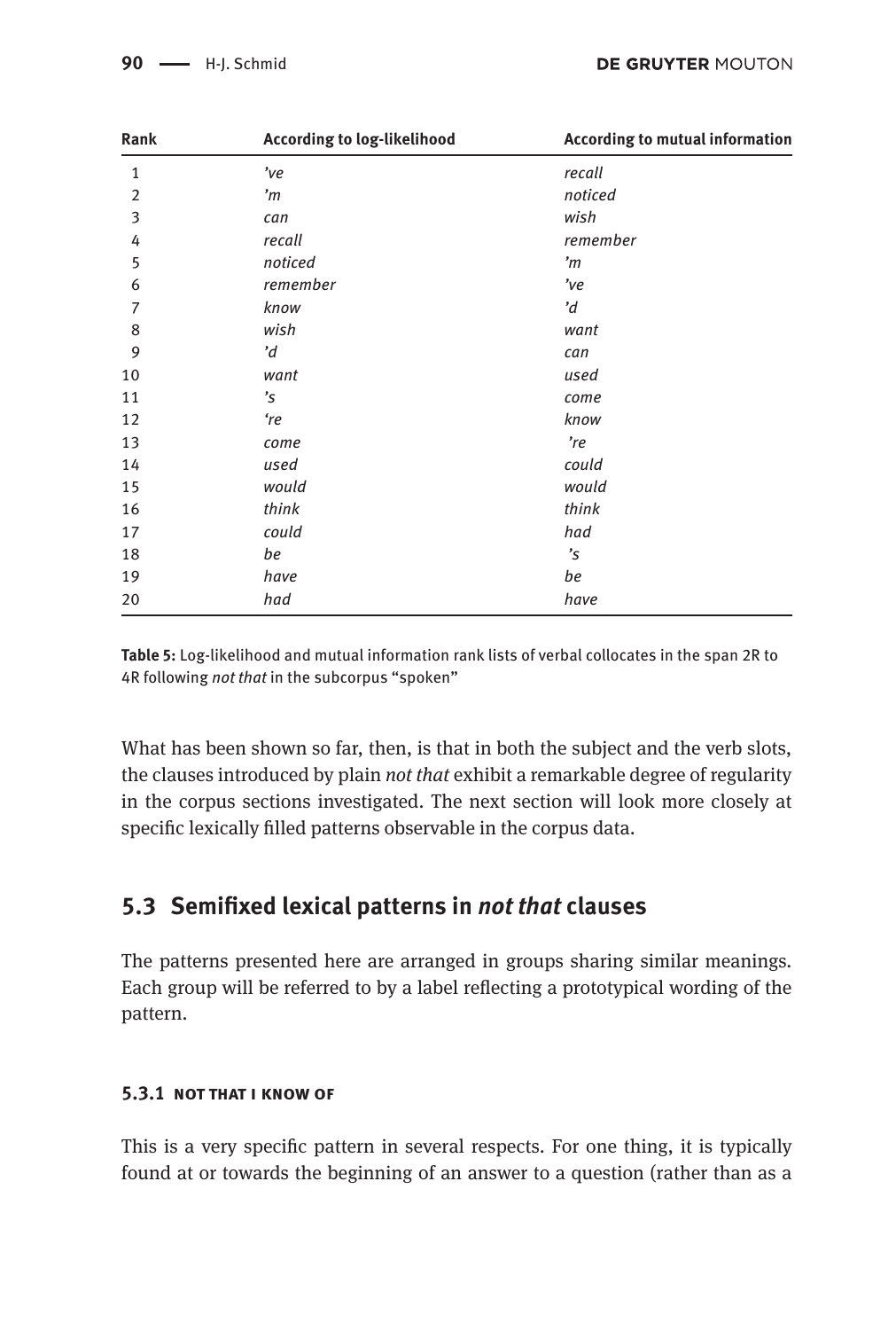continuation of a turn by one speaker). Secondly, the semantic and pragmatic impact of this pattern seems to differ substantially from the *not that* uses in the examples quoted so far, as it does not lend itself to glosses of the type 'this is not to say/suggest that'. On the contrary, superficially, *not that I know of* seems to correspond fairly well to *I don't know* (but see the more detailed discussion in Section 6.2.2.2 below). A typical example of this pattern is provided in (8):

#### (8) *Did he have a gun?* – *Not that I know of.* (GW3 2871)

Given its place in conversational structures, this pattern is more or less restricted to dialogue (in fiction and everyday conversations). Frequencies of occurrence of several variants of this pattern are shown in Table 6:

|                                      | Spoken         | <b>Fiction and</b><br>verse | Other written<br>sources | Total |
|--------------------------------------|----------------|-----------------------------|--------------------------|-------|
| not that I know of                   | 8              | 12                          |                          | 20    |
| not that I know about                |                |                             |                          |       |
| not that I know (not followed by of) | 3              | 8                           | I.                       | 13    |
| not that I knew                      | 1              |                             | 1                        | 3     |
| not that I recollect/recall/remember | 2              | 3                           |                          | 5     |
| not that I can remember              | 3              |                             | 1                        |       |
| not that I can recall                |                | 2                           |                          |       |
| not that I can think of              |                | 1                           |                          |       |
| not that I could see                 |                |                             |                          |       |
| not that I've [ever] seen            |                | 3                           |                          | 4     |
| not that I ['ve] noticed             | 1              | 5                           | 1                        |       |
| not that I think                     |                |                             |                          |       |
| not that I thought                   |                |                             | 2                        |       |
| not that I'm/am aware of             | 2              | 2                           | 1                        | 4     |
| not that you'd know                  |                | 3                           |                          | 3     |
| not that I've [ever] come across     | $\mathfrak{D}$ |                             |                          | 2     |
| Σ                                    | 33             | 49                          | 12                       | 93    |

Table 6: Occurrences of the pattern NOT THAT I KNOW OF in various sections of the BNC

#### **5.3.2 not that it mattered**

Loosely speaking, the pattern dubbed NOT THAT IT MATTERED has the function of expressing that propositions uttered in the previous cotext are not important. The pattern is illustrated in (9):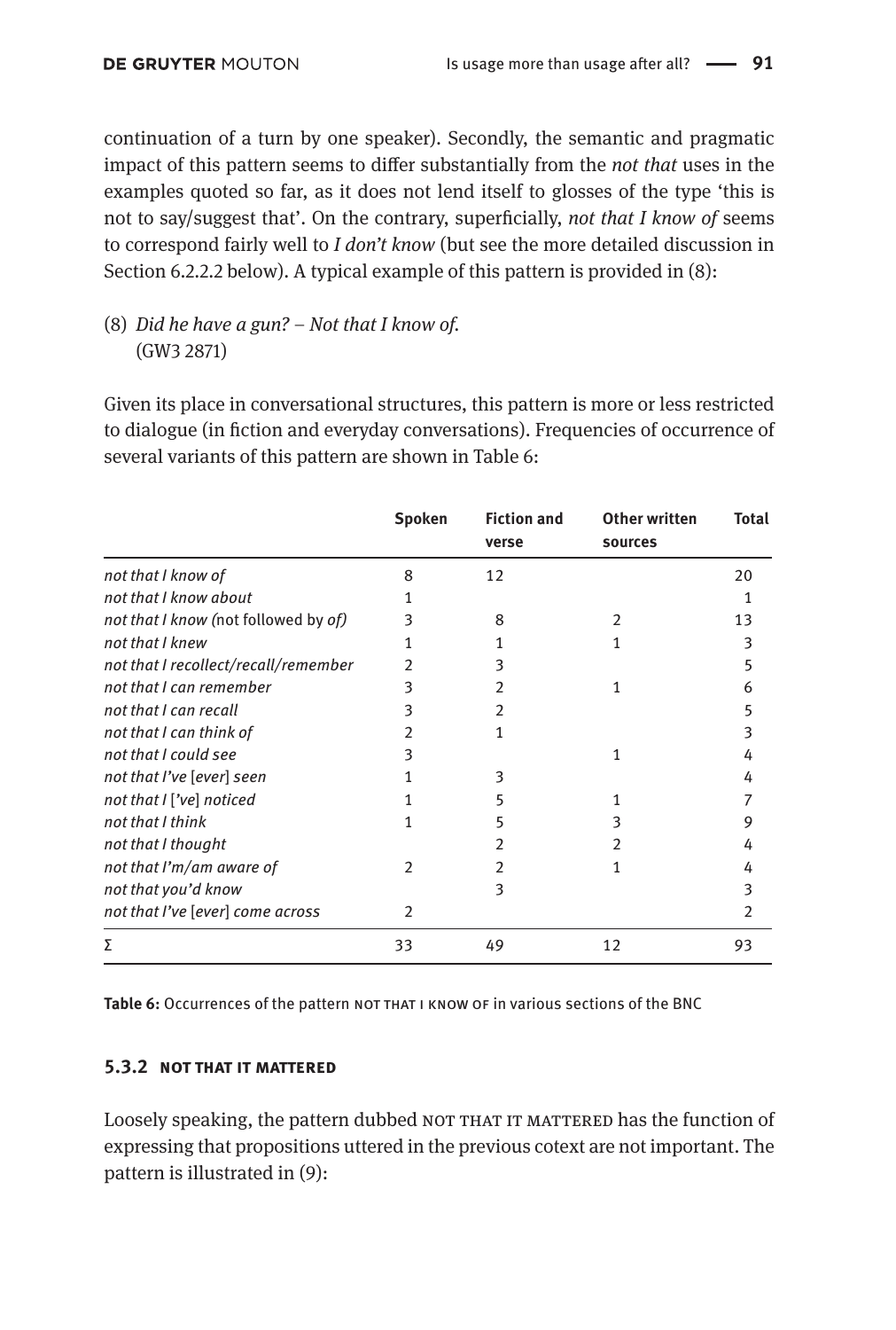(9) *She simply couldn't keep house – not that that mattered so much – but she couldn't cope at all with the children. It wasn't that she didn't love them – or want to – she just couldn't.* (HH9 937)

As Table 7 indicates, this pattern is very rare in the spoken section of the corpus and comparatively frequent in fiction and verse

|                                                  | Spoken | <b>Fiction</b><br>and<br>verse | <b>Other</b><br>written<br>sources | Total |
|--------------------------------------------------|--------|--------------------------------|------------------------------------|-------|
| not that it matters                              | 1      | 6                              | C.                                 | 9     |
| not that that matters                            |        | 2                              |                                    |       |
| not that it much matters                         |        |                                |                                    |       |
| not that it mattered                             |        | 9                              |                                    |       |
| not that it really mattered                      |        |                                |                                    |       |
| not that that mattered                           |        |                                |                                    |       |
| not that it makes any difference                 |        |                                |                                    |       |
| not that it would have made any difference       |        |                                |                                    |       |
| not that it would make much difference           |        |                                |                                    |       |
| not that it's any of your (damn(ed)) business    |        | 4                              |                                    |       |
| not that there was any (need, harm, danger) etc. |        |                                |                                    | 8     |
| Σ                                                |        | 38                             | 8                                  | 48    |

Table 7: Occurrences of the pattern NOT THAT IT MATTERED in various sections of the BNC

#### **5.3.3 not that i care**

Apparently very similar to the previous pattern, the pattern NOT THAT I CARE highlights a somewhat indifferent reaction on the part of the speaker or a third-person referent to the propositional content of a preceding utterance (cf. 10).

(10) *Other people have friends. I have enemies. Not that I care*. (ALH 2640)

On the lexico-grammatical level, this difference is reflected in the choice of subjects: whereas *it* is a marker of uses of the type NOT THAT IT MATTERS, the uses subsumed under NOT THAT I CARE have animate first-person or third-person subjects.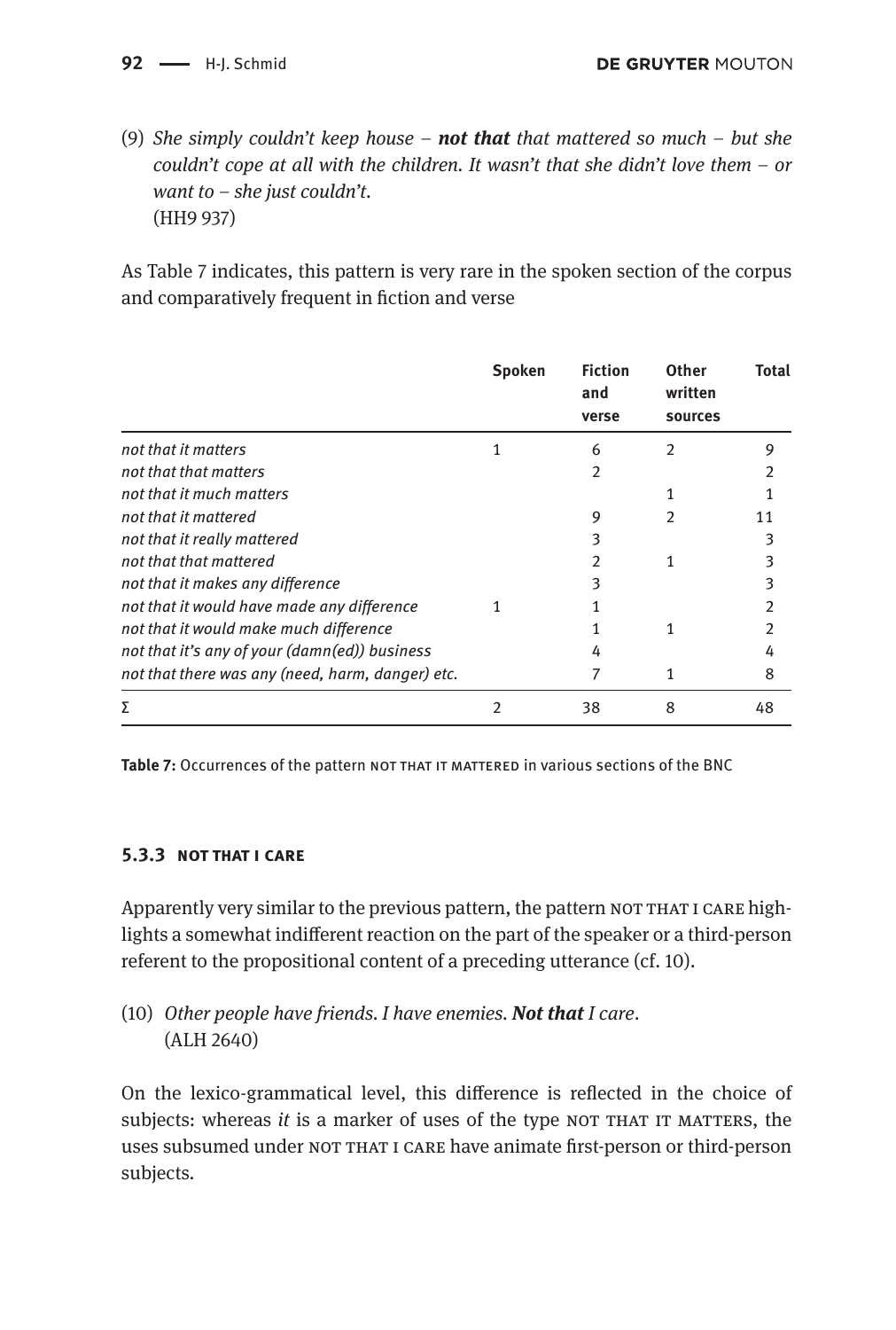|                  | Spoken | <b>Fiction and</b><br>verse | Other written<br>sources | <b>Total</b> |
|------------------|--------|-----------------------------|--------------------------|--------------|
| not that I care  |        | 4                           |                          | 8            |
| not that X cared |        | 13                          |                          | 16           |
| Σ                |        | 17                          |                          | 22           |

Table 8: Occurrences of the pattern NOT THAT I CARE in various sections of the BNC

As indicated in Table (8), no instances of this type were found in the spoken section.

#### **5.3.4 not that I'm against**

The fourth pattern subsumes uses of *not that* denying the assumption that the referent of the *not that* clause objects to a previously mentioned proposition. With regard to its distribution, the pattern is similar to the previous one (cf. Table 9), although a small number of uses were identified in the spoken subcorpus. A typical example is given in (11):

(11) *Ian Fleming*'*s superhero first appeared in Issue 4 of ZZAP!, much to the dismay of the reviewing team. Not that they had anything against the original character or film; far from it.* (C87 620)

|                                                    | <b>Spoken</b> | <b>Fiction</b><br>and<br>verse | <b>Other</b><br>written<br>sources | <b>Total</b>   |
|----------------------------------------------------|---------------|--------------------------------|------------------------------------|----------------|
| not that I'm against                               |               | 4                              |                                    |                |
| not that X have/had anything against               |               |                                | 2                                  | 9              |
| not that X [have,'ve, has,'s] got anything against | 1             | 2                              | 3                                  | 6              |
| not that X had minded                              |               | C                              |                                    | $\overline{2}$ |
| not that X mind/minds/minded                       | $\mathcal{P}$ | 10                             | 3                                  | 15             |
| Σ                                                  |               | 25                             | 9                                  |                |

Table 9: Occurrences of the pattern NOT THAT I'M AGAINST in various sections of the BNC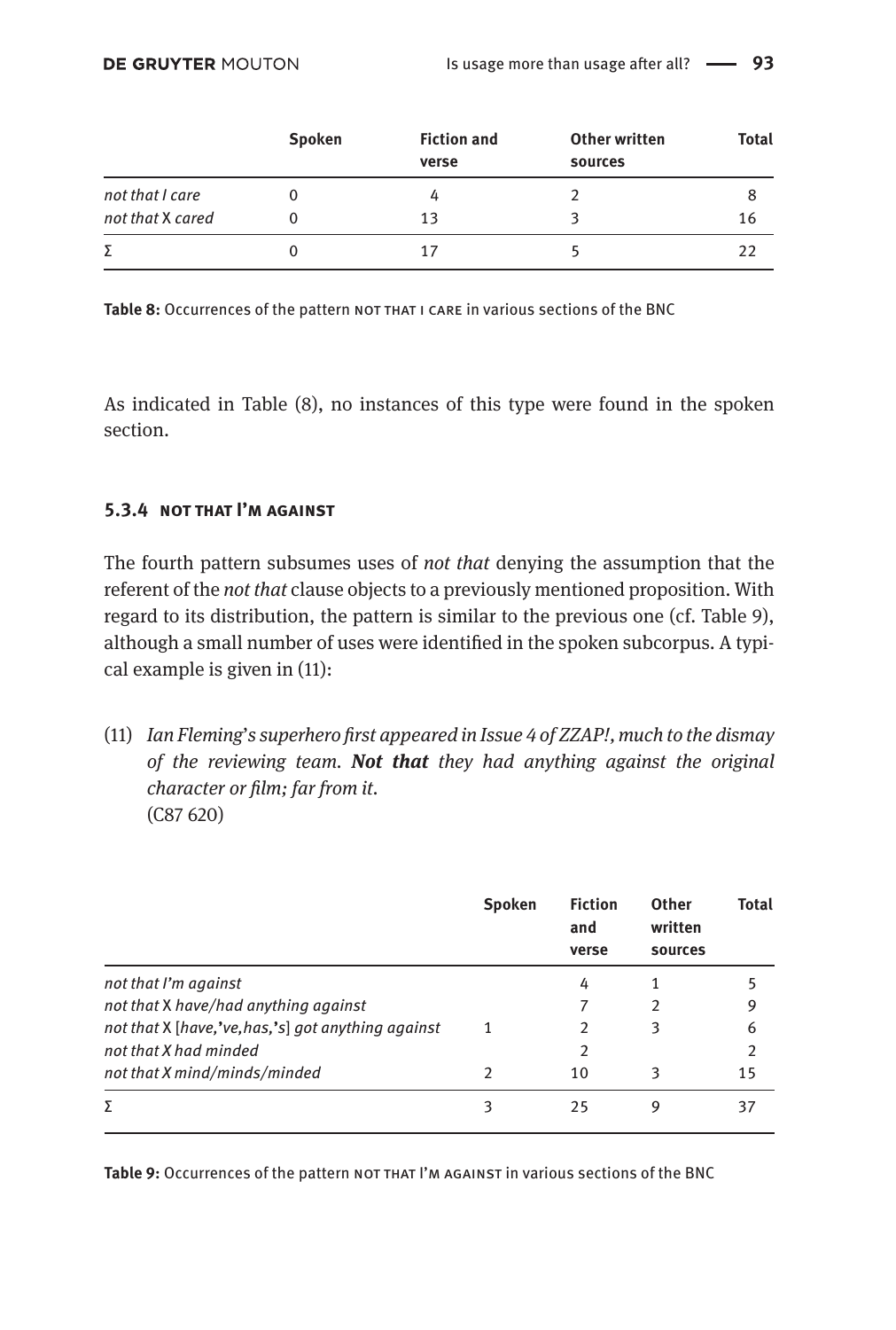#### **5.3.5 not that I'm complaining**

Manifestations of this pattern deny intentions which could possibly be attributed to the speakers on the basis of what they have said before, as in (12):

(12) *But it is a strange life when one sees one*'*s friends for perhaps one month in the year, and then we all go our separate ways until we can grasp another opportunity – sometimes between flights at airports! Not that I'm really complaining! I*'*m lucky enough to have a diary full of opera engagements, . . .* (BMC 298)

|                                                         | <b>Spoken</b> | <b>Fiction</b><br>and<br>verse | Other<br>written<br>sources | Total |
|---------------------------------------------------------|---------------|--------------------------------|-----------------------------|-------|
| not that X would/'d want                                |               |                                |                             | 8     |
| not that X [is,'s, am,'m, are,'re] [really] complaining |               | 2                              | 2                           |       |
| not that I'm saying                                     |               |                                |                             |       |
| not that I'm suggesting                                 |               |                                |                             |       |
| not that X [is,'s, am,'m, are,'re] blaming              |               |                                |                             |       |
| not that X 'd blame                                     |               | 4                              |                             | 4     |
| Σ                                                       |               | 12                             | 8                           |       |

Table 10: Occurrences of the pattern NOT THAT I'M COMPLAINING in various sections of the BNC

Taken together, the lexico-grammatical patterns listed in this section account for a considerable proportion of the data from the BNC. The semifixed lexical patterns alone add up to 223 occurrences, which corresponds to more than 16% of the material. In the spoken corpus section, the instances listed in the tables account for a quarter of the full material, and in the fiction and verse section for 18%. While these proportions do not appear to be huge, one has to bear in mind that the recurrence of patterns of identical lexical items decreases dramatically with increasing length of strings. From this perspective, the amount of patterning observed is clearly impressive and renders it extremely unlikely that the observed regularities are due to chance.

What is more, these automatically identifiable lexico-grammatical and lexical patterns are just the tip of an iceberg of pragmatic regularities to be found in the corpus data. As will be shown in the next section, these regularities go beyond the pragmatic descriptions quoted in Section 1 above – cf. Jespersen's *I do not say that*, Huddleston and Pullum's *this is not, however, to say/suggest that* . . . ,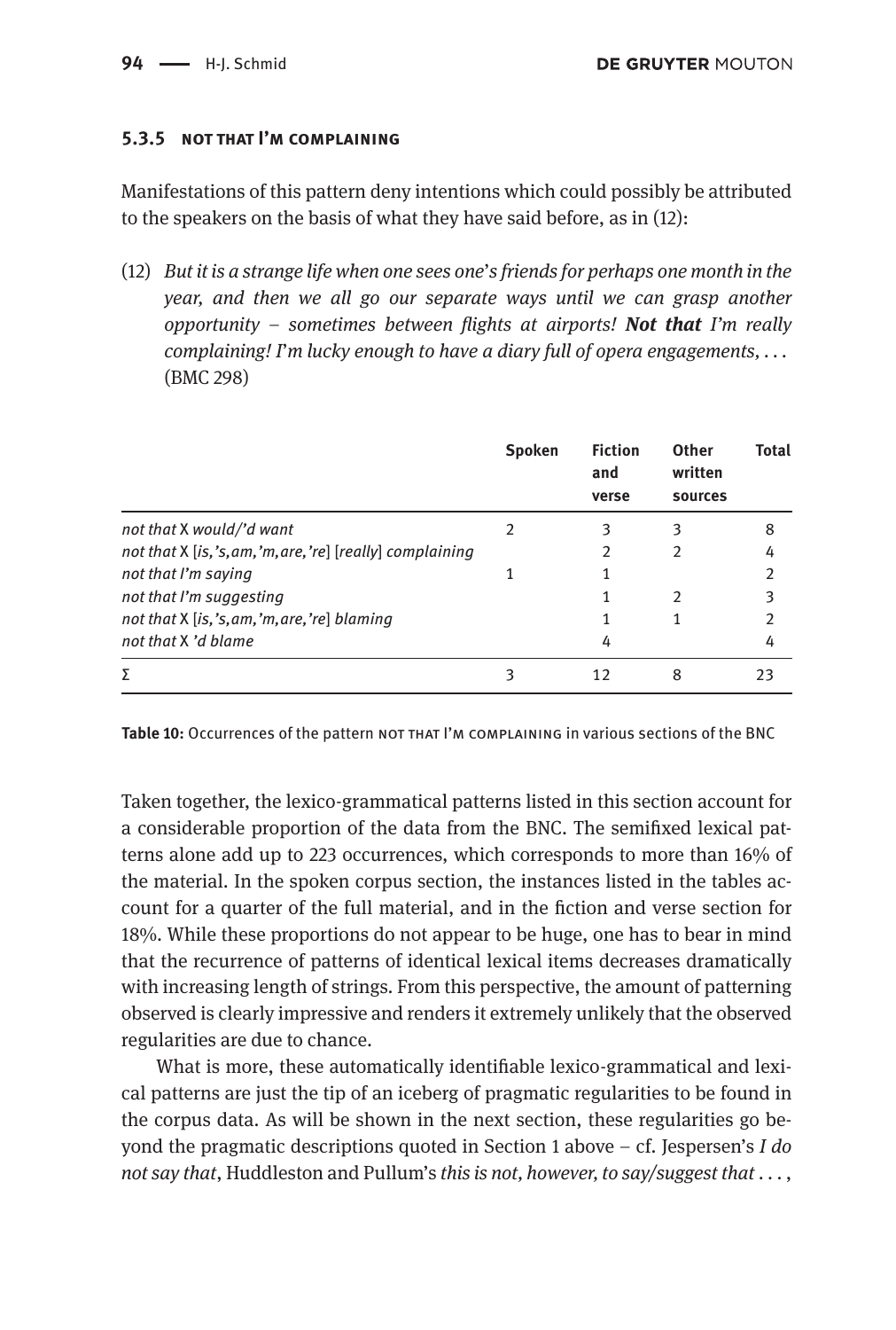the *OED*'s *one must not suppose that* . . . and Delahunty's relevance-theoretical description.

## **6 Pragmatic patterns**

### **6.1 General characterization of the pragmatics of** *not that*

As argued by Delahunty, *not that* sentences instruct the interpreter "to reject the proposition represented by the S [sentence] of the NTS [*not that* sentence] as a conclusion derived from local context" (2006: 238). Delahunty rightly emphasizes that the assumptions to be rejected do not have to "exist in the mind of the interpreter prior to the processing" of the *not that* sentence (2006: 238). While he makes this point with reference to the rare cases where the *not that* clause precedes rather than follows the main clause – as in his fabricated example *Not that I want to embarrass you, but you have egg on your tie* – it can be claimed that this is the rule rather than an exception. More often than not, *not that* sentences are deployed by the speaker to ask the hearer to reject an assumption which the latter would probably never have formed if it had not been for the *not that* sentence.

It is thus the speaker who presents, or indeed even stages, the information provided in the *not that* sentence as a potential inference<sup>12</sup> of what was said before. This becomes clear when we compare the *not that* construction in (13) to a paraphrase not using *not that* (cf. 14):

- (13) *It was a hopeless war from the start, in spite of the gallantry of the Finnish Army, and most of the fighter planes available were outdated. Not that the Russians were much better, but they did have a few of the new German FW190S which Hitler had promised to Stalin as a goodwill gesture over the Poland deal.* (HTW 2553)
- (14) It was a hopeless war from the start, in spite of the gallantry of the Finnish Army, and most of the fighter planes available were outdated. The Russians were **not** much better, but . . .

**<sup>12</sup>** Note that the conveniently neutral term *inference* is used here deliberately to steer clear of lengthy and basically unnecessary discussions of the kinds of implicatures or presuppositions involved in each case.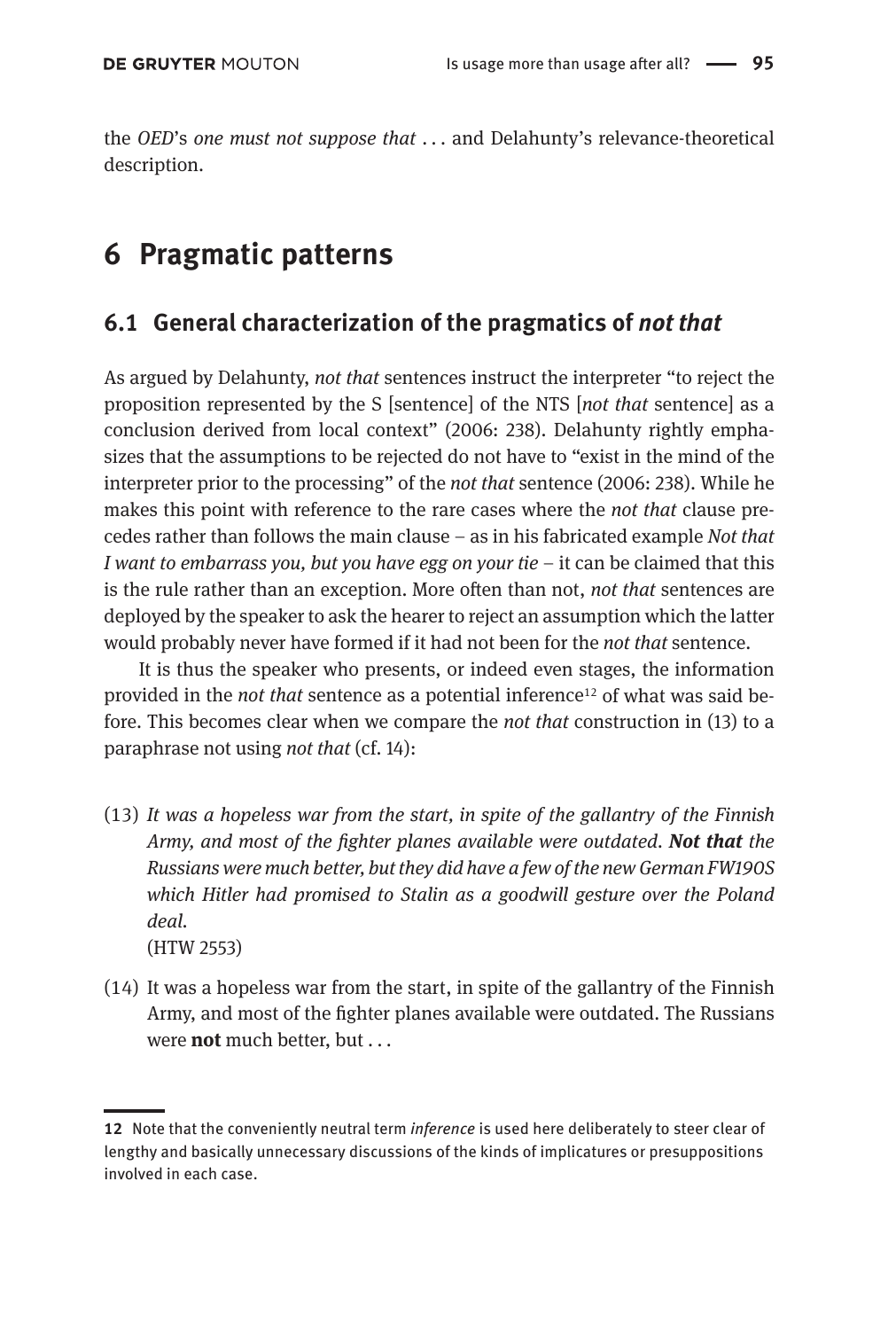While it is of course still possible to establish coherence for (14), this version is certainly less cohesive, and the denying aspect is much less noticeable here than in (13). (13) has the effect of suggesting that the idea that "the Russians were much better" is a natural inference of the preceding statement. An additional effect highlighted by the juxtaposition of (13) and (14) is a distinct parenthetical element in the *not that* version in (13), which presents the information as some kind of afterthought or additional spontaneous reflection.

In short, from a general pragmatic perspective, uses of *not that* can be described as staged denials of inferences that could be made on the basis of the previous cotext, which are, or are intended to come across as, seemingly spontaneous afterthoughts. With this general characterization in place, we can now move to pragmatic patterns to be observed in the data. Since pragmatic patterns cannot be identified automatically in a corpus the way lexico-grammatical patterns can but must be isolated via time-consuming manual interpretations taking into account the cotext and context of each individual occurrence, the size of the dataset to be investigated had to be reduced. As it is in spoken language that we would expect to find the most "natural" and spontaneous uses of *not that*, the following discussion of the patterns will focus on this section of the corpus.

### **6.2 Types of pragmatic patterns**

The recurrent pragmatic constellations in the data can best be described using the following three pragmatic parameters (which will become clearer in the following discussion):

- The place of the *not that* clause in conversational structure: continuation of same speaker's turn vs. turn-initial second-pair part ("answer").
- The type of perspective resulting from the choice of referring item functioning as topic in the *not that* clause: participant role (first person vs. second person) vs. third person reference.
- Aspects of utterance denied by the *not that* clause: propositional-content condition, preparatory condition, sincerity condition, reason for utterance.

#### **6.2.1 Conversational structure and perspective**

With regard to conversational structures and perspectives, the data show a very strong tendency to pattern in characteristic ways. These can be gleaned from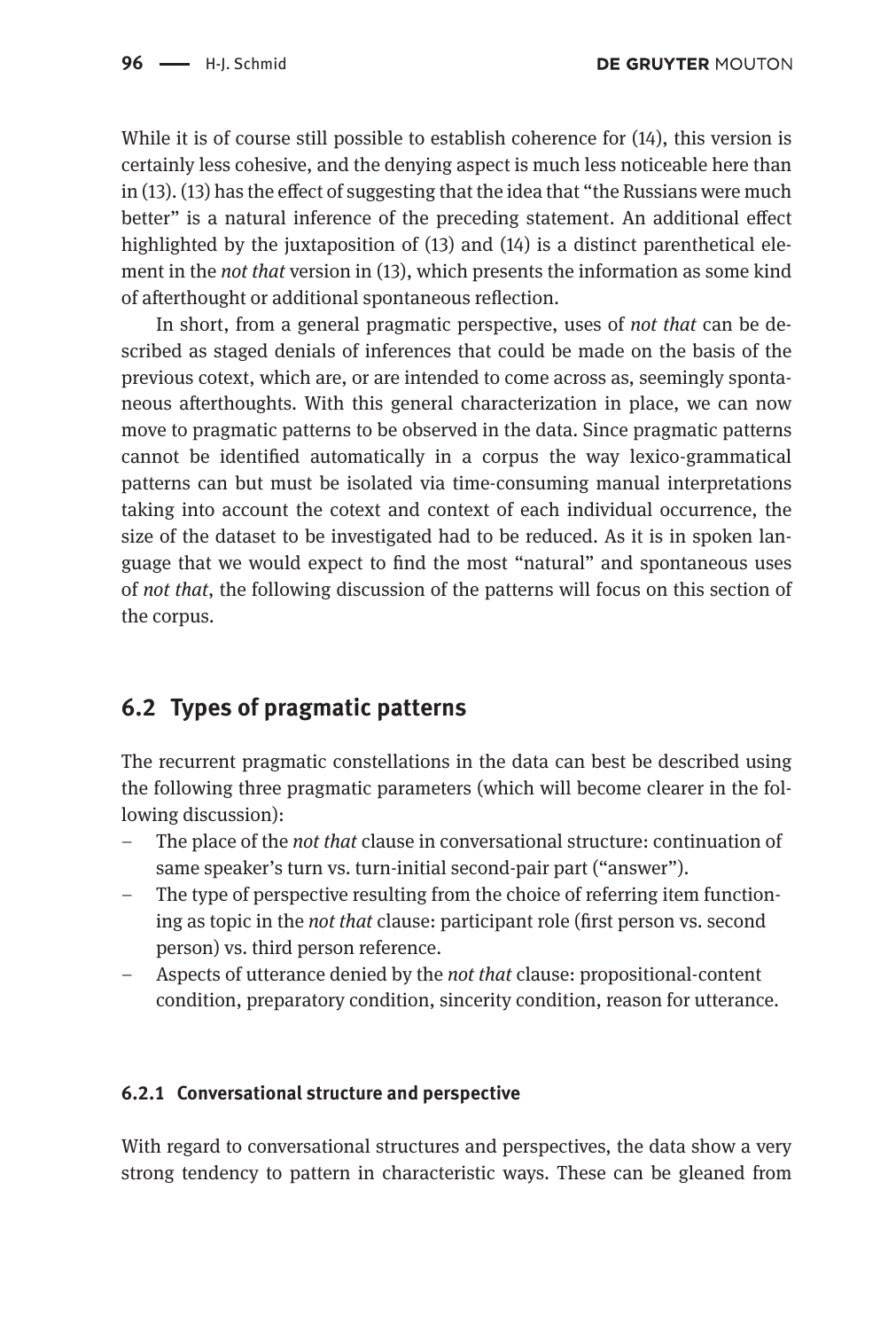Table 11. In the large majority of occurrences in the spoken corpus (roughly 73%),13 *not that* is used as a part of one speaker's turn, usually by way of the kind of afterthought or parenthesis described above. In three quarters of the corpus examples (75%) the participant roles *I, we* and *you* function as topics and subjects in the *not that* clause; almost two-thirds (63%) are first-person references (cf. Section 5.1). The proportion of first-person references is particularly large (78%) in those cases where *not that* is part of an answer. The perspective of, and on, the speaker thus turns out to be very dominant.

What is highly remarkable about the third-person references is that there is not a single case of reference to concrete objects. While the majority of the 42 corpus examples of this type refer to persons by means of *she, he* and *they* (23), the rest are either anaphoric uses of *it* with extended reference or reference to fact (Halliday and Hasan 1976: 52–53), i.e., abstract references encapsulating preceding propositions, or existential *there*-constructions.

|                 | <b>First person</b><br>reference | <b>Second person</b><br>reference | Third person<br>reference | <b>Total</b> |
|-----------------|----------------------------------|-----------------------------------|---------------------------|--------------|
| second-pair     | 32                               | 4                                 | 5                         | 41           |
| part ("answer") | 78% of row total                 | 10% of row total                  | 12% of row total          | 27%          |
| by new speaker  | 34% of column total              | 29% of column total               | 12% of column total       |              |
| continuation by | 63                               | 10                                | 37                        | 110          |
| same speaker    | 57% of row total                 | 9% of row total                   | 34% of row total          | 73%          |
|                 | 66% of column total              | 71% of column total               | 88% of column total       |              |
| total           | 95                               | 14                                | 42                        | 151          |
|                 | 63%                              | 9%                                | 28%                       |              |
|                 |                                  |                                   |                           |              |

**Table 11**: Survey of distribution of occurrences of *not that* with regard to selected pragmatic parameters

Examples of the patterns with the largest frequencies of occurrence emerging from this table are given in (15) to (17). Not surprisingly, some of these most frequent pragmatic patterns correspond to the semifixed lexico-grammatical patterns discussed in Section 6 above:

**<sup>13</sup>** Note that 16 of the 169 uses found in the spoken corpus section had to be excluded from the analysis because their structures were so fragmented that a sound pragmatic interpretation was not feasible.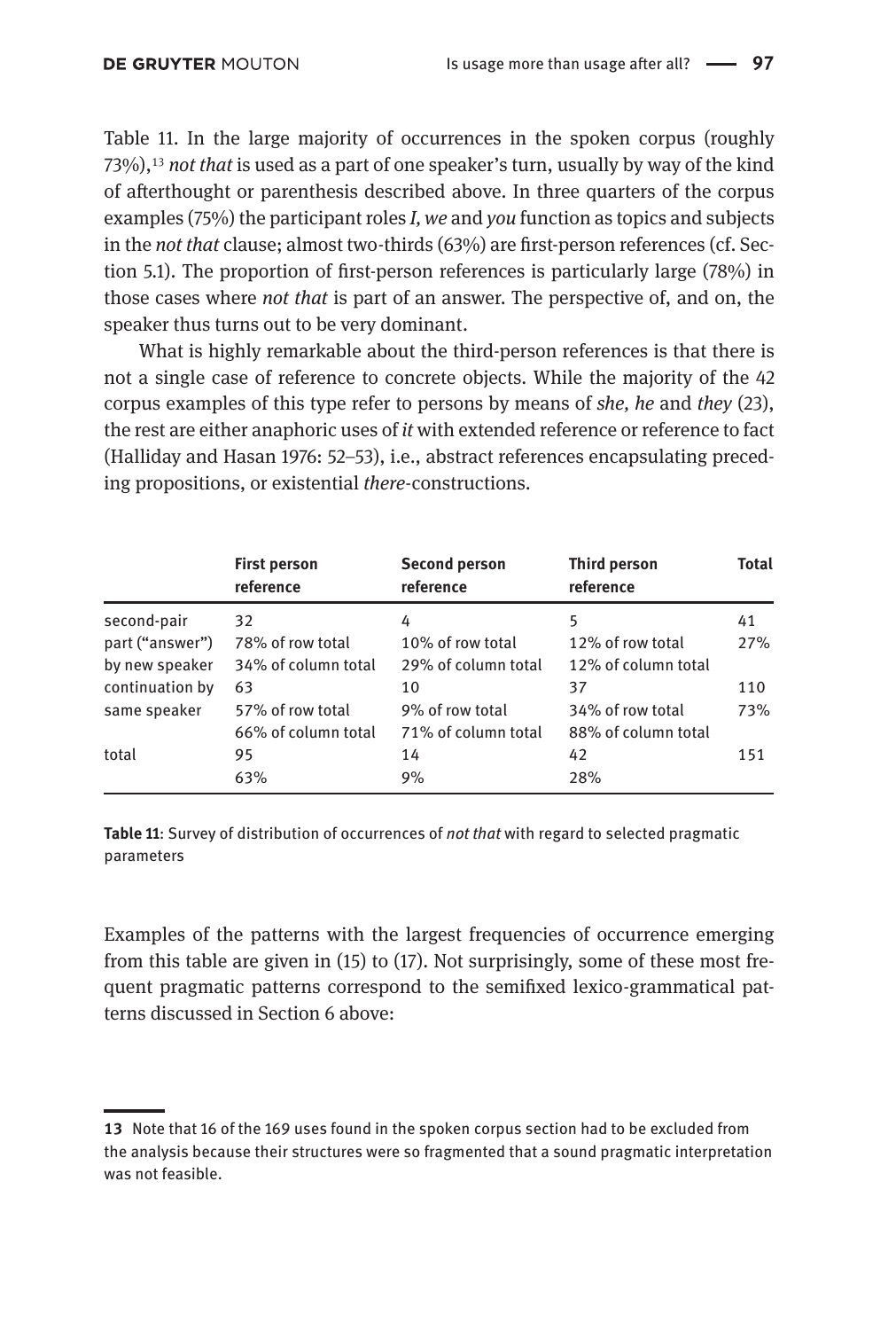- Continuation by same speaker with first person reference (63 occurrences):
- (15) *. . . you're only working a few days but it's surprising the teaching days I do [pause] really, that really does cut into my time at home. [pause] Not that I*  mind but it just means . . . (KBG 1873) [lexico-grammatical pattern NOT THAT I HAVE ANYTHING AGAINST]
- Continuation by same speaker with third person reference (42 occurrences):

(16) *Ian Fleming's superhero first appeared in Issue 4 of ZZAP!, much to the dismay of the reviewing team. Not that they had anything against the original character or film; far from it.* (C87 620)  $[=$  Example 11 above, lexico-grammatical pattern NOT THAT I HAVE ANYTHING **AGAINST** 

- Answer by new speaker with first person reference (32 occurrences):
- (17) *Did he have a gun? Not that I know of.* (GW3 2871)  $[|=$  Example 8 above, lexico-grammatical pattern NOT THAT I KNOW OF

#### **6.2.2 Patterns of denial**

A more detailed view of pragmatic patterns emerges from an analysis of the *not that* clauses with regard to their relations to the preceding context. As has been shown, all *not that* clauses in my data constitute reactive speech acts which deny inferences that could potentially be made on the basis of preceding, or, very rarely, following, utterances. This basically confirms Delahunty's (2006) view.14 As is typical of relevance-theoretical approaches, Delahunty argues that there is neither a need for nor a gain in trying to produce a more fine-grained description of possible types of inferences. Being interested in a description of systematic patterns of linguistic behavior, I disagree with Delahunty here and will try to show that certain types of inferences are much more common than others. My account will be based on Searle's (1975) generalizations capturing the inferential mechanisms involved in the interpretation of indirect speech acts. I argue that

**<sup>14</sup>** In the framework proposed by Geurts (1998), which pursues different aims, *not that*  achieves what he refers to as "implicature denials" (1998: 294–299). The only exception is example 25 below, which would count as a denial of presupposition.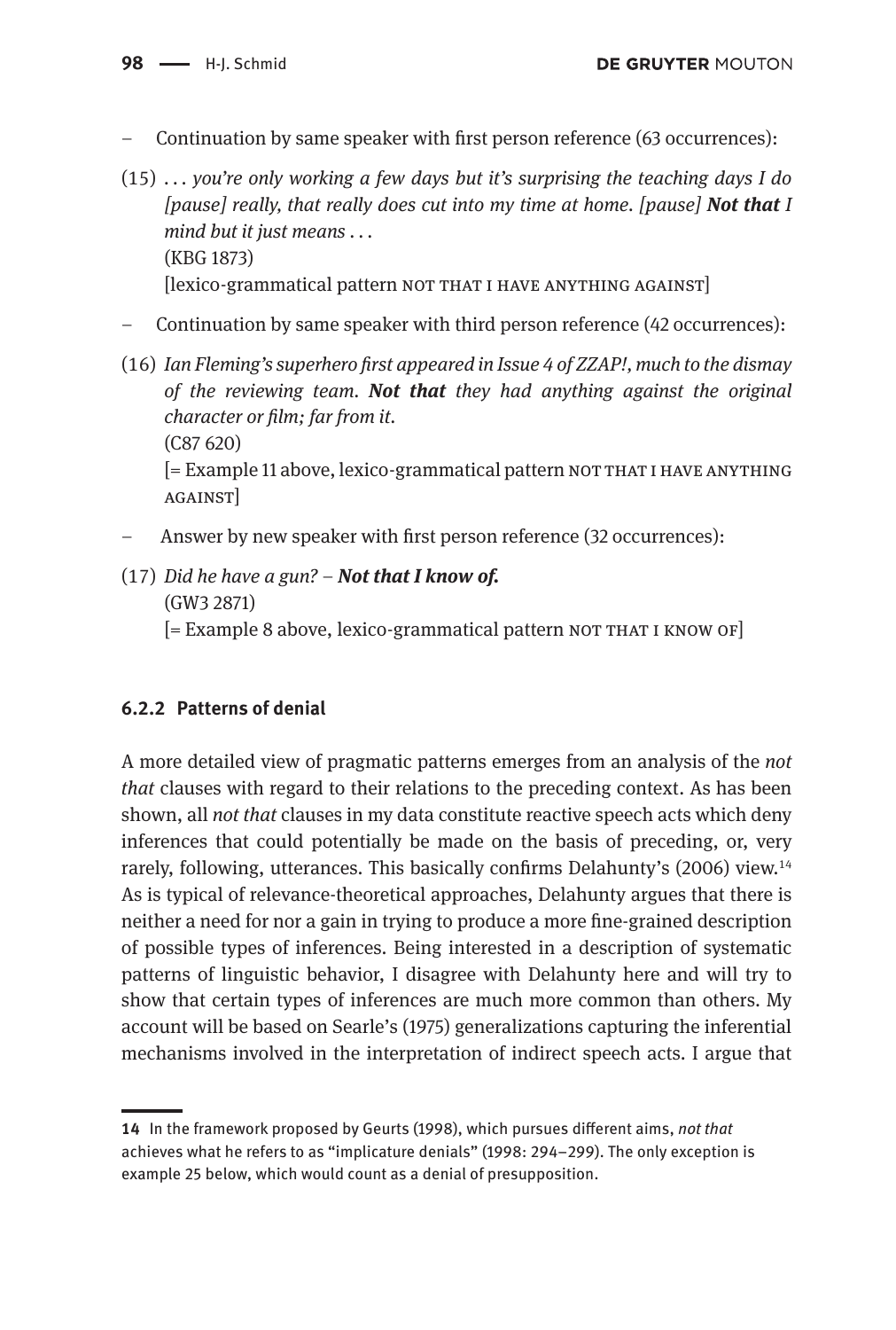speakers using *not that* instruct the hearer to deny inferences which result from very similar ways of reasoning. The major difference to Searle's approach is that his only concern are inferences which trigger or explain indirect *illocutionary acts* (e.g. requesting by means of asserting), whereas the users of *not that* exploit a wider range of potential inferential patterns. They not only deny inferred illocutionary acts but also other types of inferences potentially activated by a previous utterance. What indirect speech acts and *not that* denials have in common, however, are the preconditions for speech acts which can be exploited for inferences and are described by Searle (1975: 72, 81–82) in terms of generalizations: the preparatory condition, the propositional-content condition, the sincerity condition, and the "reasons for doing the act" (Searle 1975: 71–72, *et passim*). In indirect speech acts, these preconditions for the felicitous performance of speech acts are exploited as triggers for inferences, in uses of *not that* they serve as potential sources of inferences that are denied. These considerations yield the following set of four patterns of relations between the *not that* clauses and the preceding cotext:

- not *that* denying inferable propositional content
- not *that* denying aspects inferable from the preparatory condition
- *– not* that denying aspects inferable from the sincerity condition
- *– not that* denying inferences concerning the reason for making a previous utterance.

These four types of mechanisms can serve to explain pragmatic patterns underlying all uses of *not that* found in the spoken corpus section. However, as *not that*  utterances are assertives/representatives, the category "reason for doing the act" does not refer to a future act outside the speech act itself (as is the case for the directives and commissives discussed by Searle 1975), but concerns reasons for, and the intentions in, making the earlier utterance, from which inferences are rejected. The patterns will be discussed in the following subsections. It should be noted that some examples resist an unambiguous classification.

#### **6.2.2.1** *Not that* **denying inferable propositional content**

With an overall number of 85 instances, more than 55% of the data are instances where *not that* denies inferences that are related to the propositional content of the preceding utterance. This pattern has already been illustrated in examples (15) and (16). In (15), the possible sequence of inferential steps is: 'if something cuts into time spent at home, this is an unpleasant situation' > 'we normally mind unpleasant situations' > 'I deny that I mind'. In (16) the *not that* clause (*not that they had anything against*) rejects a possible inference triggered by the phrase *to*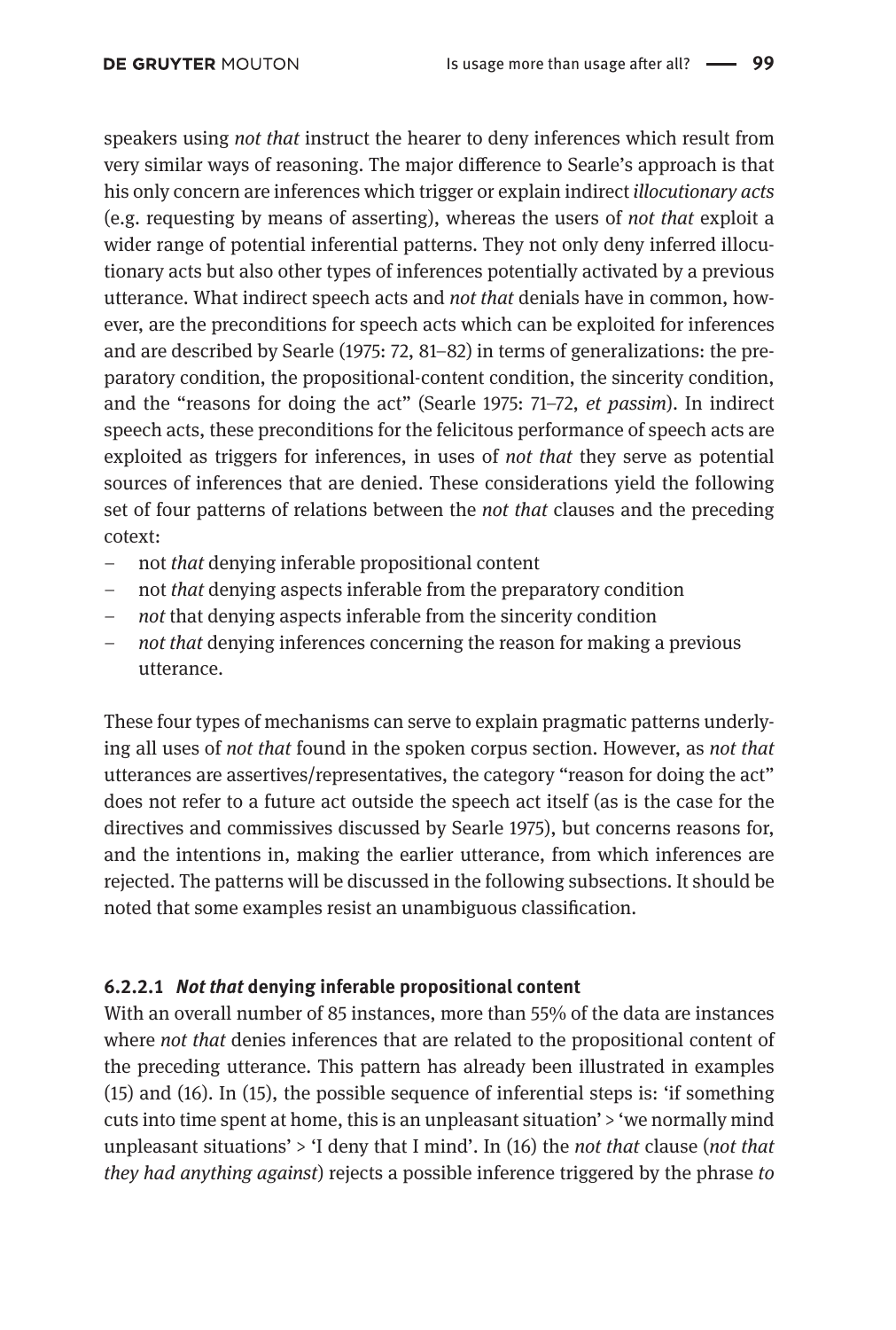*the dismay of the reviewing team*. In each of these two examples, and indeed in the large majority of *not that* clauses denying aspects related to the propositional content, the target is an inferred psychological state attributable to the speaker or a third-person referent on the basis of what was said. Questions which the *not that* clause answers, so to speak, are: 'how does/did the referent feel about it', 'what does the referent have in mind', 'what is the referent's attitude'. With as many as 39 occurrences (i.e., 26%) of all valid and analyzable spoken instances, this is a fairly strong pragmatic pattern.

Three more subpatterns of propositional-content denials can be identified in addition to those construing psychological states. They are based on personal traits, habits or actions inferred from the propositional content of the previous utterance. The logic of these types can be explained with the help of everyday deductive reasoning.

The first type follows the rationale that the behavior of a person can be a significant clue for a personal trait. This is illustrated in (18):

|      | (18) Joan <i>I sang that for <voice laughing="" quality:=""> hours on end <end i="" of="" voice<=""></end></voice></i> |
|------|------------------------------------------------------------------------------------------------------------------------|
|      | quality to Tasha.                                                                                                      |
|      | Heidi Yeah it wouldn't work with her. <pause></pause>                                                                  |
| Ioan | <b>Not that</b> I can sing but it was er an apology for singing.<br>(KC3 3023)                                         |
|      |                                                                                                                        |

Here the *not that* clause denies a quality attributable to the speaker which is a natural inference of the previous utterance referring to an action. The inferential logic is something like 'if someone sang at a given time, it is very likely that they have the quality of being able to sing'. A similar kind of reasoning motivates the denial of inferred habits: 'if someone behaves in a certain way on one occasion, it may be the case that they behave like that on a regular basis'. This is illustrated in (19), where two women talk about "another pile of bloody washing" (the symbols <-|-> mark overlapping speech):

| $(19)$ Judy | $\le$ voice quality: yawning> I've got all mine out $\le$ - $\ge$ to dry $\le$ unclear><br>$\leq$ end of voice quality $\geq$ . |
|-------------|---------------------------------------------------------------------------------------------------------------------------------|
|             | Doreen $\langle - $ > Take them upstairs. $\langle$ unclear>                                                                    |
| Judy        | <vawn></vawn>                                                                                                                   |
|             | Doreen <b>Not that</b> $I \leq \cdot$ > normally carry $\leq$ unclear $\leq \cdot$ $\geq$                                       |
|             | (KCR 83)                                                                                                                        |

Even though Doreen's *not that* utterance is not complete, we can assume that she rejects the inference that she always carries the laundry upstairs, which one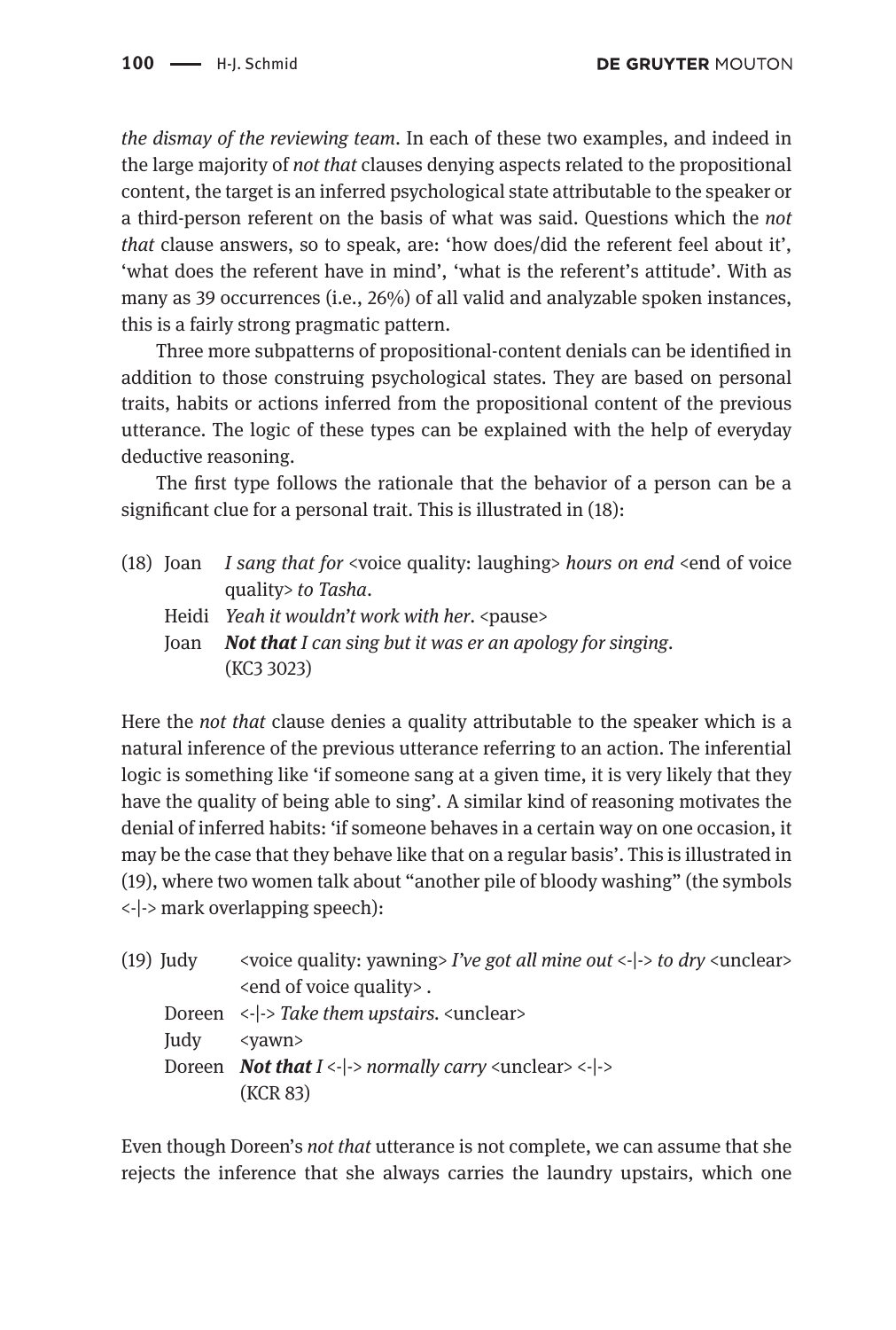could make on the basis of the request *take them upstairs*. With 13 instances, this pattern is much less frequent than the one denying a personal trait (23 instances).

A fourth type of denial related to propositional content is based on inferences motivated by the question 'how was the referent reacting to the situation described?' For example, in (20), the speaker is telling a story about a situation where another girl's breasts were visible to her and rejecting the likely inference that her glance was attracted by this unusual sight:

(20) *God! Constance has got a skirt like that* <pause> *and her boobs are just like hanging out! I swear! But not that I was looking or anything like that*! (KCW 2838)

#### **6.2.2.2** *Not that* **denying aspects inferable from the preparatory condition**

Searle's preparatory condition captures the epistemic basis of assertions, i.e., the question 'does the speaker have sufficient evidence for his or her assertion?' Its role in *not that* clauses can be illustrated by example (21), where the speaker is apparently talking about a hotel:

(21) *Night porter, Q is lifts to all floor, and S is swimming pool* <pause> *and I know there's a swimming pool because* <pause> *not that I ever used it, but* <pause> *ma-- it, it was when I booked Francis.* (KBD 5181)

The *not that* clause in this sequence rejects one possible epistemic foundation licensing the earlier explicit assertion *I know there's a swimming pool*, namely that the speaker has actually used the pool himself.

While denials of the epistemic basis of previous utterances by the same speaker (as in 21) are fairly rare, the strong pattern  $NOT$  that i know  $OF$  (Section 5.3.1) can also be explained along these lines. This is particularly remarkable, as at first sight this pattern seems to be sufficiently lexically fixed, syntactically odd and semantically noncompositional as well as distinct from other *not that* uses for it to be explained independently as an idiom or fixed expression. Consider (22):

|  | (22) None Are they here now?               |
|--|--------------------------------------------|
|  | Cassie $No.$ < pause >                     |
|  | None Are they related to anyone?           |
|  | Cassie No well not that I know. (KP4 1882) |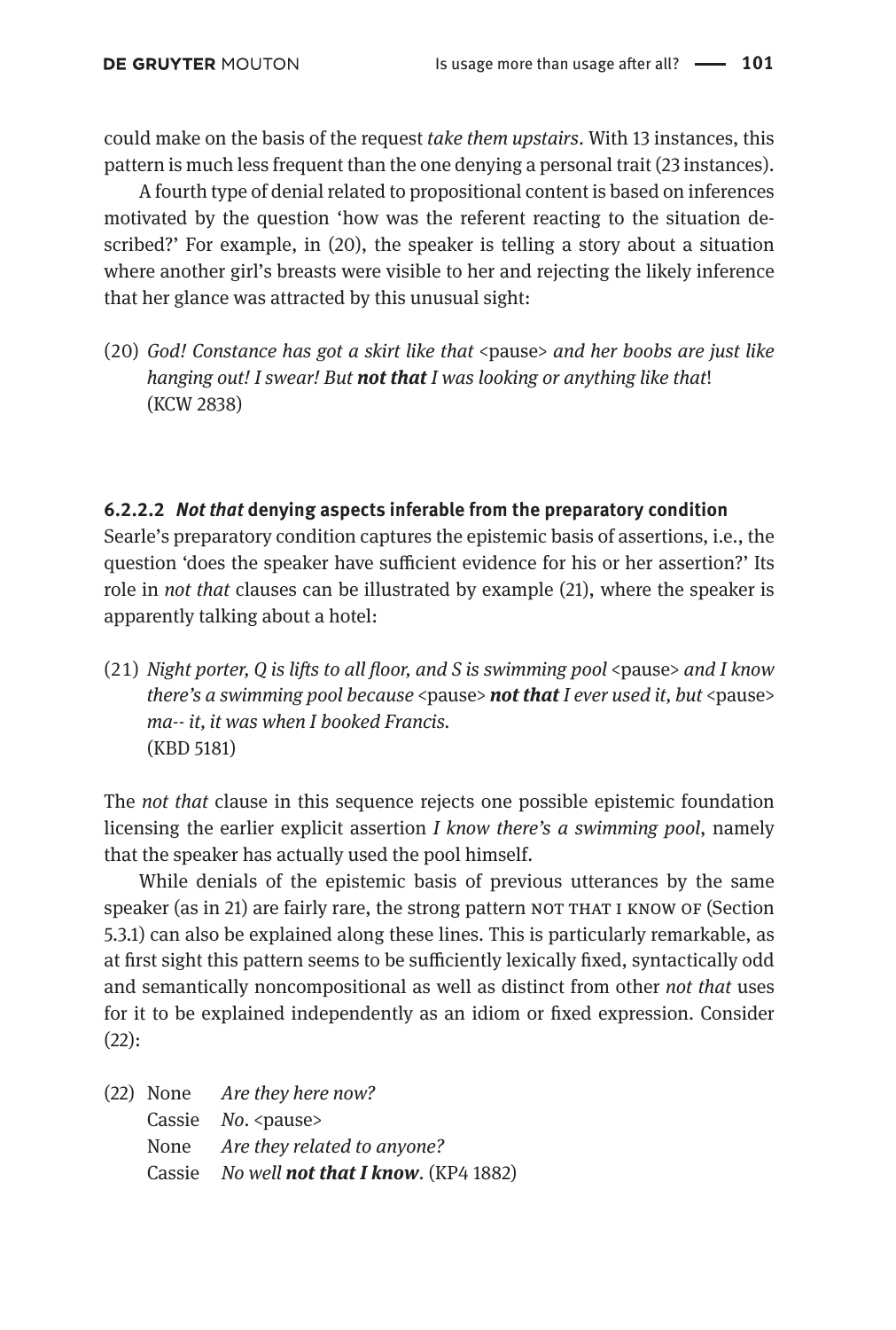In this example, *not that I know* does not occur in turn-initial position but is preceded by another denial (i.e., *no*) and the marker of hesitation or repair-initiator *well*. If one sets up a simple scale of possible negative replies to alternative questions by the previous speaker (see (23)), *not that I know of* stands between the flat denial *no* and the evasive *I don't know*:

- (23) *Are they related to anyone?*
	- (a) *No, they aren't.*
	- (b) *Not that I know* (*of*).
	- (c) *I don't know*.

(23b) does not deny the proposition invoked by the previous speaker (i.e., it does not mean 'they are not related to anyone'), but denies the epistemic basis that would be required for a flat *no*. In line with other uses of *not that*, it can be paraphrased as 'I deny that it is the case that I know'. *Not that I know* functions as a disclaimer here, reducing the speaker's commitment to the certainty of the first denial, i.e., to its epistemic basis. While one could argue that this use of *not that* actually denies or tones down the previous *no*, an alternative explanation is that *not that I know (of)* denies the expectation, which is part of any serious question, that the interlocutor confronted with the question knows an answer. This provides a viable account of the substantial number of cases (cf. Section 6.1), in which *not that I know of* is a direct response to a yes-no question.

#### **6.2.2.3** *Not that* **denying aspects inferable from the sincerity condition**

As far as the corpus data are concerned, this can hardly be called a pattern, since there are only two occurrences of *not that* which qualify as instances of a pragmatic link based on the truth of propositions. In one case, (24), the *not that* clause explicitly denies that a previous, hypothetical (cf. *suppose that . . .*) proposition by the same speaker is true.

(24) *. . . suppose that I think that one of the things that er makes me who I am is erm that I have a good head for numbers. Erm, not that that*'*s true. Erm, but someone else might think this erm about themselves*. (HYD 181)

The second instance, rendered as (25), is particularly interesting from a pragmatic point of view, because here the *not that* clause cancels an existential presupposition of the previous utterance (cf. the reference to Geurts 1998 in Note 14).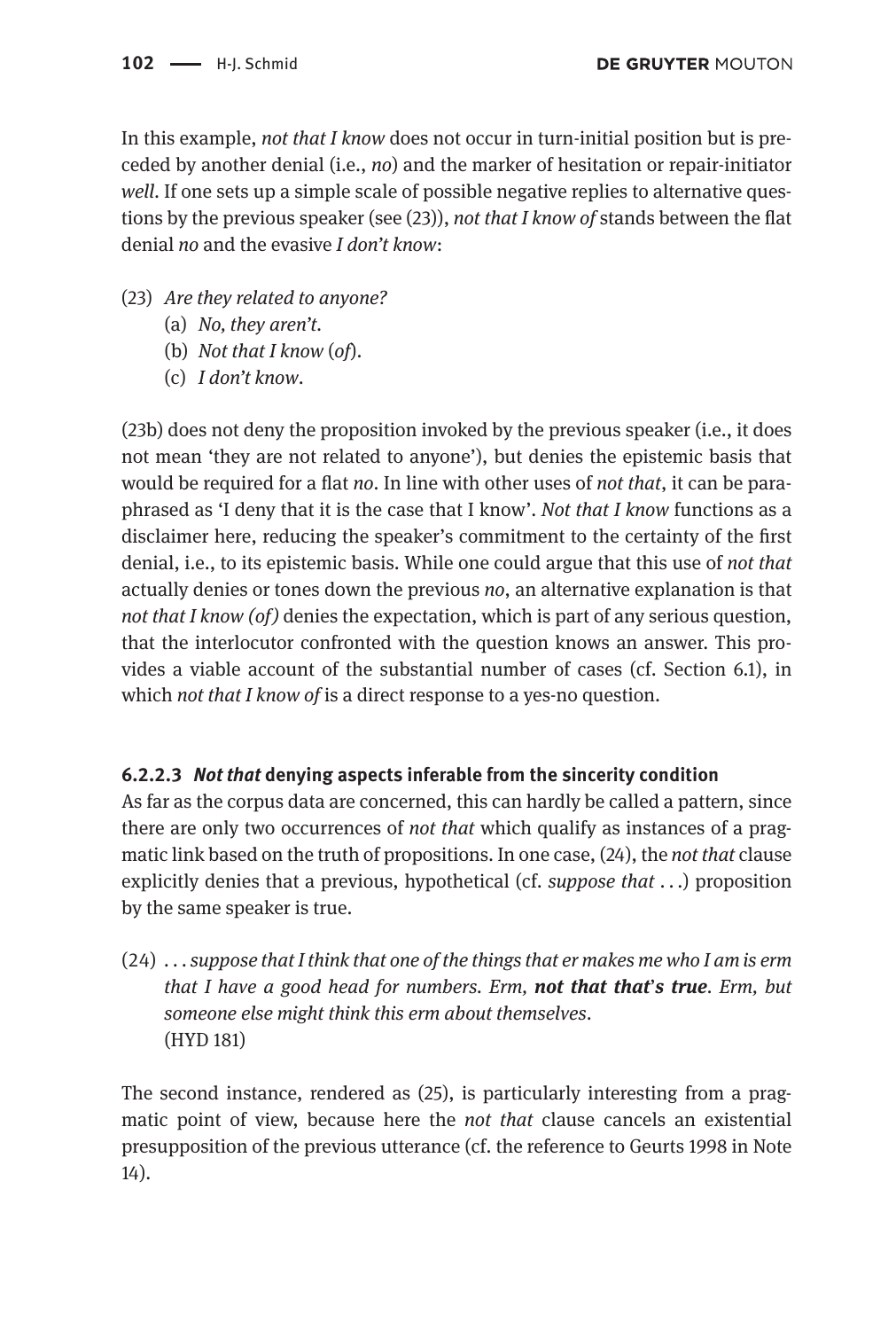(25) Unknown A: *Yeah, but they wouldn*'*t use it, their manager or something like that, would say* <-|-> <unclear> <-|-> Unknown B: <-|-> *Their agent*.

Unknown A: *Their agent, yeah. Not that* <voice quality: laughing> *they*'*d have one* <end of voice quality> *but* (JT4 109)

#### **6.2.2.4** *Not that* **denying inferences concerning the reason for making a previous utterance**

In 11 instances in the data, all of them continuations of the same speaker with the first person pronouns *I* or *we* as subjects, the *not that* clauses deny an inference concerning the speaker's intentions in uttering a previous proposition. These come closest to denials of potential indirect speech acts in Searle's framework. Frequent means of achieving this are collected in Table 10 above under the label not that I'm complaining (cf. Section 5.3.5). Some of these denials actually make use of speech-act reporting verbs (cf. 26), others describe speakers' goals in different ways as illustrated in (27). Incidentally, Example (27) is very special in that the proposition the intention behind which is denied follows rather than precedes the *not that* clause. In short, it is an exceptional case of the cataphoric rather than anaphoric denial also mentioned by Delahunty (see Section 6.1 above):15

- (26) *Er, the economic situation is is entirely their fault, er, not that I*'*m saying that the Labour would do any better . . .* (FX5 598)
- (27) *but I think it*'*s fair to point out that there is actually a difference of view, so it*'*s not an absolute position, that you can*'*t identify more land within within Southern Ryedale, and indeed, erm, not that I want to raise the Local Government Commission*'*s head again, but of course the Local Government Commission is proposing that York be a unitary authority expanded . . .* (HVJ 193)

Six instances of *not that* found in the spoken corpus reach back even further, as it were, in the preconditions for felicitous speech acts and deny an even more fundamental aspect of utterances: the reason why the utterance was made in the first

**<sup>15</sup>** Two anonymous reviewers have rightly pointed out that utterances of the cataphoric type *Not that it's any of my business, but* . . . appear to be fairly familiar. That they are not found in the BNC demonstrates the limits even of such an extensive database as this.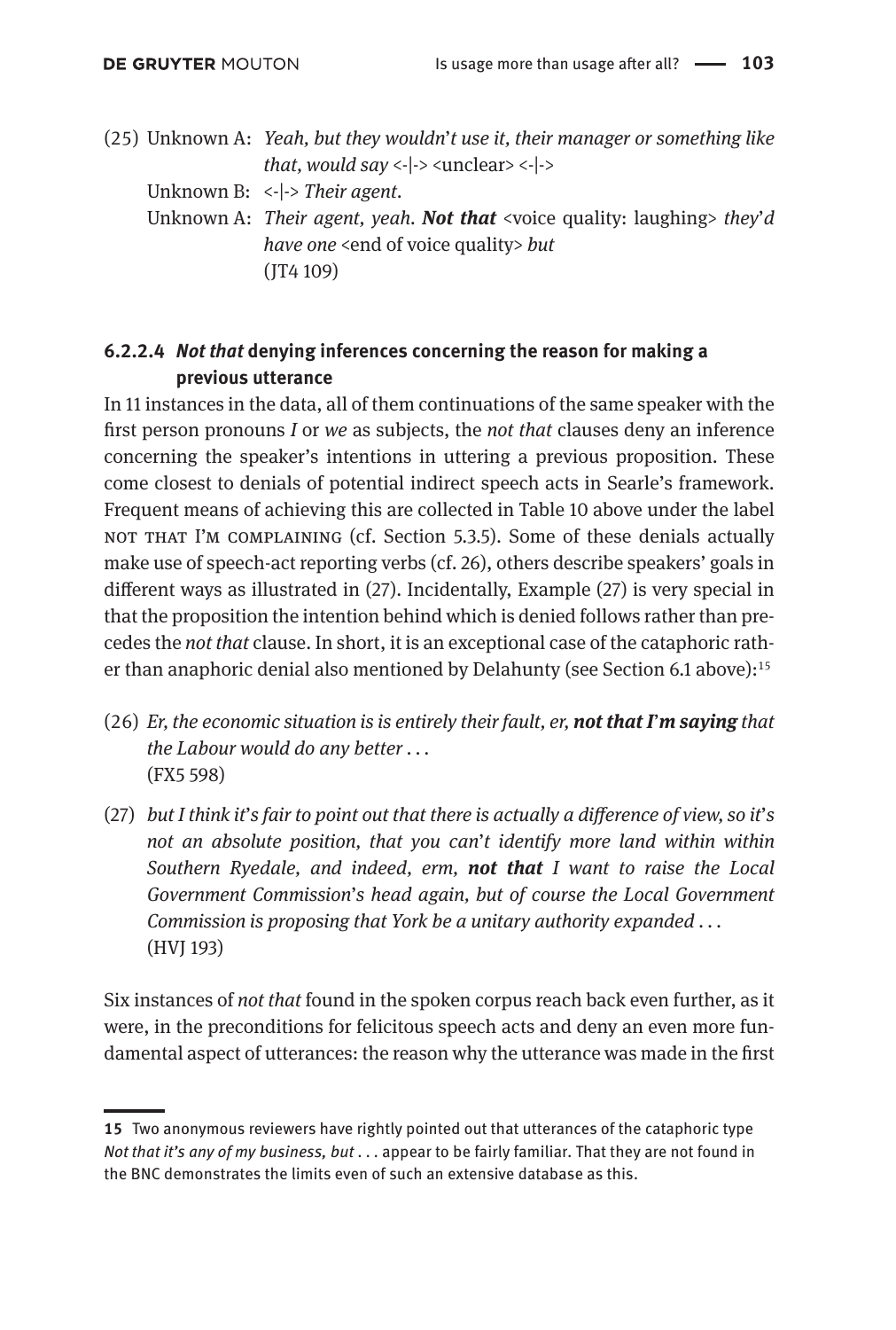place. This touches upon the essential condition of assertive or representative speech acts, and it has to do with Grice's (1989: 27) maxim of *relation*. The point is that in producing an utterance, speakers commit themselves to the assumption that they have a good reason for saying what they are saying, and that what they are saying is sufficiently relevant, noteworthy and consequential to be worth communicating. It is this assumption that is denied by instances of the pattern not that it mattered, which, as we have seen in Section 5.3.2, is frequent in the corpus section taken from fiction and verse sources. The logic of these uses is paraphrased in (28):

(28) If the speaker states p, the hearer assumes that the speaker wants the hearer to believe that p is relevant to the hearer (and/or the speaker), but this is not the case.

In the large numbers of instances in fiction an additional twist arises from the multilayered communication situation involving narrated events, on the one hand, and the stance of an authorial narrator, on the other. These two levels of communication are usually conflated in uses of *not that it mattered*, as it tends to remain open whether the proposition denied is potentially relevant to the narrator of the story, the reader of the story, the referent in the narrated event or indeed other, often unspecified figures playing a role in the narrated events (cf. Example 9 in Section 5.3.2: *She simply couldn***'***t keep house – not that that mattered so much* . . .).

In addition to the uses collected in 5.3.2, there are other means of denying a potential reason for having made a previous utterance, among them explicit rejections of their significance to the hearer, as in (29) and (30), as well as the recurrent pattern illustrated by (31):

- (29) *Oh that*'*s right, yes, well we'll come to that, yes er, well a byte is a bit not that that means a lot, er, what's a bit?* (HDV 69)
- (30) *The first one* [pause] *is called geometrical isomerism* [pause] *in some books* [pause] *not that you ever read, will read any chemistry books* [pause] *but just*  in case you stumble over one day ... (F7U 923)
- (31) "*It*'*s an extraordinary step,*" Bloxham continued, "*calling anyone who isn*'*t a member to a meeting. But these are extraordinary times. Not that it*'*s any of your business."* (CRE 490)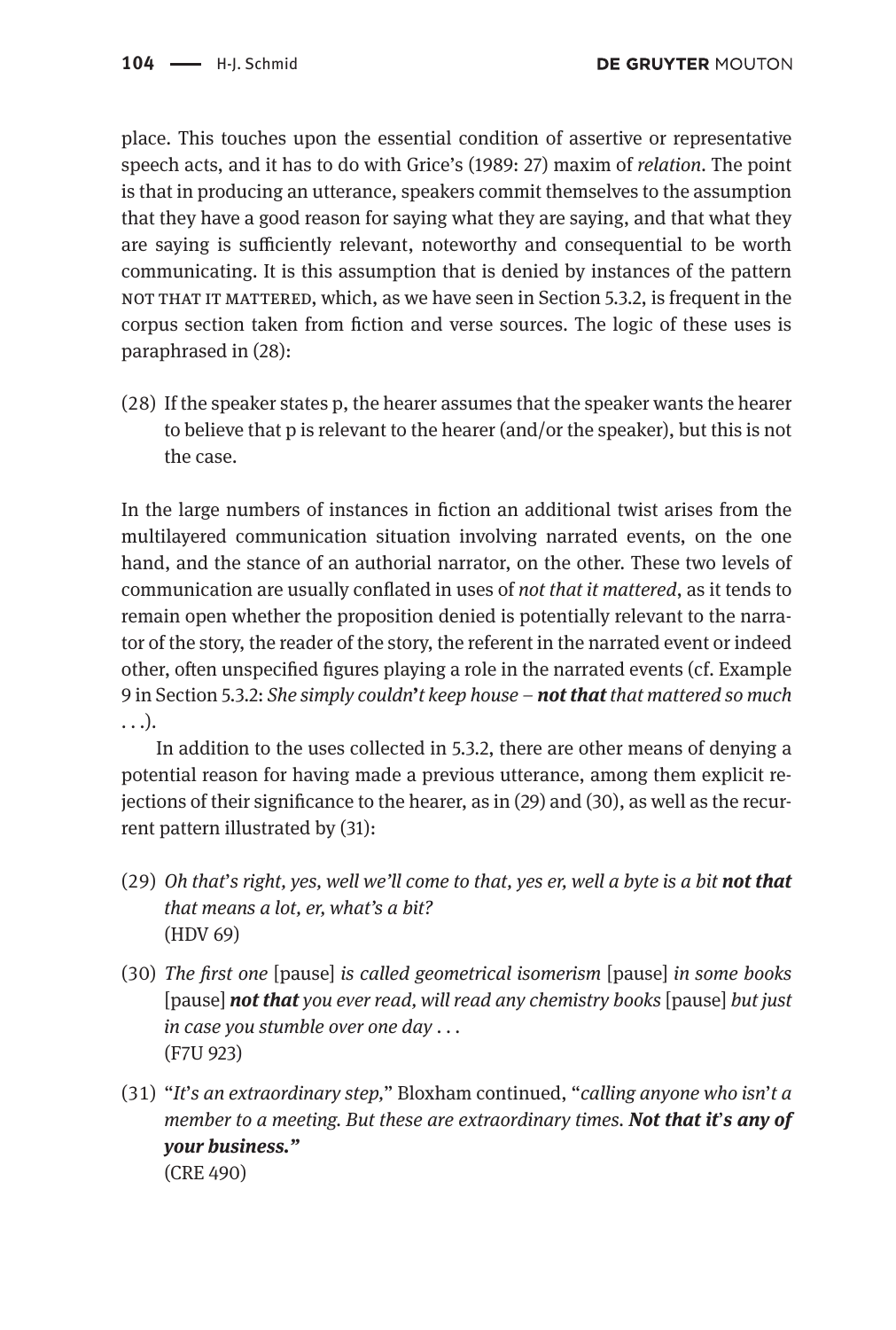## **6.3 Summary of corpus findings**

In summary, the corpus analysis has yielded the following main results:

- A range of semifixed recurrent lexico-grammatical patterns can be identified which include not that I know of, not that I mind, not that it matters and others.
- To a large extent, the observed lexico-grammatical patterns can be traced back to pragmatic patterns.16
- Especially in the dataset taken from spontaneous spoken language, there is a fairly limited set of verbs functioning as predicates in *not that* clauses.
- In a significantly large proportion of the examples investigated, the firstperson singular personal pronoun *I* occurs in subject position of the *not that* clause, reflecting the prominent role of the speaker in pragmatic patterns of denial.
- Third-person personal pronouns are also found significantly frequently in the subject slot in *not that* clauses, full noun phrases are rare.
- If *it* occurs as the subject in *not that* clauses, it tends to be used in extended anaphoric reference to propositional antecedents; as far as the spoken data are concerned, there were no examples where the antecedents referred to by *it* were expressions referring to concrete entities.

# **7 Deriving two competing hypotheses on** *not that*

The discussion so far has presented two opposing views of the nature of *not that*. On the one hand, in Section 3 a rule-based and generalized description of *not that* was suggested, essentially on the basis of Delahunty (2006), which treats the structure as a conventional but compositional syntactic entity whose specific communicative impact can be computed online with the help of syntactic rules and general pragmatic principles. On the other hand, Sections 5 and 6 have shown that the authentic uses of *not that* culled from the BNC are not distributed randomly with regard to their environments, but show distinct regularities on various levels of description. A range of lexico-grammatical and related pragmatic patterns with different frequencies of occurrence were identified. While this finding *per se* is by no means opposed to predictions made by the rule-based account, a usage-based approach will be interested in probing the theoretical and

**<sup>16</sup>** Cf. Schmid (forthcoming) for a discussion on the contribution of pragmatic associations to the emergence and stability of lexico-grammatical patterns of various types.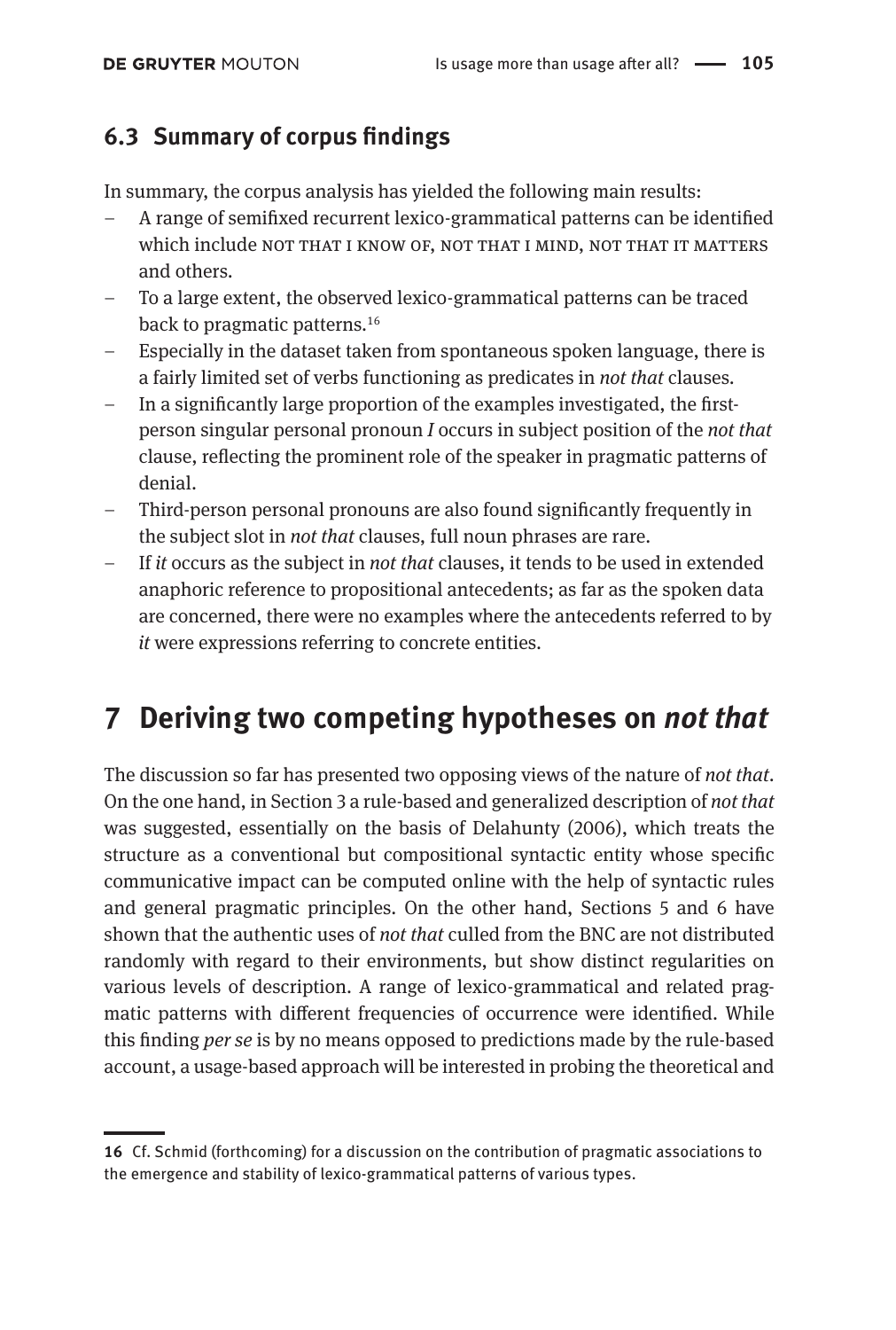cognitive status of these patterns, whereas a rule-based one would simply not bother any further. A possible interpretation of the corpus findings in a usagebased framework could argue thus: $17$  looking at the patterns found, it does not seem far-fetched to assume – in a first step – that different frequencies of patterns in corpora can be interpreted as being indicative of different degrees to which these patterns are collectively *conventionalized* in a speech community. More frequent patterns can be assumed to have a place in the repertoire of a larger number of speakers than less frequent patterns. That is why they are used more frequently in the first place. Frequency of usage is thus assumed to be an indicator of degrees of the diffusion (Schmid forthcoming), propagation (Croft 2000: 95– 116, 166–195) or usuality (Blank 2001: 1597) of a given linguistic structure in a speech community. In a second and more daring step, it can be hypothesized that there is some match or even correlation between the frequencies of usage patterns and the way in which these patterns are *entrenched* in the minds of individual speakers. This assumption is based on a definition of entrenchment in terms of a continuously ongoing reorganization of individual communicative knowledge which is subject to the exigencies of the social environment and thus to usage effects such as frequency and recency (cf. Bybee 2006, 2010; Schmid forthcoming). In such an account, grammatical knowledge is not represented in a rule-based fashion, but in the form of more or less highly routinized associations to elements, chunks or schemas (cf. e.g., Goldberg 2006; Langacker 2008: 22–23; Bybee 2010: 33–56).18 If one further argues that more routinized schemas are more automatized and therefore more readily activated than less routinized ones (cf. Langacker 2008: 16; Bybee 2010: 108 *et passim*), different degrees to which knowledge about given grammatical structures is entrenched can be

**<sup>17</sup>** Cf. Schmid (forthcoming) for a more detailed discussion of the framework suggested here. **18** Two terminological notes are in order here. First, unlike Langacker (e.g., 2008: 21) and Bybee (e.g., 2010: 151), I emphasize the need to separate *cognitive* processes taking place in the minds of individuals from *social* processes taking place in speech communities. The former are subsumed under the label *entrenchment*, the latter under the label *conventionalization* (cf. Schmid forthcoming for more details). It is only the interaction of processes on both levels, the micro-level and the macro-level, which ultimately brings about grammar and is responsible for language change (cf. Croft 2009; Enfield 2010). Secondly, the non-trivial question whether *not that* and the patterns surrounding it are to be treated as *constructions* in terms of construction grammar (e.g., in Goldberg's sense), *chunks* (e.g., in Bybee's sense) or *schemata* (e.g., in Langacker's sense) will not be discussed here (see again Schmid forthcoming for more details). While there are important differences between these notions, for the purposes of this paper it will be sufficient to note that these unit-like symbolic form-meaning pairings are to be distinguished from the types of linguistic rules postulated, e.g., in generative grammar.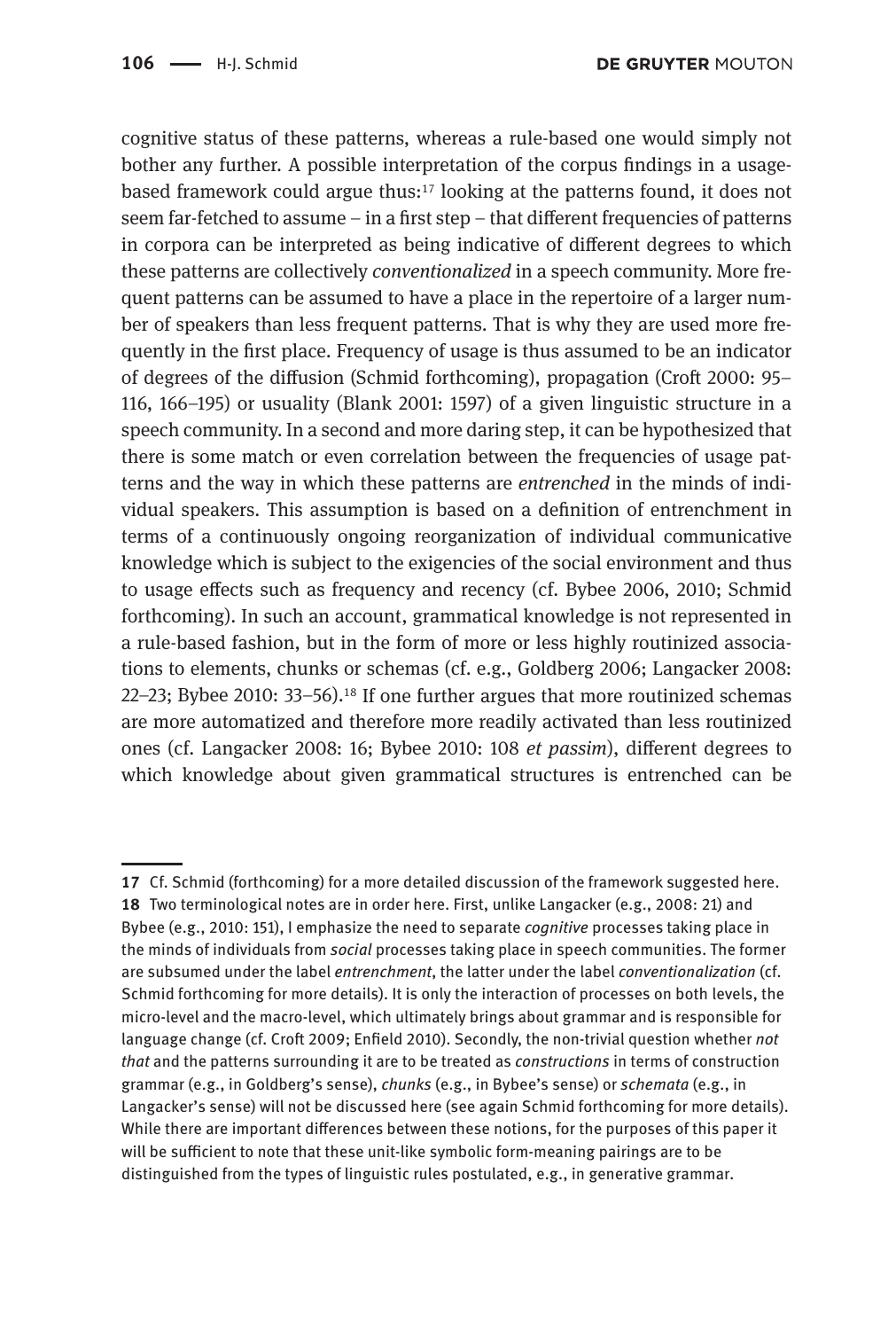measured by the speed and ease with which these chunks or schemata are activated.

The contrast between the rule-based and the usage-based positions allows the formulation of two general competing hypotheses, the rule-based hypothesis  $\mathrm{H}_0$  and the usage-based one  $\mathrm{H}_1$ .

 $H<sub>o</sub>$  (general): the patterns observed are just patterns of usage emerging from recurrent patterns of communication. They are irrelevant for a description of the grammar of individual speakers.

 $\rm H_i$  (general): the patterns observed are indicators of more or less highly routinized associations to chunk-like schemas in the minds of individual speakers, which constitute a part of their grammatical knowledge.

To test the validity of the two general hypotheses, they must be operationalized in a more specific way in the light of the corpus findings. In the case of the rulebased hypothesis  $H_0$ , this does not require too much effort:

 $H<sub>0</sub>$  (specific): the observed frequencies of usage patterns of *not that* do not have an effect on the ease and speed of the processing of *not that* sentences, since there is no representation of these patterns in the grammars of individual speakers.

The specific usage-based hypothesis  $H_1$  has to be formulated on the basis of the corpus analysis and the frequencies and fixedness of individual patterns. The following assumptions can be derived from the corpus findings presented in the previous sections by selecting particularly distinct differences between the patterns identified (cf. Section 6.3):

 $H<sub>1</sub>$  (specific): other things being equal,

- the highly conventionalized pattern *not that I know of* is more routinized and therefore activated faster and more easily than less conventionalized patterns;
- uses with *I* in the subject position in the *not that* clause are more routinized and therefore activated faster and more easily than uses with *it* in this position;
- uses with *it* in the subject position with anaphoric reference to concrete objects are less routinized and therefore activated more slowly and less easily than uses with *it* in the subject position with abstract anaphoric reference.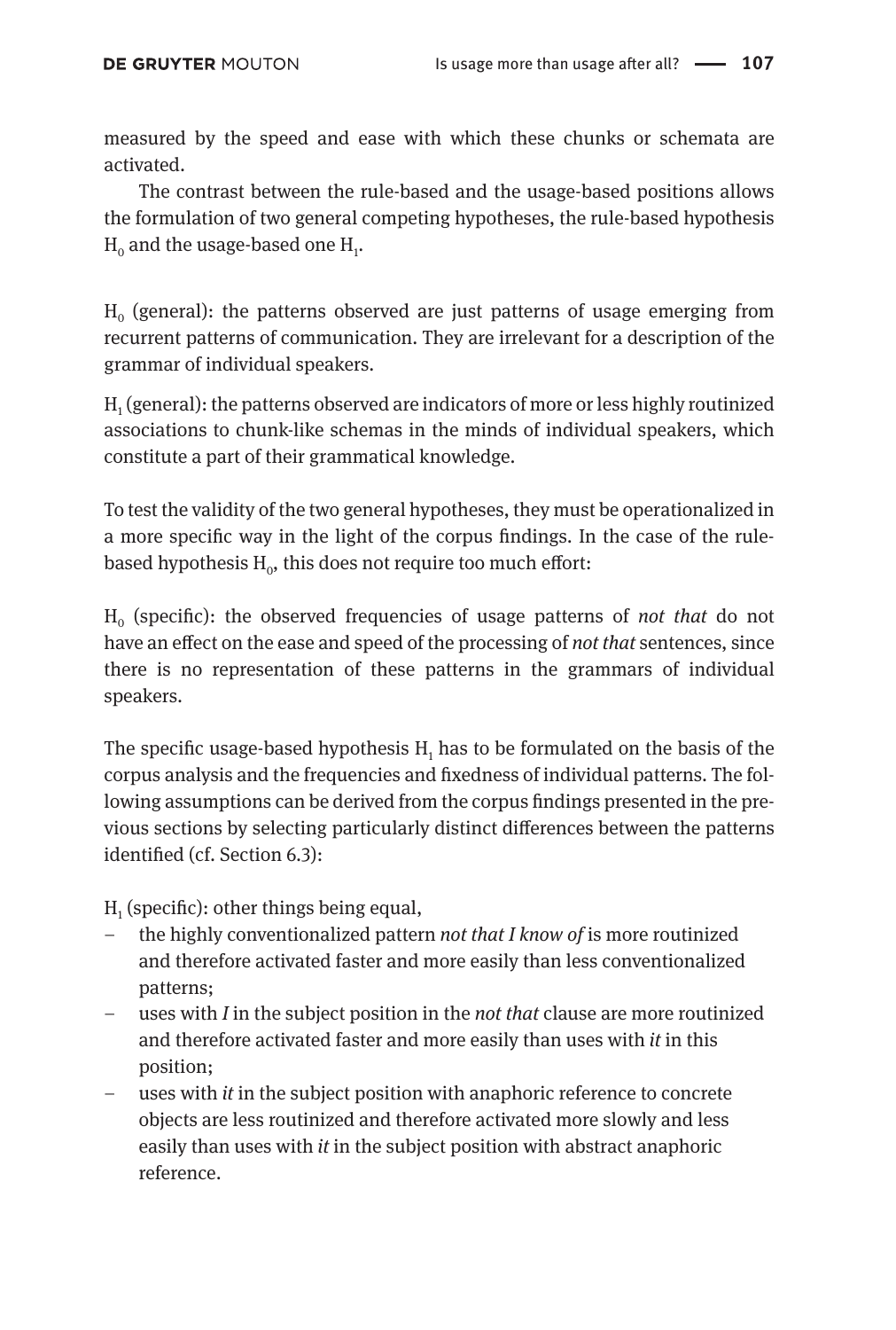## **8 Testing the hypotheses**

#### **8.1 Method, material, procedure and participants**

As explained in the previous section, the notion of entrenchment and its key process of routinization are operationalized in terms of ease and speed of processing. The rationale behind the – admittedly rather crude and simple – method used in this study builds on this operationalization. It proceeds from the idea that in language production, pragmatic needs trigger the activation of linguistic structures which are suitable for the encoding of these pragmatic needs (cf. Schmid forthcoming). Given a certain communicative goal, the usage-based hypothesis  $H_1$ predicts that more frequent and therefore more routinized structures will be activated more easily and rapidly than less frequent and less routinized ones. This way the speed of activation of contextually appropriate linguistic structures can be taken as an approximation to tapping into degrees of routinization and "depths" of entrenchment of associations to, or "mental representations" of, these structures. To test the hypotheses presented in the previous section, a simple Cloze test was designed, in which test participants were confronted with a short text serving as a pragmatic cue – or prime – and asked to fill a gap. In order to force test participants to activate the structures that would come to their minds first, they were put under severe time pressure. Rather than measuring the time participants needed to fill in the gaps – a measure which is subject to a large number of confounding factors including speed of reading and writing – the dependent variable was a simple count of correct, i.e., targeted, insertions into the gaps within the time period allowed.

Ten authentic extracts from the BNC and one fabricated passage were used as test stimuli. All passages were between 42 and 45 words long and were introduced by a brief note providing the context and the type of source. In all stimuli, there were two subsequent gaps towards the end of the text, which had to be filled by the informants. Each of the subjects was confronted with 11 texts and had thus to fill in 11 gaps consisting of two words. Three texts out of each set had *not that* as a target item, the other eight were distractors targeting other words. Each set began with a fairly simple and predictable gap – to be filled by *but also* which was primed by the prior occurrence of *not only* – to allow subjects to tune into the task. Other distractor texts targeted *let alone* and more or less unpredictable gaps. The three texts targeting *not that* were presented in different orders to the individual participants, but were always placed as the second, seventh and eleventh items presented. None of the participants reported that they had been aware of the fact that the study investigated the structure *not that*.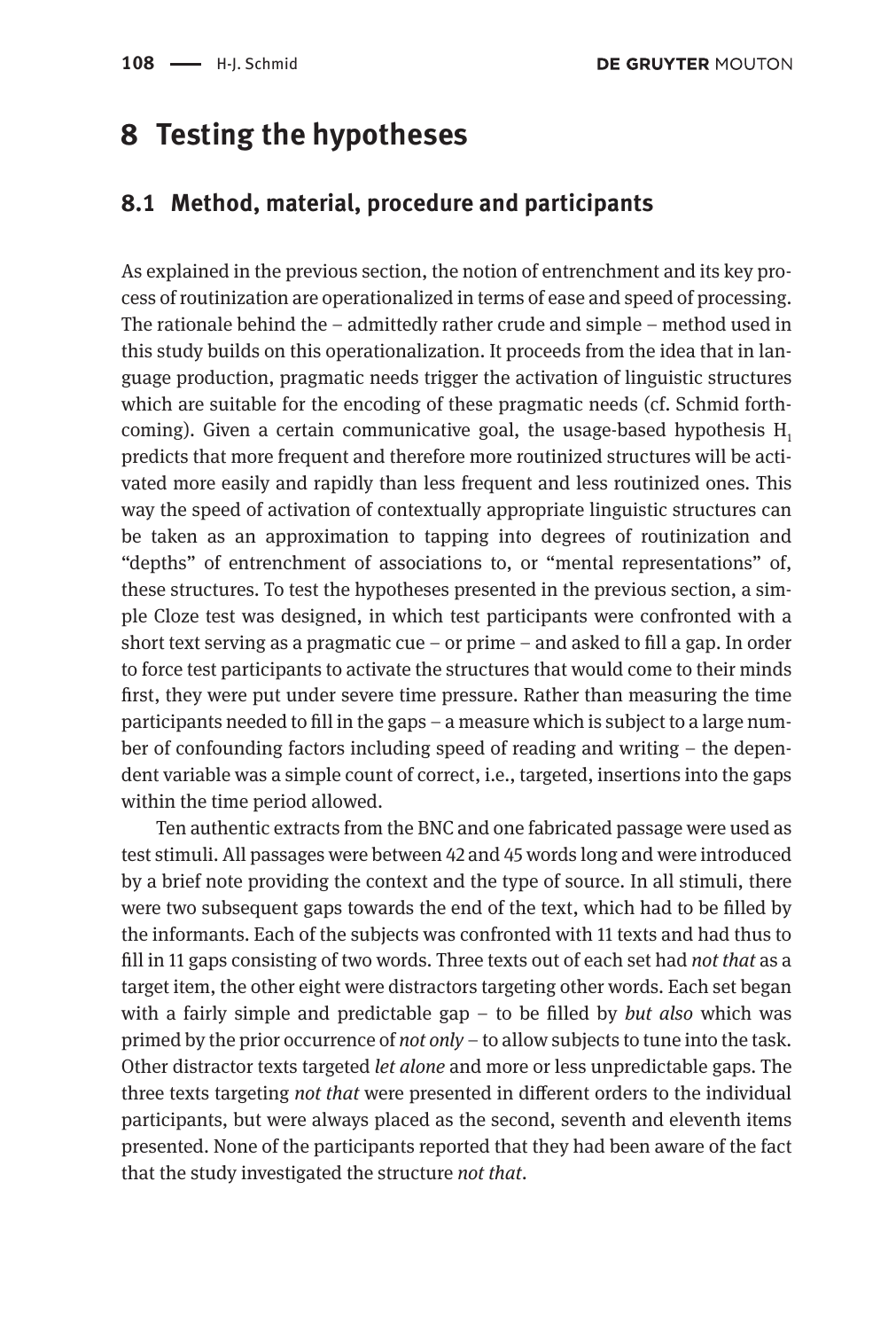30 students from Nottingham Trent University took part in the study, all of whom were native speakers of English.<sup>19</sup> In order to control the time allotted for the completion of the 11 test items and implement the time pressure, each stimulus text was presented on a single page and subjects were asked not to turn pages before being told to do so (see test instructions rendered in the appendix). Time allowed for reading each text and filling in the gap was 25 seconds.

To test the specific hypotheses listed at the end of Section 7, the *not that* stimuli targeted the following four patterns:

- A. *not that I know of*
- B. *not that I mind*
- C. *not that it mattered*
- D. *not that it* with anaphoric reference to a concrete object.

These were operationalized by the following four passages, of which all except the last one were taken verbatim from the BNC. The passage targeting the rare usage D had to be invented as there was no instantiation to be found in the corpus. With the help of two native speakers of English it was ensured that this passage sounded as natural as possible.

A. *not that I know of*

[Taken from fiction: two people talking about a man who disappeared]

*I think he'd got himself involved with the law. Don't ask me how, I didn't know and didn*'*t want to. It was a relief to me when he went."* – *"Did he have a gun?"* – *"\_\_\_\_\_\_ \_\_\_\_\_\_ I know of."*

B. *not that I mind*

[Taken from casual conversation: about part-time work]

*you know, the point is you*'*re only working a few days. But it*'*s surprising, the few teaching days I do, they really do cut into my time at home. I mind but it just means . . .*

C. *not that it mattered*

[Taken from a biography: about someone called David]

*His father would now and again telephone me saying that David was down to his last few pounds and that he worried about money. \_\_\_\_\_\_ \_\_\_\_\_\_\_ it mattered very much because he was living in my flat and wasn't going to starve, . . .*

**<sup>19</sup>** I would like to thank Louise Cummings for carrying out and monitoring the Cloze test with her students.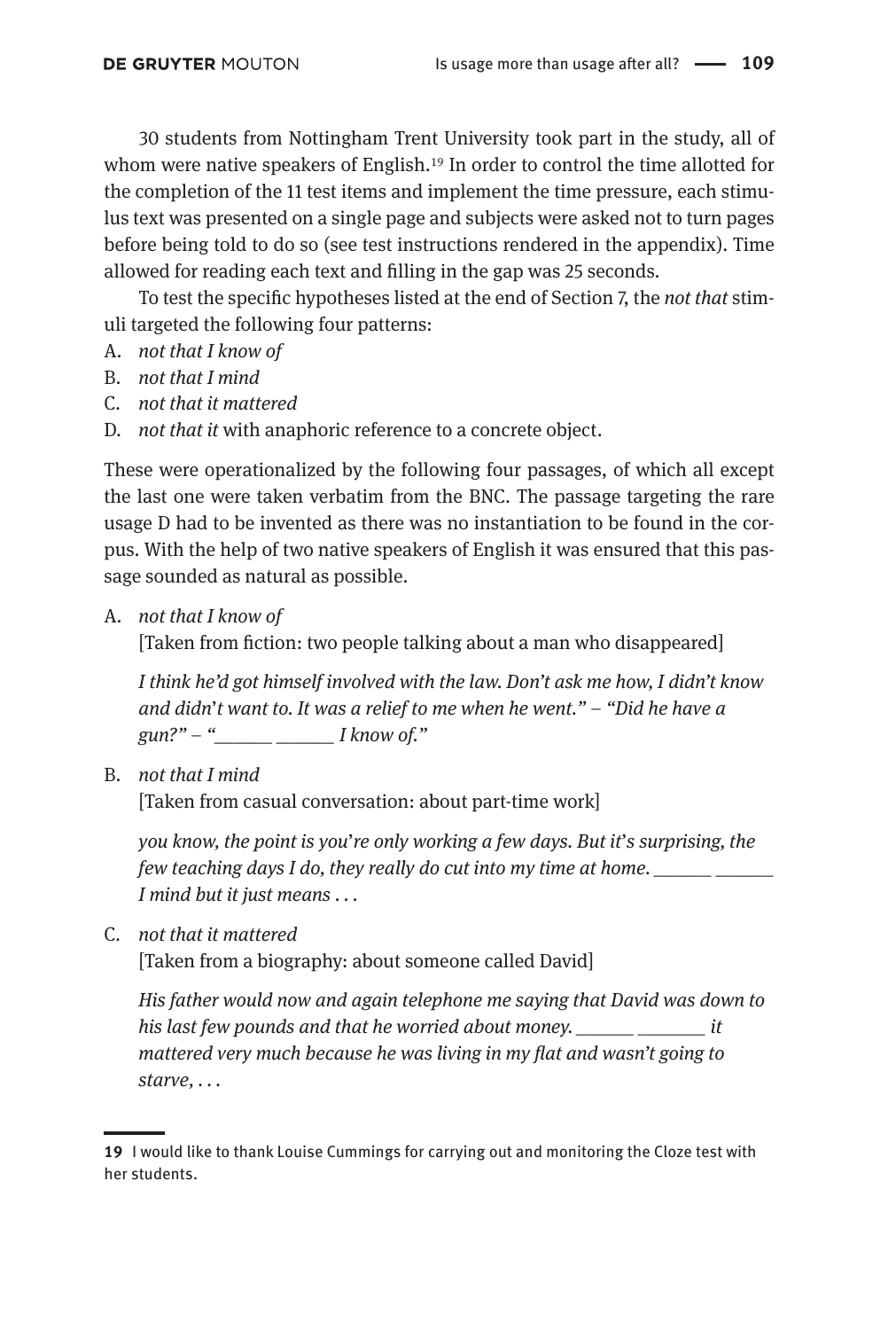D. *not that it* with anaphoric reference to a concrete object (fabricated) [Taken from casual conversation: about a new restaurant]

*Mary and I tried this new restaurant yesterday, the one on Morley Road, you know. You can't imagine the food they served us. I hardly touched my chicken salad* – *\_\_\_\_\_\_\_ \_\_\_\_\_\_ it wasn't fresh or anything, but the dressing was so awful* . . .

The 30 participants were divided into three groups of ten, each of which was confronted with three of the four target passages in different orders:

Group 1:  $D - C - A$ Group 2:  $D - B - C$ Group  $3: A - D - B$ 

In this way, effects of the order of presentation were minimized, while ensuring that each target was presented to at least 20 informants and that the most interesting item, the nonattested type D, was presented to all 30 informants. As already mentioned, the order of the distractor texts was kept constant.

### **8.2 Predictions of the two hypotheses**

The rule-based hypothesis  $H_0$  predicts that all four gaps should be equally easy or difficult to fill, since all four stimuli require the activation of the same type of general knowledge about the syntax and pragmatics of *not that*. The usage-based hypothesis  $H_1$  predicts that individual participants would find it easier to fill the gap targeting pattern A than that targeting B, the gap targeting B easier than C and C easier than D. In addition, it predicts that the proportion of informants who would be able to fill the gaps in these four target texts would decline from A to B, C and D, as pattern A was considered more conventionalized and routinized than pattern B, pattern B more than pattern C and pattern C more than pattern D.

### **8.3 Results and discussion**

Table 12 provides a summary of the absolute and relative numbers of correct answers given by the informants.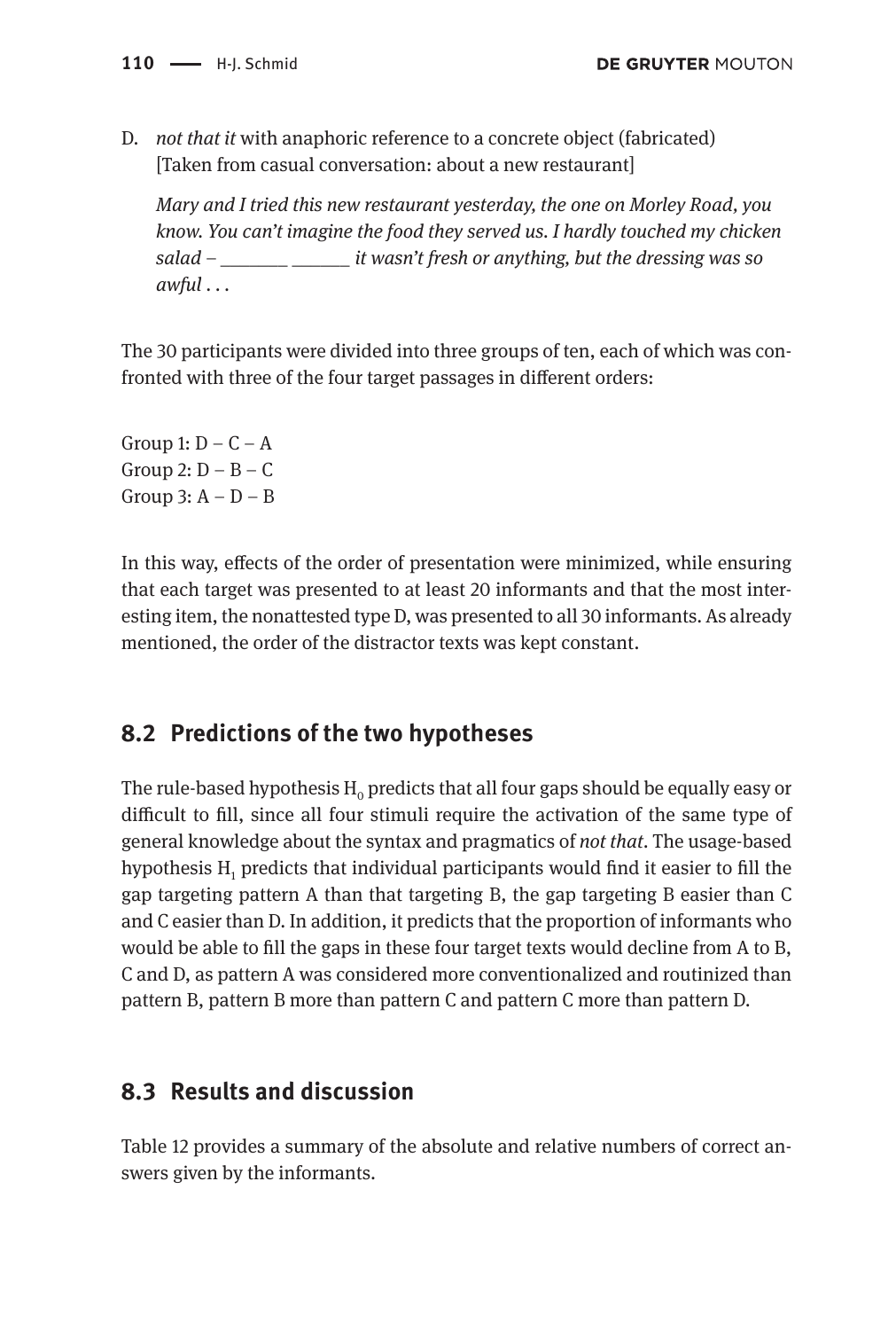#### **DE GRUYTER MOUTON**

| <b>Target</b>                                      | n  | Correct | <b>Proportion</b> |
|----------------------------------------------------|----|---------|-------------------|
| A. "not that I know of"                            | 20 | 20      | 100.00%           |
| B. "not that I mind"                               | 20 | 12      | 60.00%            |
| C. "not that it mattered"                          | 20 |         | 25.00%            |
| D. "not that it" with reference to concrete object | 30 |         | 16.66%            |

**Table 12:** Summary of results of Cloze test

As the table shows, the proportion of correct answers decreases from 100% for target A to 60% for B, 25% for C and 16.66% for target B. All differences between the four conditions are highly significant (according to a logistic regression with random person effects), except the one between condition C and D.20 Overall, the predictions of the usage-based hypothesis  $H_1$  thus seem to be borne out by the results of the Cloze test. The ease and speed of activation of *not that* triggered by specific contextual and cotextual cues varied systematically with the relative frequencies of the patterns found in the BNC and thus with their hypothetical degrees of conventionalization. What the proportions of correct answers seem to indicate is that the most "chunked" pattern *not that I know of* is routinized and entrenched as a lexically filled chunk in the minds of all test participants to such an extent that they are able to activate it with the help of suitable contextual cues even when put under severe time pressure. The target *not that I mind*, which is in line with the majority of uses in the corpus, since *I* is the subject in the *not that* clause, was activated by a larger proportion than *not that it mattered*, which also occurs less often in the corpus. And finally, the gap in D, for whose completion no pattern seems to be available, was filled correctly by only one-sixth of the informants, though it must be added that – partly due to the small number of participants in the test – the difference to condition C was not significant. The fact that five participants were able to work out the solution for target D indicates that speakers seem to be able to activate associations to a very general schema of *not that*, in addition to the more specific ones, which may very well "contain" the information captured in Delahunty's (2006) relevance-theoretic account of *not that*  sentences. This only confirms that the network representing linguistic knowledge is "heteromorphic" (Wray 2008: 12, 20), i.e., marked by multiple associations routines and a considerable degree of redundancy (Nattinger and DeCarrico 1992: 23; Bybee 2010: 24; for neurological evidence, see Capelle et al. 2010: 198–199). For

**<sup>20</sup>** Thanks to my colleague Helmut Küchenhoff from the Department of Statistics at Ludwig Maximilians University Munich, for doing the statistics.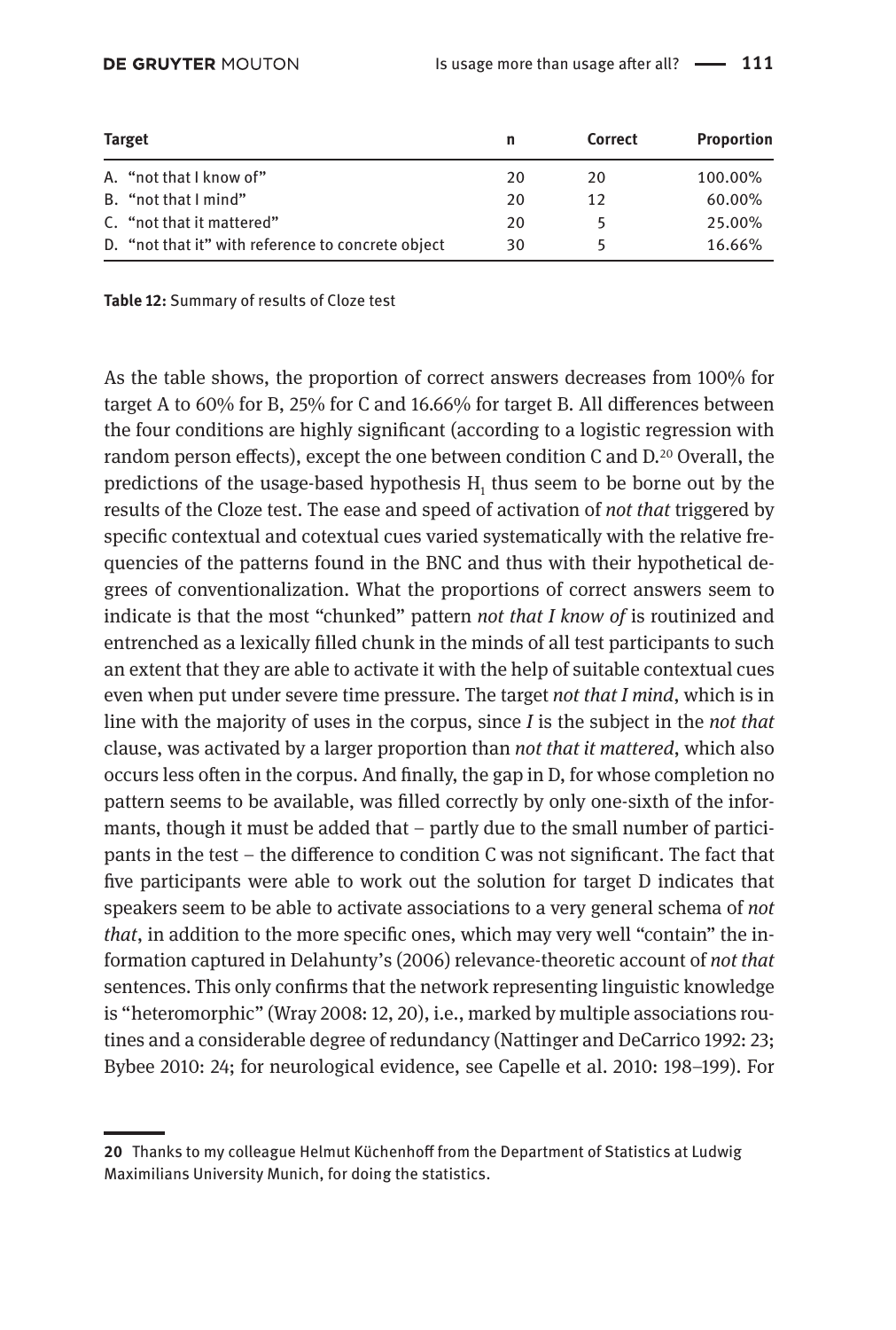more or less any given linguistic element many different routinized associations on different levels of schematicity compete for activation.

In short, in spite of its simple methodology the experiment carried out provides evidence that there is a correlation between observed discourse frequencies of usage patterns of linguistic structures and the speed and ease of their activation. This supports the most fundamental idea of usage-based linguistic models that the grammatical knowledge of individual speakers is influenced by frequency of exposure and casts serious doubt on the rule-based hypothesis. If the grammar stored in the mind of a given participant contained no specific knowledge about *not that* over and above the rule-based, compositional information that *not that* represents 'negation of proposition encoded in the *that*-clause' (cf. Section 2 above), then – *ceteribus paribus* – there would be no reason why he or she should be able to fill the gap in target A but miss out for targets B, C and/or D. Even if one has serious doubts regarding the validity of the test as a way of tapping into individual grammars, this finding is difficult to explain with a view of grammar which completely separates usage and grammar.

## **9 Conclusion and outlook**

This paper has presented a detailed corpus-based analysis of *not that* sentences elucidating their syntactic, semantic and pragmatic characteristics. The findings of this analysis, especially those pertaining to the recurrence of semi-fixed patterns, were exploited to support the idea – epitomized in the label *usage-based grammar* – that the way in which linguistic knowledge is entrenched in the minds of individual speakers is sensitive to stochastic information about the frequencies and degrees of conventionality of linguistic structures as indicated by corpus data. Participants in a Cloze test performed better and faster in producing the structure *not that* if the pragmatic context and linguistic cotext prompted them to activate knowledge related to patterns of usage identified beforehand by means of the corpus analysis. More frequent and more chunk-like patterns were activated with more accuracy and greater speed than less conventionalized patterns.

While the corpus-related work presented in this study arguably has a very sound methodological basis, it should not be left to critics of the usage-based approach to point out that the experimental method is of course open to criticism. Most fundamentally, the objection could be raised that the Cloze design does not test anything that comes close to reflecting "represented linguistic knowledge", but rather targets the participants' ability to understand the pragmatic intentions suggested by the linguistic cotext provided in the task and to activate an appropriate linguistic structure. While this cannot be rejected offhand, it also seems indis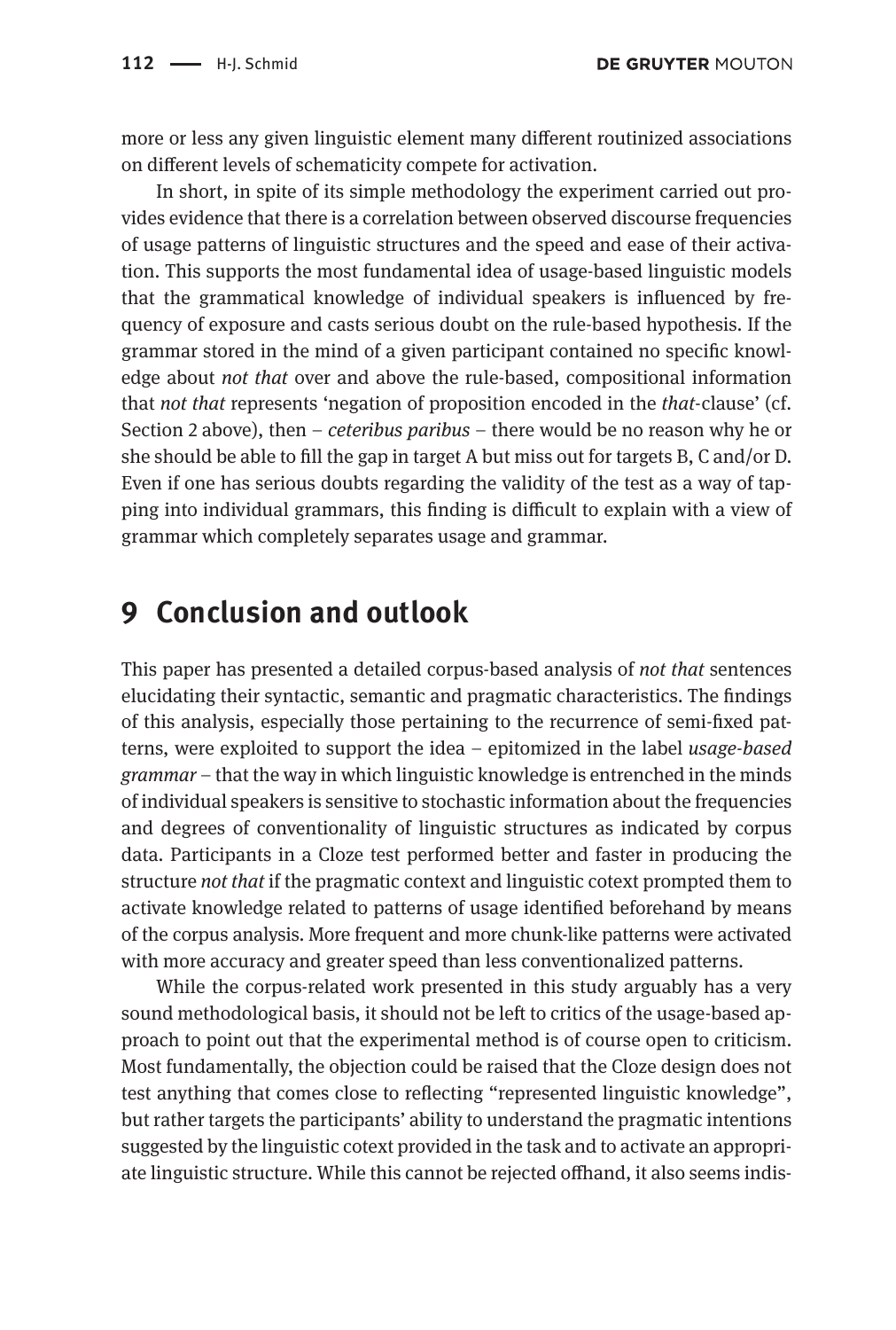putable that represented knowledge related to the targeted patterns plays a role in the task, especially if it is solved under time pressure, and has an effect on the performance of the participants. If grammar is to be defined as individually entrenched and collectively conventionalized knowledge of linguistic structures, then the results presented in this paper strengthen the view that usage may be more than usage after all. Potential future work pursuing the line of argumentation proposed here in a programmatic fashion should consider better experimental designs and try to recruit a larger number of participants.

## **References**

- Baker, Charlotte. 1975. This is just a first approximation, but. . . *Chicago Linguistic Society* 11. 35–45.
- Blank, Andreas. 2001. Pathways of lexicalization. In Martin Haspelmath, Ekkehard König, Wulf Oesterreicher & Wolfgang Raible (eds.), *Language typology and language universals* Vol. II (= Handbücher zur Sprach- und Kulturwissenschaft 20.2), 1506–1608. Berlin & New York: De Gruyter.
- Boye, Kaspar & Elisabeth Engberg-Pedersen (eds.). 2010. *Language usage and language structure*. Berlin & New York: De Gruyter Mouton.
- Bybee, Joan. 2006. From usage to grammar: The mind's response to repetition. *Language* 82(1). 711–733.
- Bybee, Joan. 2007. *Frequency of use and the organization of language*. Oxford: Oxford University Press.
- Bybee, Joan. 2010. *Language, usage and cognition*. Cambridge & New York: Cambridge University Press.
- Cappelle, Bert, Yury Shtyrov & Friedemann Pulvermüller. 2010. Heating up or cooling up the brain? MEG evidence that phrasal verbs are lexical units. *Brain and Language* 115(3). 189–201.
- Clear, Jeremy. 1993. From Firth Principles: Computational tools for the study of collocation. In Mona Baker, Gill Francis & Elena Tognini-Bonelli (eds.), *Text and technology. In honour of John Sinclair*, 271–292. Philadelphia & Amsterdam: John Benjamins.
- Church, Kenneth W. & Patrick Hanks. 1990. Word association norms, mutual information & lexicography. *Computational Linguistics* 16(1). 22–29.
- Croft, William. 2000. *Explaining language change: An evolutionary approach*. London: Longman.
- Croft, William. 2009. Toward a social cognitive linguistics. In Vyvyan Evans & Stéphanie Pourcel (eds.), *New directions in cognitive linguistics*, 395–420. Amsterdam & Philadelphia: John Benjamins.
- Croft, William. 2010. The origins of grammaticalization in the verbalization of linguistic experience. *Linguistics* 48(1). 1–48.
- Dąbrowska, Ewa. 2009. Words as constructions. In Vyvyan Evans & Stéphanie Pourcel (eds.), *New directions in cognitive linguistics*, 201–223. Amsterdam & Philadelphia: John Benjamins.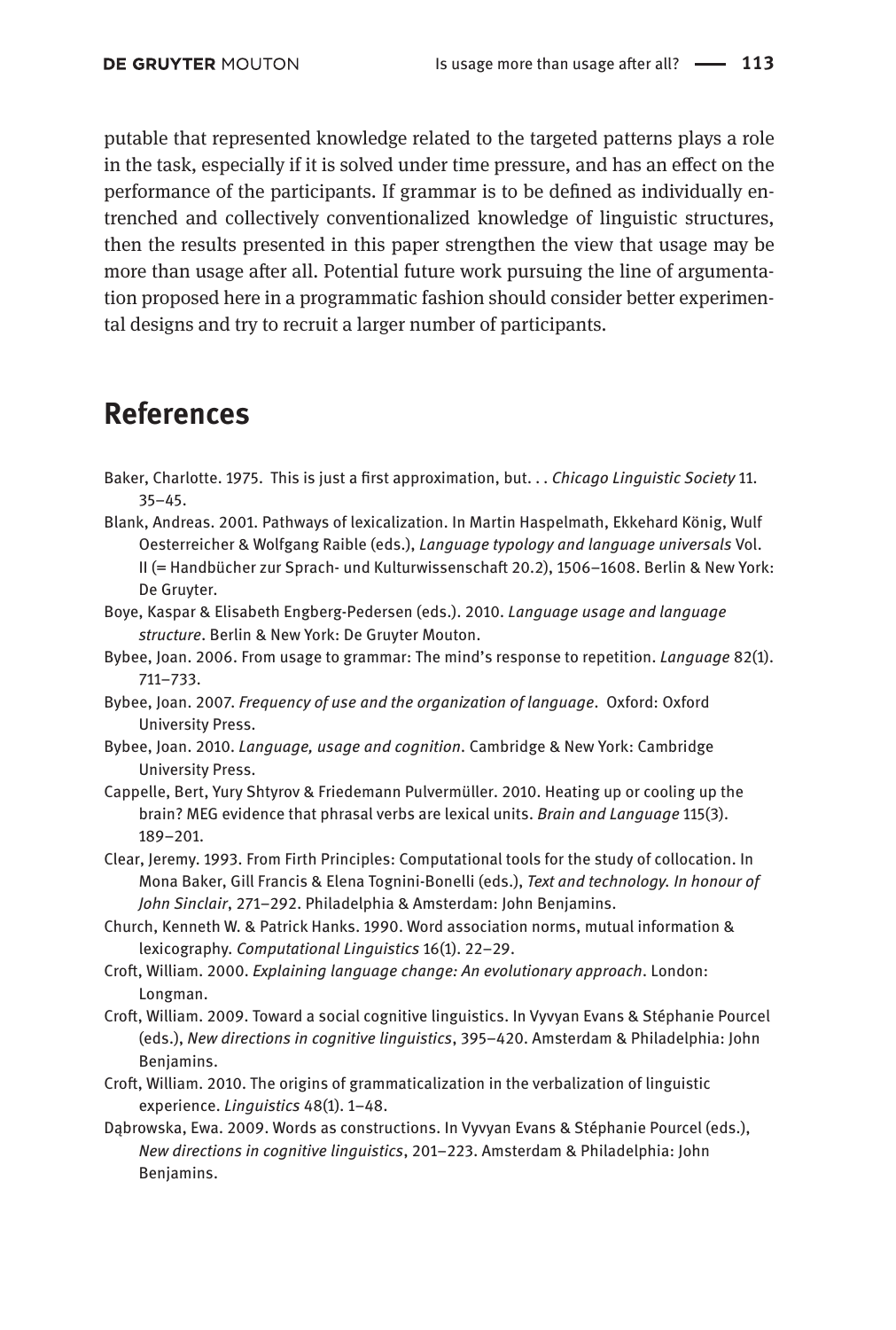114 - H-J. Schmid

Dąbrowska, Ewa. 2010. The mean lean grammar machine meets the human mind: Empirical investigations of the mental status of linguistic rules. In Hans-Jörg Schmid & Susanne Handl (eds.), *Cognitive foundations of linguistic usage patterns*, 151–170. Berlin & New York: De Gruyter Mouton.

Delahunty, Gerald P. 2001. Discourse functions of inferential sentences. *Linguistics* 39(3). 517–545.

- Delahunty, Gerald P. 2006. A relevance theoretic analysis of *not that* sentences: "*Not that there is anything wrong with that*". *Pragmatics* 16(2/3). 213–245.
- Enfield, Nick. 2005. Micro- and macro-dimensions in linguistic systems. In Sophia Marmaridou, Kili Nikiforidou & Eleni Antonopoulou (eds.), *Reviewing linguistic thought. Converging trends for the 21st century,* 313–325. Berlin & New York: Mouton de Gruyter.
- Evert, Stefan & Brigitte Krenn. 2001. Methods for the qualitative evaluation of lexical association measures. In *Proceedings of the 39th Annual Meeting of the Association for Computational Linguistics*, *Toulouse, France*, 188–195.
- Fillmore, Charles J., Paul Kay & M. Catherine O'Connor. 1988. Regularity and idiomaticity in grammatical constructions: The case of *let alone*. *Language* 64. 501–538.
- Firth, J.R. 1957. *Papers in linguistics 1934*–*1951*. London: Oxford University Press.
- Geurts, Bart. 1998. The mechanisms of denial. *Language* 74. 274–307.

Goldberg, Adele E. 2006. *Constructions at work. The nature of generalization in language.*  Oxford: Oxford University Press.

- Greenbaum, Sidney. 1970. *Verb-intensifier collocations in English: An experimental approach*. The Hague: Mouton.
- Grice, Paul. 1989. *Studies in the way of words*. Cambridge, MA: Harvard University Press.
- Herbst, Thomas. 1996. What are collocations: Sandy beaches or false teeth. *English Studies* 4. 379–393.
- Hoffmann, Sebastian, Stefan Evert, Nicholas Smith, David Lee & Ylva Berglund Prytz. 2008. *Corpus linguistics with* BNC*web: A practical guide.* Frankfurt am Main: Peter Lang.
- Hopper, Paul. 1987. Emergent grammar. *Berkeley Linguistics Society* 13. 139–157.

Horn, Laurence R. 2001[1989]. *A natural history of negation*. Stanford, CA: CSLI Publications.

- Huddleston, Rodney & Geoffrey K. Pullum. 2002. *The Cambridge grammar of the English language*. Cambridge: Cambridge University Press.
- Jespersen, Otto. 1917. *Negation in English and other languages*. Copenhagen: Bianco Lunos Bogtrykkerei.
- Jones, S. & John M. Sinclair. 1974. English lexical collocations. *Cahiers de Lexicologie* 24. 15–61.
- Kjellmer, Göran. 1982. Some problems relating to the study of collocations in the Brown Corpus. In Stig Johansson (ed.), *Computer corpora in English language research 1975*– *1981*, 25–33. Lund & Bergen: Norwegian Computing Centre for the Humanities.
- Langacker, Ronald W. 1988. A usage-based model. In Brygida Rudzka-Ostyn (ed.), *Topics in cognitive linguistics*, 127–161. Amsterdam & Philadelphia: John Benjamins.
- Langacker, Ronald W. 2008. *Cognitive grammar. A basic introduction*. Oxford: Oxford University Press.
- Manning, Chris & Hinrich Schütze. 2001. *Foundations of statistical natural language processing*. Cambridge, MA: MIT Press.
- Mantlik, Annette. 2011. *The historical development of shell nouns. A diachronic study of abstract noun constructions in English*. Munich: Ludwig Maximilians University dissertation.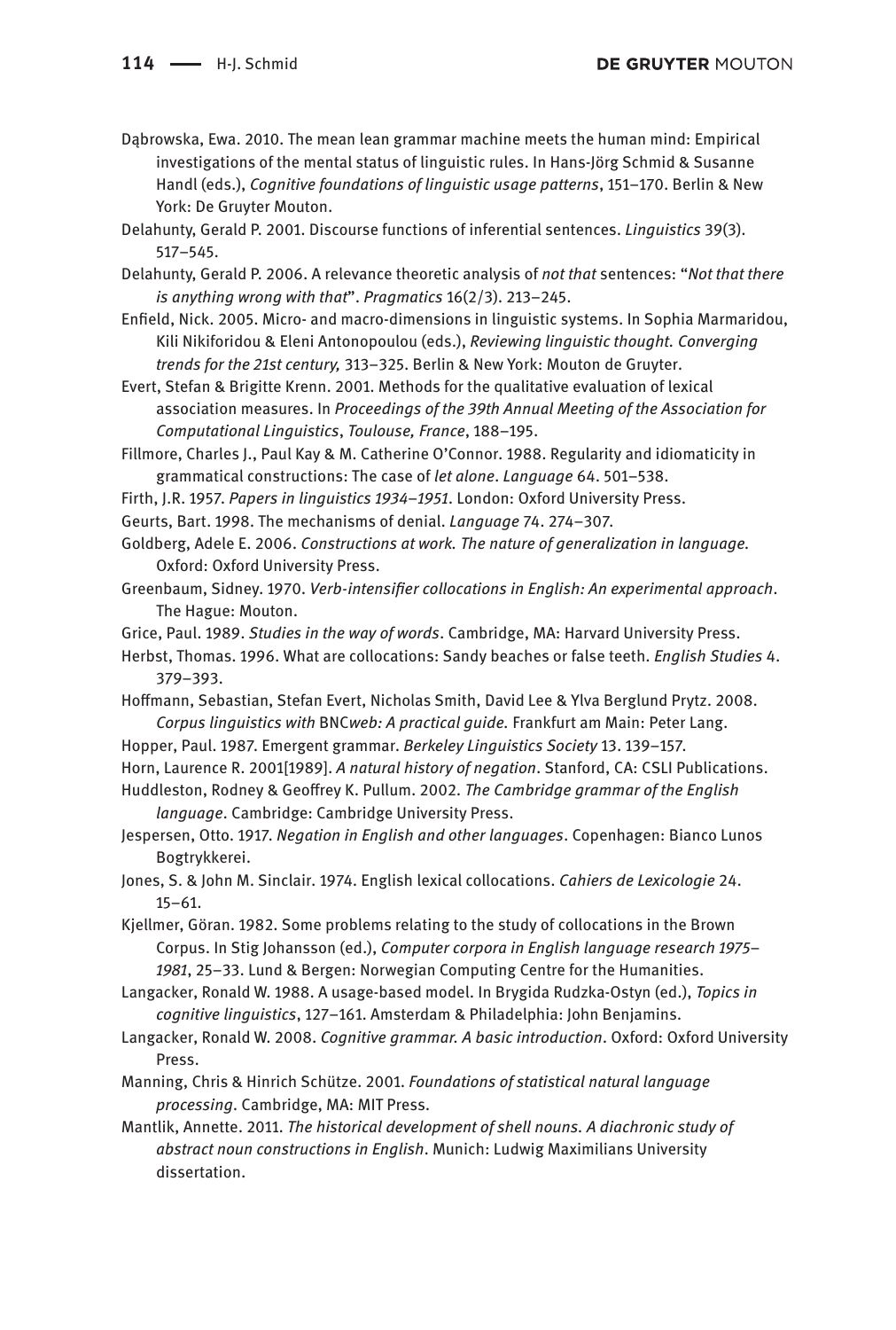- Nattinger, James R. & Jeanette S. DeCarrico. 1992. *Lexical phrases and language teaching*. Oxford & New York: Oxford University Press.
- Newmeyer, Frederick J. 2003. Grammar is grammar, and usage is usage. *Language* 79. 682–707.
- Schmid, Hans-Jörg. 2000. *English abstract nouns as conceptual shells. From corpus to cognition*. Berlin & New York: Mouton de Gruyter.
- Schmid, Hans-Jörg. 2011. Tracing paths of conventionalization from the Bible to the BNC: A concise corpus-based history of the *not that* construction. In Renate Bauer & Ulrike Krischke (eds.), *More than words. English lexicography and lexicology past and present. Essays presented to Hans Sauer on the occasion of his 65th birthday, part I*, 299–316. Frankfurt: Peter Lang.
- Schmid, Hans-Jörg. forthcoming. Lexico-grammatical patterns, pragmatic associations and discourse frequency. In Thomas Herbst, Hans-Jörg Schmid & Susen Faulhaber (eds.), *Constructions – collocations – patterns***.** Berlin & New York: Mouton de Gruyter.
- Searle, John R. 1975. Indirect speech acts. In Peter Cole & Jerry L. Morgan (eds.), *Syntax and semantics,* vol. 3, 59–82. New York: Academic Press.
- Searle, John R. 1976. A classification of illocutionary acts. *Language in Society* 5. 1–24.
- Simpson, John. n.d. *Oxford English dictionary*, online edn. Oxford: Oxford University Press. http://dictionary.oed.com/entrance.dtl
- Sinclair, John M. 1990. *Collins COBUILD English grammar*. London & Glasgow: Collins.
- Sperber, Dan & Deirdre Wilson. 1995. *Relevance: Communication and cognition*. Oxford: Blackwell.
- Stubbs, Michael. 1995. Collocations and semantic profiles. On the cause of the trouble with quantitative studies. *Functions of Language* 2. 23–55.
- Summers, Della (ed.). 2005. *Longman dictionary of contemporary English*, 4th edn. Harlow: Longman.
- Wray, Alison. 2008. *Formulaic language: Pushing the boundaries*. Oxford: Oxford University Press.

## **Appendix: Test instructions**

### **Dear participant,**

Many thanks for taking part in this questionnaire study. Your help is greatly appreciated. The purpose of this study is **not** to test your linguistic proficiency, but to test a hypothesis concerning the way language is processed. Of course, the study is anonymous.

> Please do not turn the pages before you are told to do so. This is very important.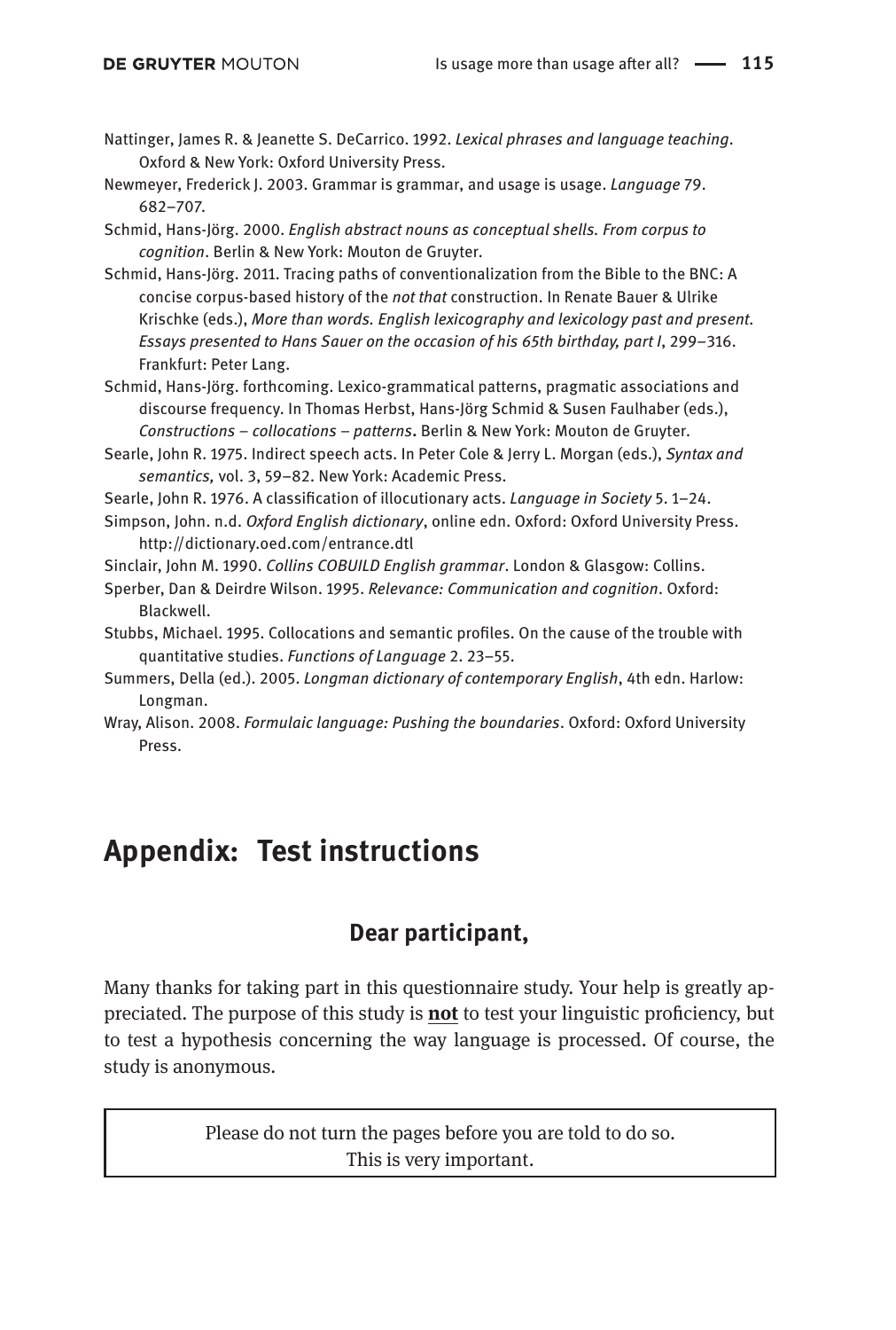On the next sheet you will be asked to provide information on your age, sex and native language. This sheet is followed by 11 pages containing very short excerpts from authentic texts. You will first find some information about the source and content of the passage and then the text itself.

Two words have been removed from each of the 11 texts. You are asked to guess what these words are and write them in the empty slots indicated. Please read the background information and the passages slowly and carefully and then make your choice. You will be instructed to turn the page after 25 seconds. Please do so immediately when asked, even if you have not managed to come up with a solution. Do not turn the pages before instructed to do so. If you can't think of anything sensible, please guess or just leave a blank.

### **Personal information**

| Age: |                            |             |
|------|----------------------------|-------------|
|      | Sex: female $\square$      | male $\Box$ |
|      | First ('native') language: |             |